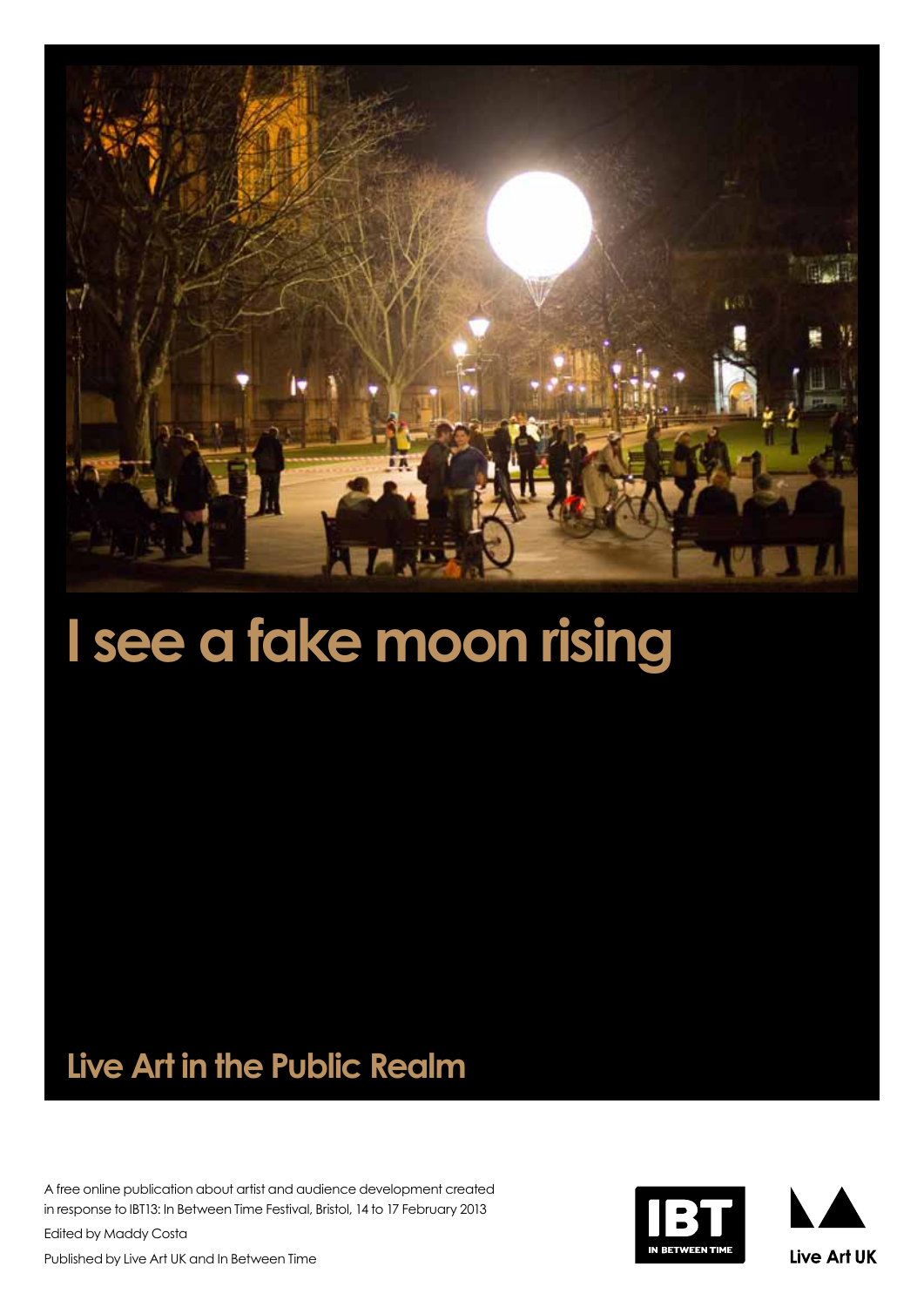## **Contents**

| <b>Introduction</b>                        |                |
|--------------------------------------------|----------------|
| Lois Keidan, CJ Mitchell, Aaron Wright     | $\overline{4}$ |
| Why here?                                  |                |
| <b>Helen Cole</b>                          | 6              |
| I see a fake moon rising:                  |                |
| Live Art in the Public Realm               |                |
| <b>Maddy Costa</b>                         | 11             |
| Live Art in the Public Realm:              |                |
| A Case Study on ANTI Festival, Finland     |                |
| Johanna Tuukkanen and Maddy Costa          | 19             |
| Creating an ecology together:              |                |
| Live Art and artist development            |                |
| Helen Cole, Gemma Paintin,                 |                |
| Jo Bannon, Tanuja Amarasuriya              | 22             |
| Live Art and artist development:           |                |
| a (left-field) case study                  |                |
| <b>Maddy Costa</b>                         | 29             |
| Prepared to be surprised:                  |                |
| <b>Live Art and Participation</b>          |                |
| <b>Maddy Costa</b>                         | 33             |
| Live Art and Participation:                |                |
| A Case Study on Kate McIntosh's Worktable  |                |
| Kate McIntosh and Maddy Costa              | 42             |
| Postscript: Live Art and the stuff of life |                |
| <b>Maddy Costa</b>                         | 45             |
| <b>Contributors' Biographies</b>           | 47             |
| <b>Credits</b>                             | 48             |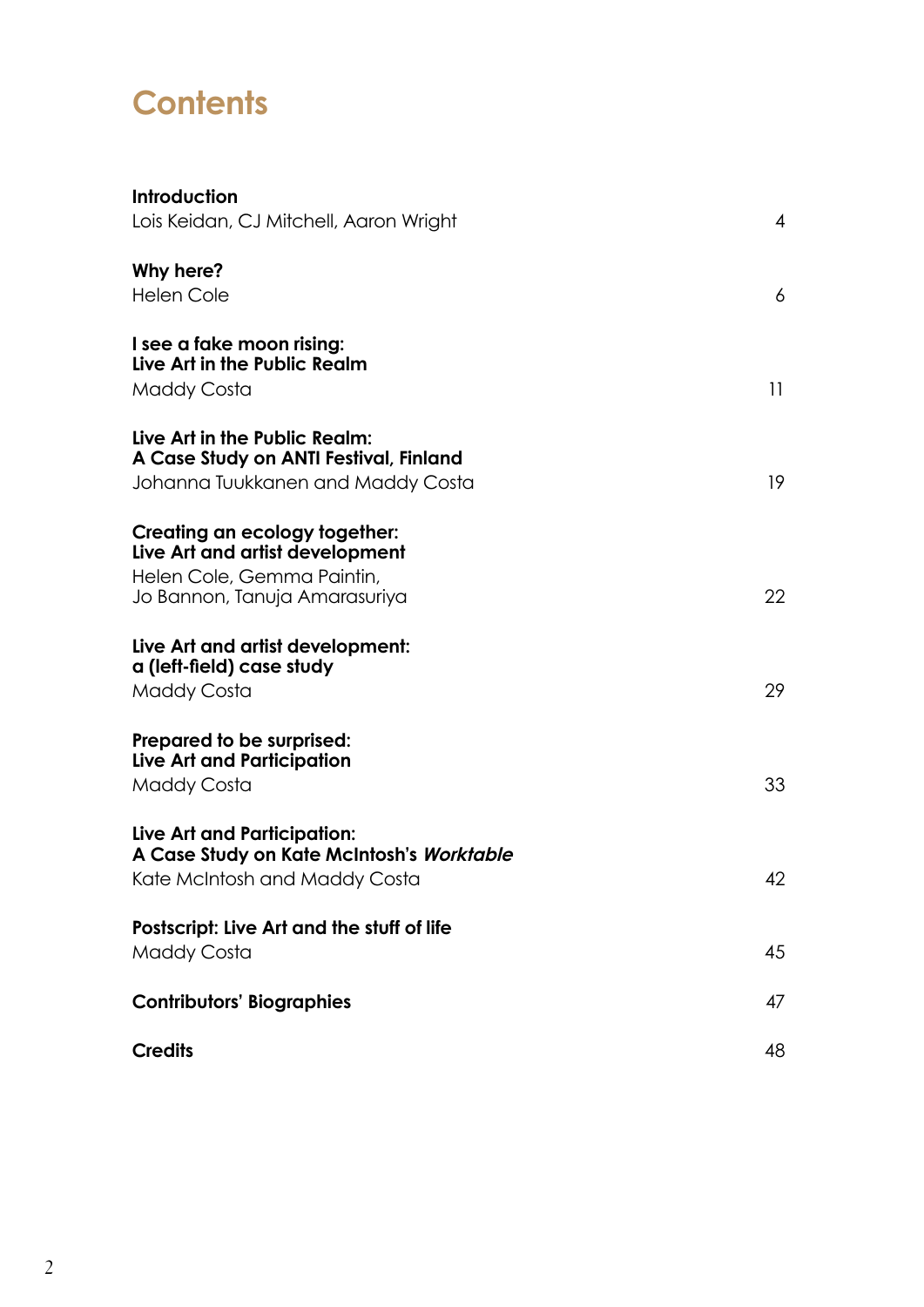

Zierle & Carter, *Living Room Opera* photo: Alan Warren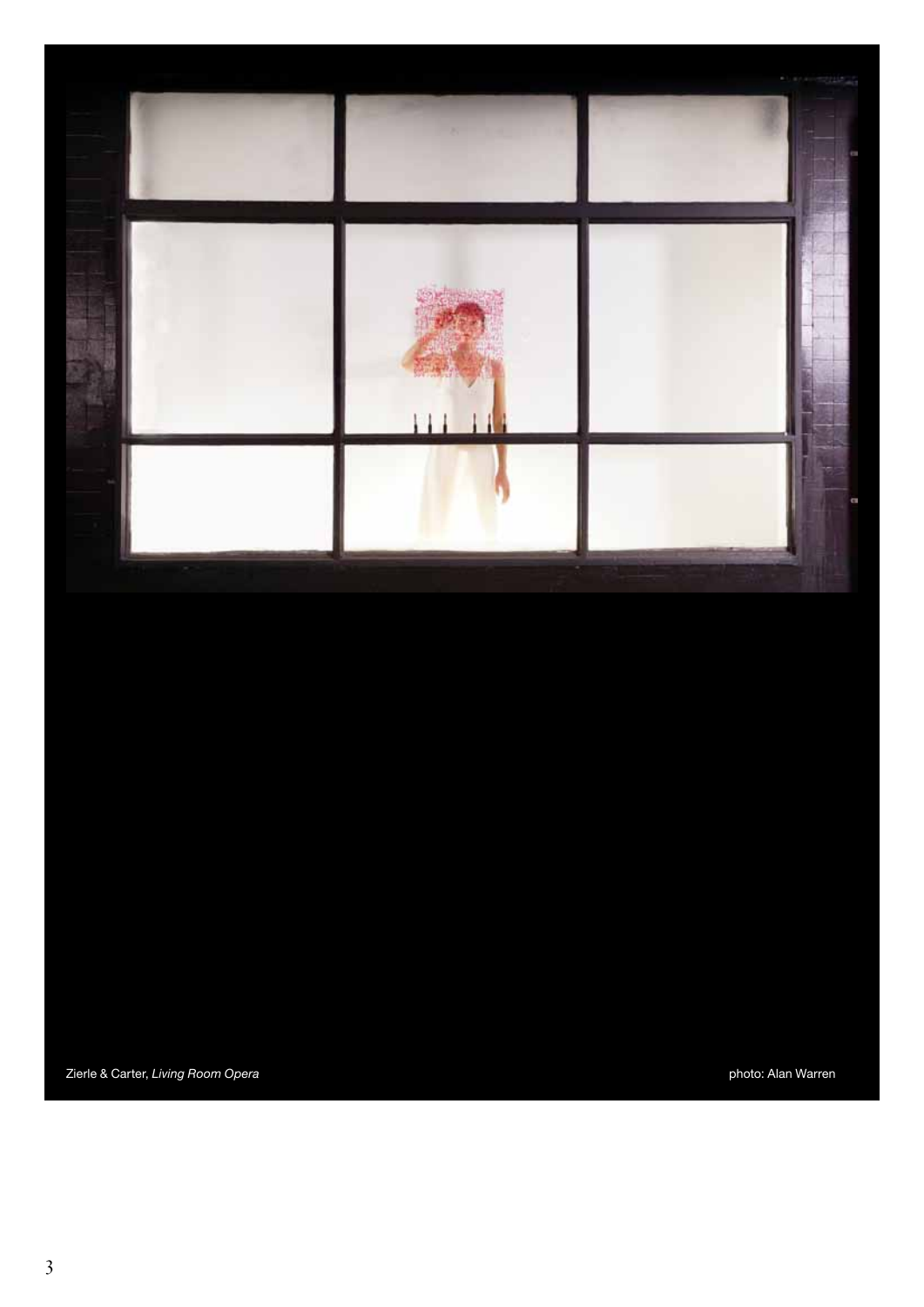## **Introduction**

*I see a fake moon rising* is a publication about audience and artist development created in response to IBT13 (In Between Time 2013), a four-day festival of theatre, Live Art, dance, opera, feasts, talks, parties and public art.

Using IBT13's distinct approaches to programming and artists' development as case studies, this publication considers different strategies for bringing artists and audiences together in highly instrumental ways, particularly through the commissioning of participatory work, the siting of art in the public realm, and the creation of new forms of critical discourses.

*I see a fake moon rising* features essays, interviews, dialogues and critical reflections by IBT's producers, partners and collaborating artists in response to specific IBT projects and initiatives and on wider issues of artist and audience development.

This publication has been steered and edited by Maddy Costa in her role as Writer in Residence for IBT13. Over the course of the festival, Maddy led a group of five emergent writers through performances and interventions in urban glades, backstreets, docksides, galleries and theatres, and mentored them as they developed their own critical responses to IBT13. A collection of the group's writings can be found on *Dialogue*, a collaborative playspace for those who make, watch and write about theatre developed by Maddy Costa and Jake Orr. www.welcometodialogue.com/ ibt-residency.html.

*I see a fake moon rising* is a free online publication that has been developed as a strategic partnership between IBT and Live Art UK, to profile the contribution of Live Art to the creation of new spaces and sites for art and new forms of audience engagement.

Full programme details for IBT13 can be found on http://ibt13.co.uk/

<span id="page-3-0"></span>Lois Keidan, CJ Mitchell, Aaron Wright Live Art UK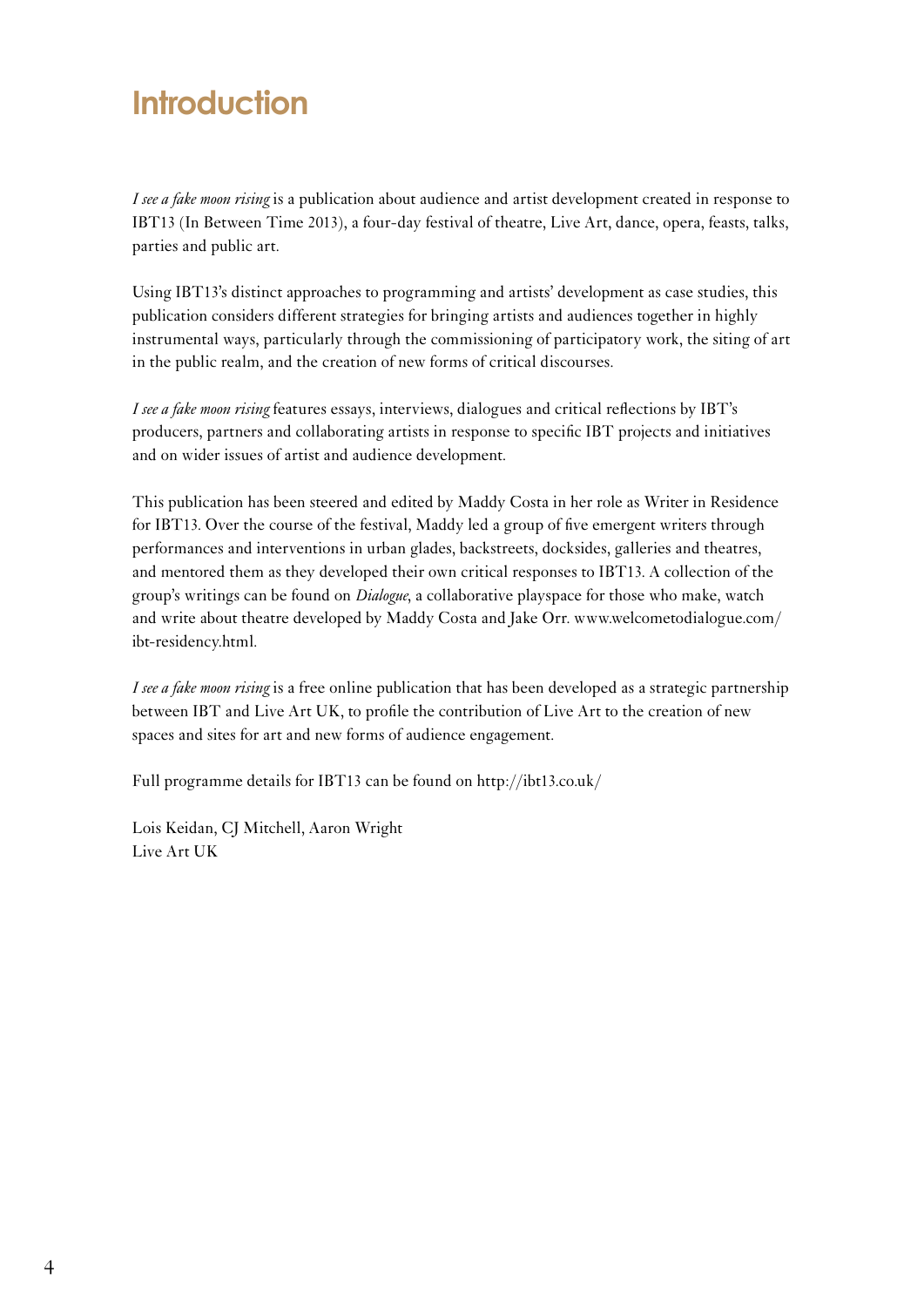

Jo Bannon, *Dead Line photo: Paul Blakemore* photo: Paul Blakemore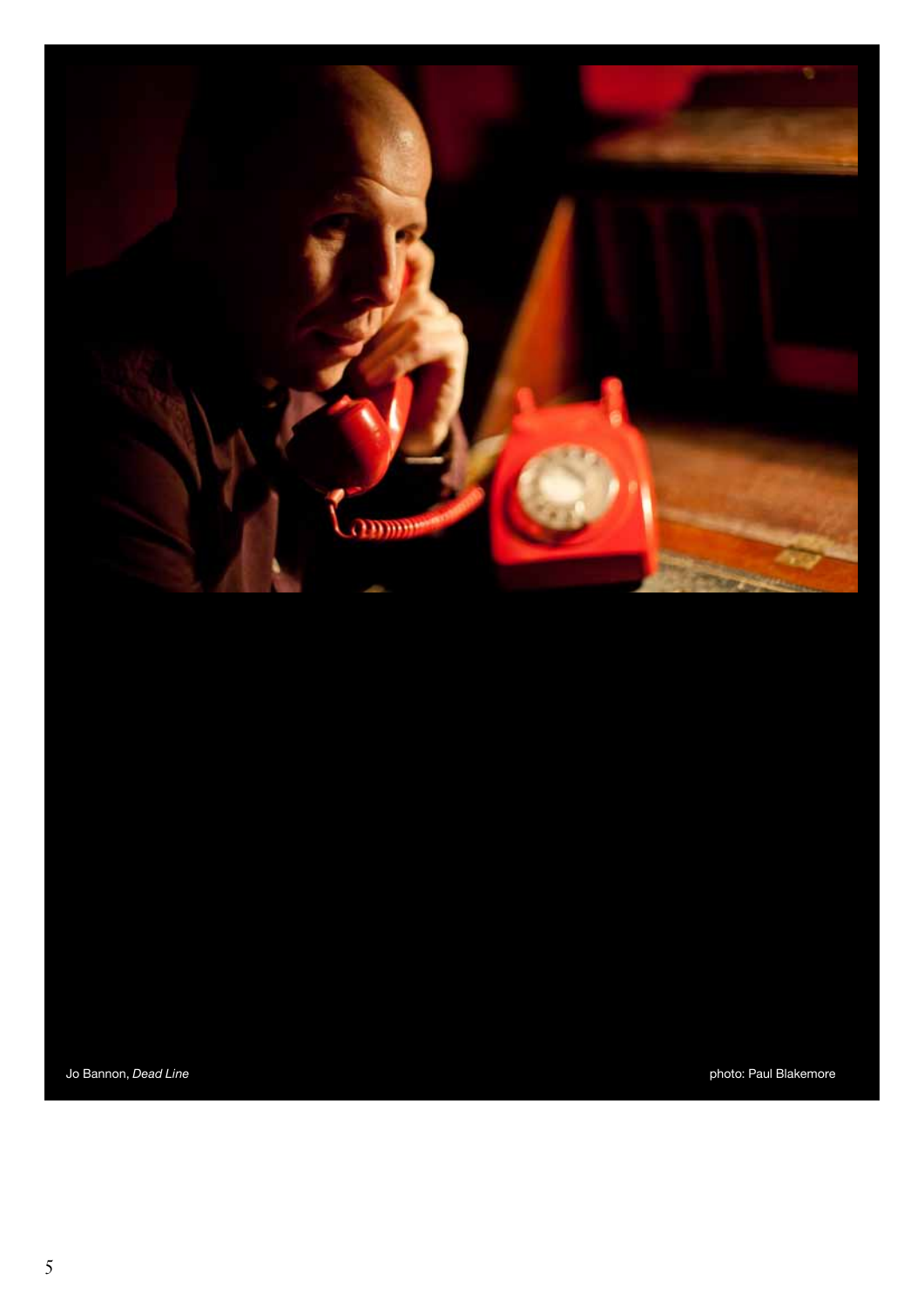

Helen Cole

I remember the night I decided access to the arts was my right.

It was 1987, I was 21, and I had just seen Ian Dury in Jim Cartwright's *Road*. This play was written and performed at the height of Thatcher's Britain, when mass unemployment and deprivation were real for millions of people. Over 25 years later, brilliant though this play was, I don't remember any of the words, or the finer details beyond its stark message. I do remember vividly wandering the stage in promenade, touching the set as the paint crumbled. I stood close to Ian Dury, full of twists and stutters, as he spat real words of revolution in my face. That night I left the theatre angry and determined, and for the first time, I learned why the arts are important. Art can change things. I could change things. That night art changed me.

Over the next few years there were other nights spent in the theatre but, to be honest, most of them were disappointing. The fact is that this call to action is unusual and the kind of theatre that takes place on stages with characters, sets and stories is usually not for me. Yet the immediacy, political urgency and raw aliveness of that event back in 1987 awakened something in me. I didn't have a name for it, so I called it 'theatre', yet I have rarely ever found these qualities in theatres since.

In fact I didn't find it again for another five years, until, in 1992, I walked into a performance by Dogs In Honey, my first Live Art event. I had no idea there was such a thing, or that there were artists out there carving new ways to make and put their ideas before the public. What this experience had in common with the earlier was a realness that made a demand on me as an audience member to commit to my presence, to test my parameters, and make my being there count somehow. From that point on I was determined to seek out more. At the time opportunities did not proliferate quite as they do now, yet even then there were places you could be guaranteed to find live performance that was truly unusual. The greenroom in Manchester, that old, leaky railway arch, now sadly gone. The ICA in London, whose iconic performance space has now been converted into yet another white gallery. The National Review of Live Art in Glasgow, an important gathering, now also gone. I watched Robin Arthur from Forced Entertainment cradling tinned spaghetti as if it were his guts spilling into his hands. A snarling dog herded me into the corner of a black box in Blast Theory's *Stampede*. I witnessed Ron Athey and his collaborators pierce tiny silver bells into their backs and dance a sad, triumphant dance of loss and love.

I have spent much of the past 20 years dedicating my career to producing more of these kinds of unusual artistic experiences, putting them out into the public domain to encourage others into experiencing them, too. Many of these audiences have never before heard the term 'Live Art', or even particularly care what it is called.

<span id="page-5-0"></span>Now Live Art and its strategies lie at the heart of In Between Time, the independent, publicly funded organisation I established in 2009. The In Between Time Festival, IBT's most important activity, began in 2001 while I was the producer of the Live Art and dance programme at Arnolfini, Bristol, a position I retained until 2009. To date, the In Between Time Festival has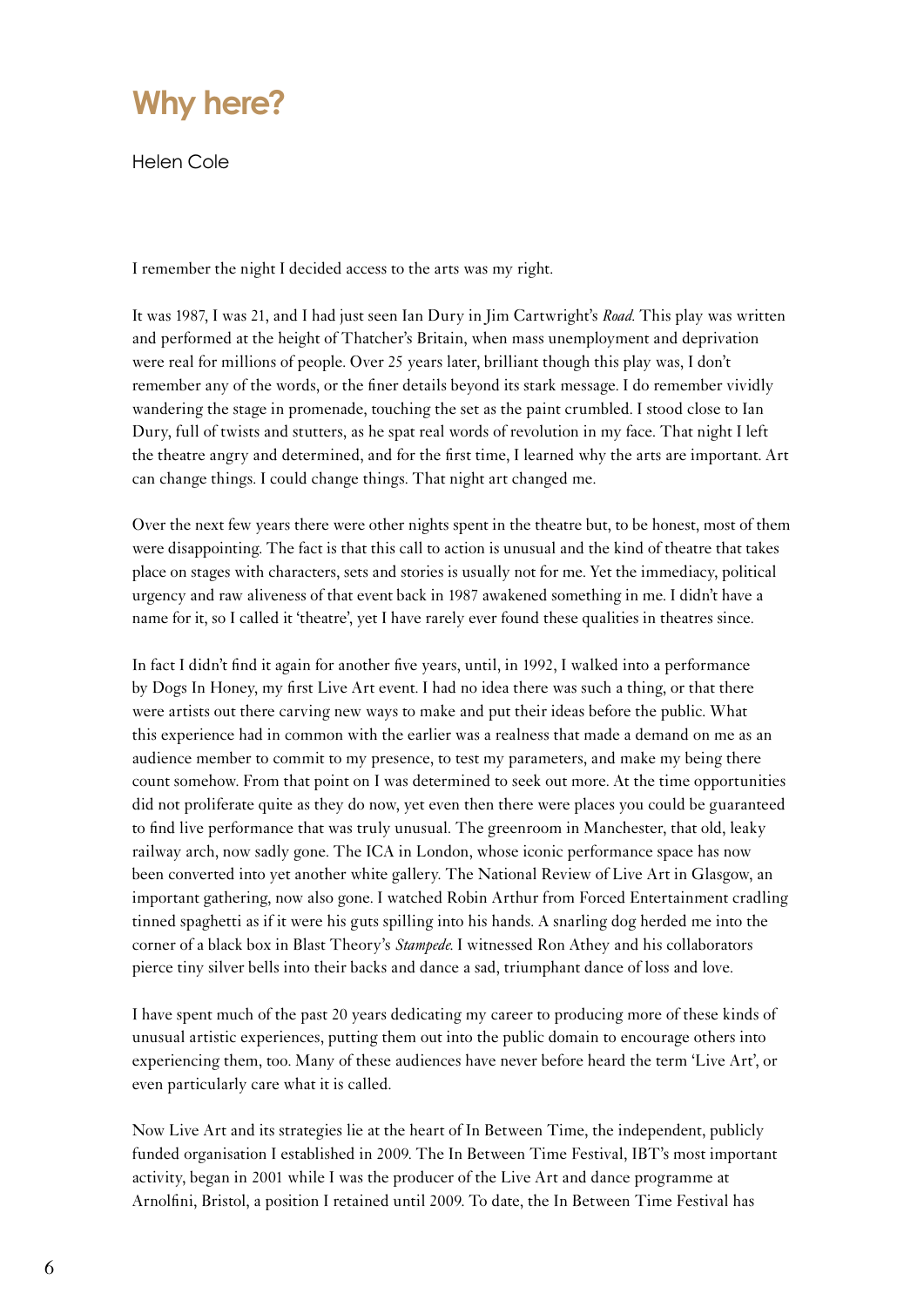taken place five times, in 2001, 2003, 2006, 2010 and 2013, exploding out of the single venue in which it was established. The first festival was a modest weekend of approximately 20 art works, which became an important showcase attended by British and international programmers interested in IBT's unusual curatorial mix and artist development programmes. IBT13, our latest festival, presented 50 events, with 100 artists over five days across 17 spaces; these events ranged from intimate one-on-one performances to huge public art works and cross-over club nights.

IBT13 built on over 12 years of work in Bristol, building a core audience, and an ecology of artist and audience development, curatorial research, artist relationships, co-producing partnerships, producer networks and academic study. In Between Time continues to be strongly local and international, based on commissioning and seeking out the most unusual art works for presentation, often for the first time in the UK. It spans theatre, visual arts, film, dance, music, clubs and technology. An In Between Time production may be a large-scale sound-and-light installation in a city graveyard, an iconoclastic performance in a theatre or gallery, or a weekend of site-specific art works created for an audience in the depths of a forest.

*A man meticulously paints gold leaf over the darkest corner of a city. Five women balance on wooden chairs and methodically saw them into small shattered pieces. Hundreds of solar-powered LED lights flicker in an urban graveyard. A man tenderly pisses into the mouth of his partner who spits the piss right back. A woman holds a precarious stack of white china plates as if it were a spinal column. A man, part ballet dancer, part operatic diva, turns his seductive snarl on the audience as a white ribbon whips the air. A child glues together the smithereens of a smashed sea shell. A woman barks like a hysterically angry small dog. And a fake moon rises over the city.*

IBT13 took place at the end of a hard-working year in which our organisation, by then only three years old, became a new National Portfolio client of Arts Council England and developed from one full-time person into a team of four. In the same year we delivered both IBT13 and Up To Nature, a European festival sited in a forest in rural Gloucestershire. In 2012/13, IBT produced 41 artworks including 28 commissions for living rooms, forests, swimming pools, churchyards, shipping containers, theatres, clubs, gig venues and galleries; 21 of these commissions invested in UK artists. The quality of IBT's artistic output is evidenced in exceptional responses from audiences and critics.

Live Art sits at the heart of IBT's philosophy and for IBT13 we set out to create a programme around participation and public space – critical subjects that are the focus of this publication, co-commissioned with Live Art UK and edited by Maddy Costa. All free works contained IBT's signature elements of participation. Audience memories acted as the foundation of *We See Fireworks*, people smashed-up and re-made broken objects in Kate McIntosh's *Worktable* and formed a drop-in orchestra in the Full Moon Orchestra. Cos-players created photographic interventions, community choirs became part of Fiksdal/Langgård/Becker's *Night Tripper*, and young men made a drum chorus in Nic Green's *Fatherland*. We recognize that communication around Live Art may be a barrier to wider public engagement. Words often do not fittingly describe it. Often art works are still being made, coming to fruition for the first time in front of an audience. Emergent or unknown artists have no past reviews or previous practice from which to draw on. For IBT13 we faced all of these unknowns but we wove overarching stories within the programme, inviting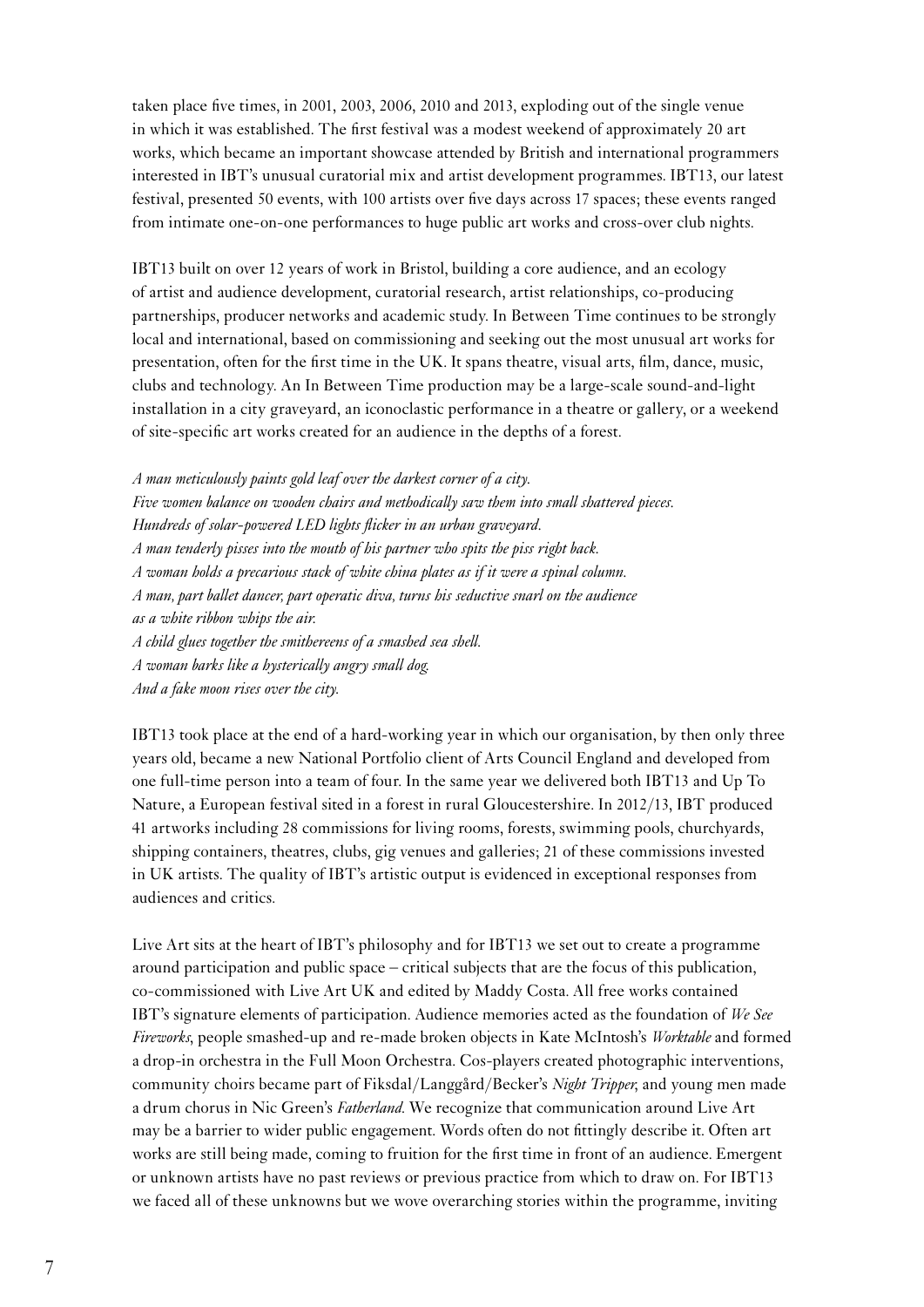the public in by appealing to their sense of intrigue and imagination. By doing this we were able to create a tangible buzz and a sense of community around IBT, with word-of-mouth and social media acting in our favour.

In Between Time's audience combines local, national and international "professionals" and "real people". We have an exceptionally strong core audience, some of whom have grown up alongside us over time. For IBT13 we had a non-professional audience from as far afield as Australia, the US, Germany, China and Portugal: people who had heard about our festival on the grapevine and came to Bristol to experience IBT for the first time. Audiences and artists came to IBT13 from 26 different countries and across the UK. Over 100 professional delegates, including 30 international producers, attended from 16 countries. Ticket sales grew steadily, until all IBT13 performances sold out well in advance, creating substantial waiting lists for most shows. The overall year averaged a 97% sales rate.

How did we achieve this? IBT's public impact is as influential as many bigger, and better resourced, international festivals. Like other Live Art-led organisations, IBT punches above its weight, delivering ambitious events within limited means. I believe that through the commitment of our small, skilled team of staff and artists, combined with some smart thinking and a lot of elbow grease, we deliver immense returns. As an organisation without a box office, access to data is always difficult, as venues are notorious for not enabling visiting presenters to access their own ticket-buyers' details. Although we did not counter this entirely, Arnolfini, who ran IBT's box office and partnered IBT13, gave us some access to our data prior to and during the festival. We also redeveloped our websites to enable mailing list sign-up and data field capture to be more prominent, enabling us to build and target audiences. We used our own staff to gather email, postcodes and profiles face-to-face. Through this work, our mailing list has more than doubled and we now understand more about our ticket buyers to better communicate in the future.

Locally we work very hard to reach audiences who are often new to Live Art, with a high percentage not professionally involved in the arts. IBT print campaigns reached over 30,000 people, as we extended distribution channels, using a street team to target a range of socioeconomic areas door-to-door. We sent print into rural locations and engaged with community groups who would not usually be reached. We created marketing materials that proliferated around the city including billboards, flags and branded shipping containers.

We strategically sited our festival throughout the city. Of 28 commissions, 25 were in public space. This strategy saw us reach more diverse and younger audiences. Un-ticketed public-sited work demonstrated a 50% greater uptake from black and minority ethnic communities and 70% greater uptake from younger audiences. *Fake Moon* by Simon Faithfull took place during rush hour and reached over 7,000 people. My own work, *We See Fireworks,* sat in a disused part of Temple Meads Station, the main access and exit route for numerous visitors to the city, and received over 1,000 visitors. We also programmed non-arts venues and created *Dressage*, a successful performance-based club night at Lakota, which combined performers and DJs, and attracted 1,000 people, 60% of whom were new to Live Art and IBT.

Of course, as IBT's director, my tendency is to focus on our successes. Maddy Costa rightly points out elsewhere in this document that IBT13 did not reach every interested, like-minded Bristol resident. But while there is always room for development, we are exceptionally proud of the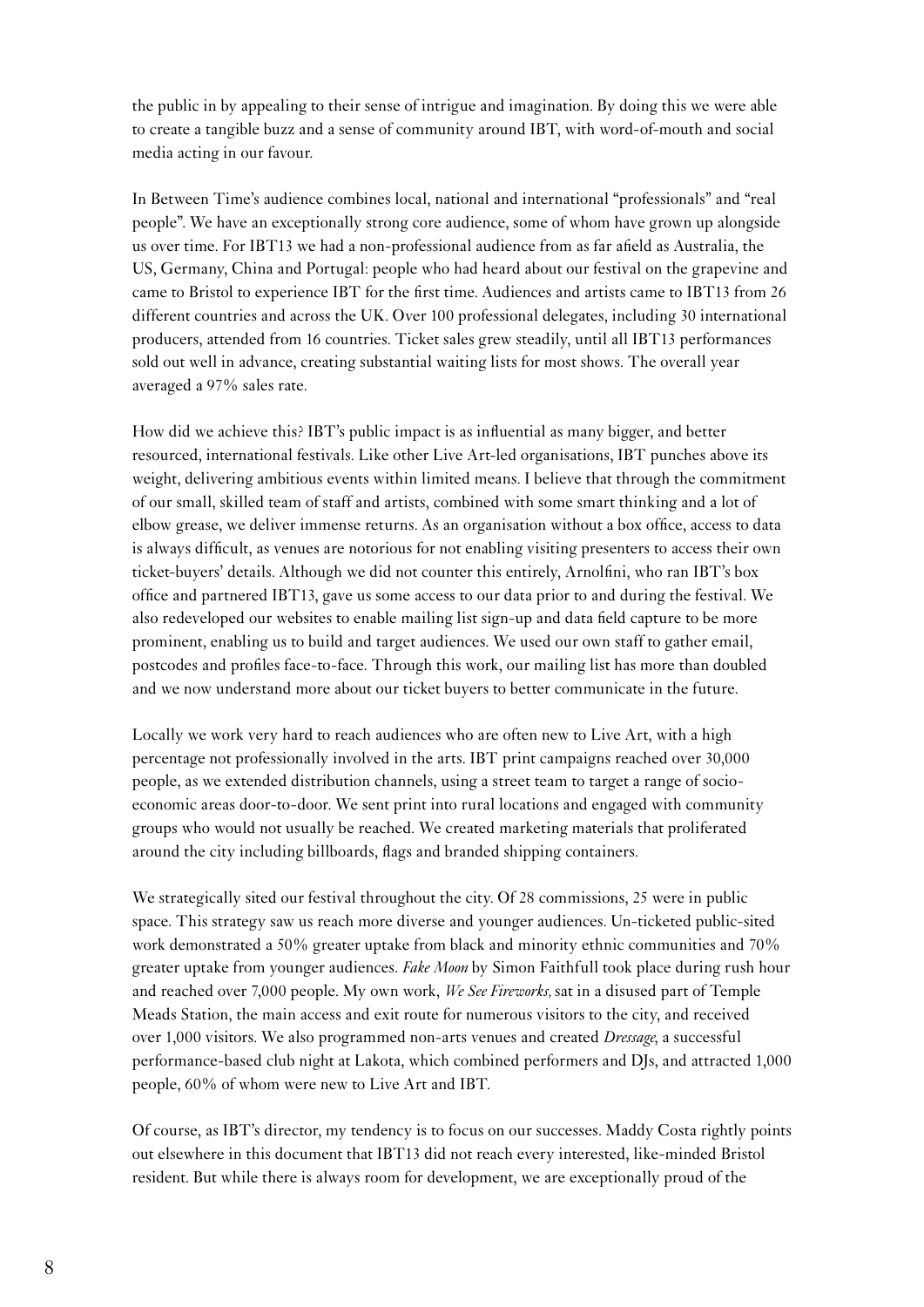targets we achieved and level to which we established IBT13 in public consciousness and affirmed Live Art as having popular appeal.

Aside from ticket sales and attendance, we surpassed all our targets for website engagement and social media. The IBT home site received 30,515 visits and the festival site 19,622 visits from 102 countries, tripling our targets. This year we also began commissioning audio and film content for digital distribution via our website. Dee Heddon's *Nature Talks and Walks* was downloaded 330 times and listened to all over the world. Over 12,000 people viewed images commissioned from IBT13 and Up To Nature on Facebook.

An IBT press officer helped generate more media coverage than ever before. IBT13 garnered a record 21 positive reviews. We collaborated with Live Art UK to create this publication and the IBT Writers Project, where Maddy Costa, a journalist with The Guardian, covered the festival and mentored a group of young writers from across the UK, who themselves published content online. We also targeted younger audiences via partnerships with Epigram (the Bristol University student magazine) and Crack Magazine, and worked internationally with long-standing Australian publications Real Time and Slovenian art journal Maska.

Despite these very real successes, IBT faces a challenge in the future. Our core investors are Arts Council England and the Paul Hamlyn Foundation. Other income is generated through European Union funding, co-production, commissioning, touring and ticket sales. The public investment we receive is critical to levering this ever-growing range of additional investment and building our business case. Yet the Arts Council and its funding are once again under threat. In the face of catastrophic cuts it is possible 150 National Portfolio Organisations will be lost in the coming years. IBT, as a new producing organisation, has a fight on its hands.

Arts Council England's mission statement "Great Art For Everyone" sets the ground for the strategic investment of its sadly diminishing finances. These words also encapsulate the responsibilities passed on to anyone that receives arts funding from the public purse, including IBT. Everyone should have access to great art, because art reflects our deepest selves and gives voice to experiences other than our own. It creates empowerment, understanding and community. Art encourages gathering, imagination, independence, action, vision. It asks difficult questions and demands answers, informs, unsettles, inspires, delights.

Live Art sits at the heart of In Between Time because, more than any other strategy, it fulfils these responsibilities. And although Live Art still struggles to get a foothold in a market-driven debate around the arts, I see in its strategies glimmers of hope. Even before the economic crisis hit, Live Art was an outsider smashing apart the usual hierarchies of scale and context. By often being on the outside, it developed its strongest characteristics and potentially its keenest instincts for survival. Live Art is entrepreneurial, self-sufficient, resource-light. It is adaptable, responsive, fleet of foot. It builds strong, loyal, active communities of audiences not scared to agitate or give voice, to oppose, to demand, to change. Live Art is no stranger to difficulty, dealing with uncertainty as part of its lifeblood. Live Art's essence is emergence and in the true definition of the contemporary it is always seeking new places, new forms, new conversations. Seemingly against the odds, Live Art has proliferated, infiltrated, clawed its way into public consciousness.

In Between Time may not survive future funding cuts, but we will continue to create, and fight on: like Ian Dury, spitting words of revolution.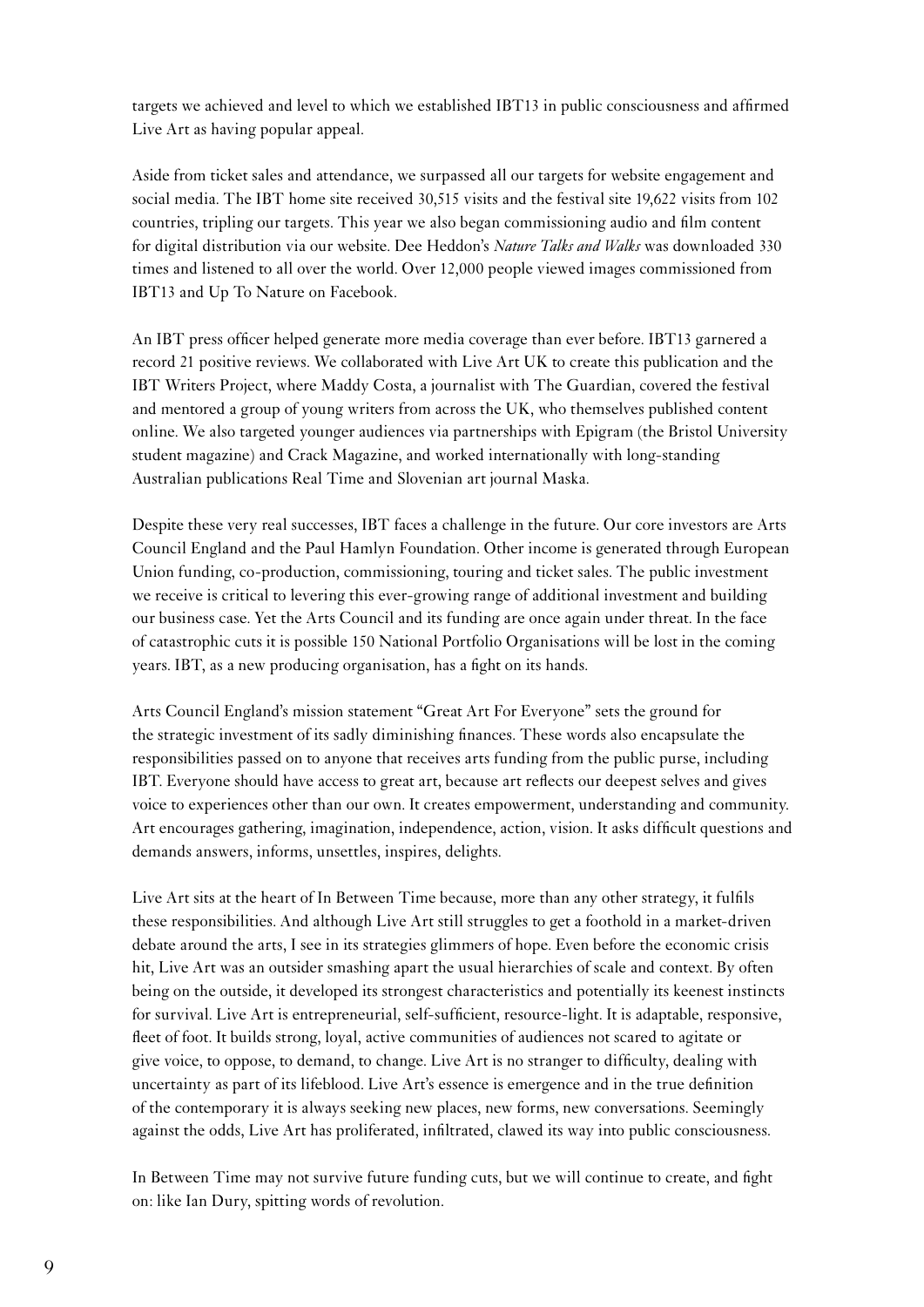

Alex Bradley, Field Test **photo: Paul Blakemore** photo: Paul Blakemore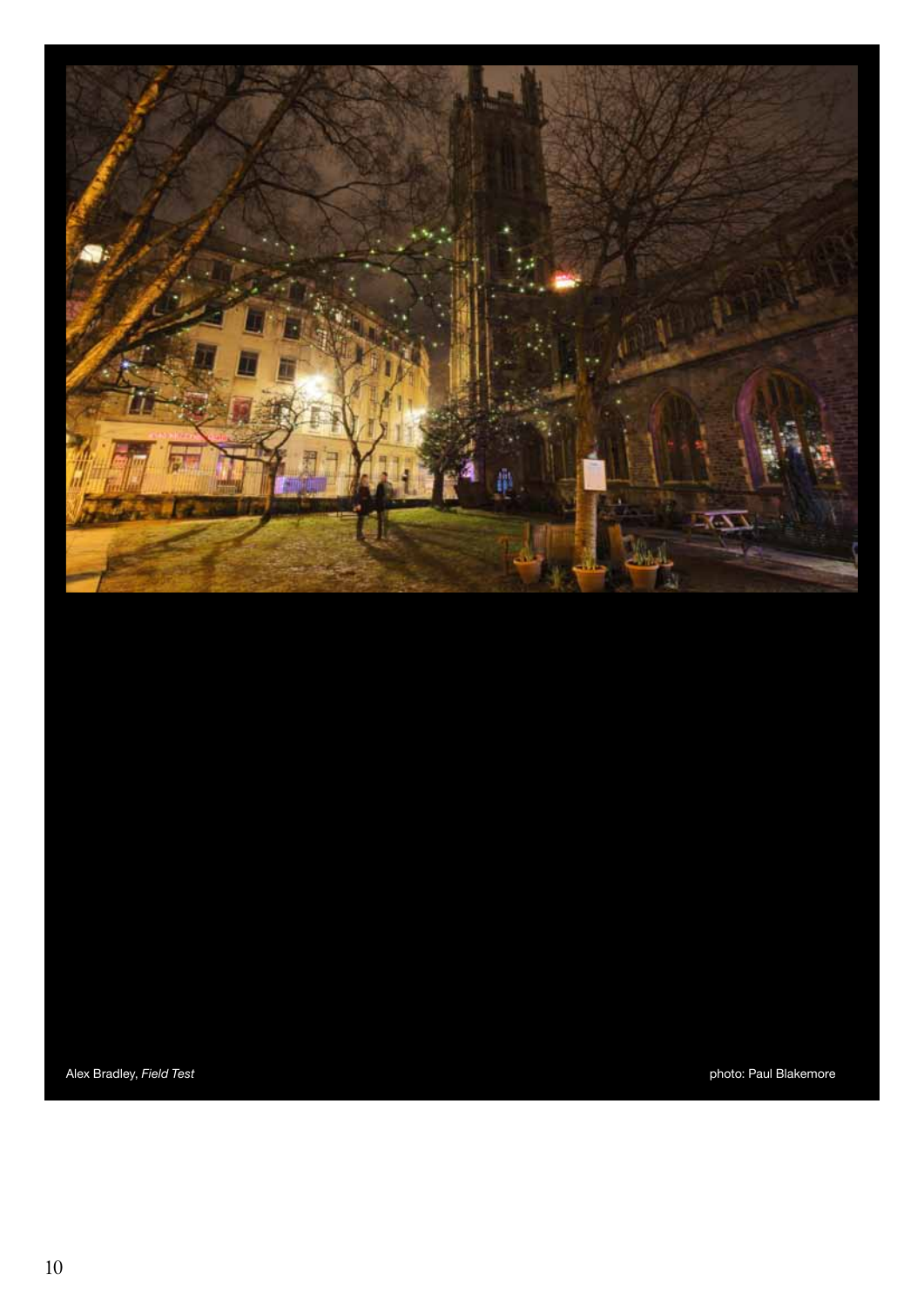#### **I see a fake moon rising: Live Art in the public realm**

Maddy Costa

*There's safety in buildings. Four walls enclose you. No one can see. Secrets can be kept, rules broken, blood shed. It's OK. It's private. But sometimes, privacy feels excluding. Secrets need revealing. The time comes to reach out, to share, to disrupt, to beguile. The time comes to step outside.*

Look: there, between the trees, in the gap between those buildings. Can you see it? A huge bright disc gleaming against the ink-pool of the sky. It can't be the moon – that's higher up, a crescent beaming silvery laughter at the ingenuity, the longing, the absurdity of humankind. Walk past the buildings, through the trees: here it is now, tantalisingly close. At this proximity, you can see it's nothing more than a balloon, a plain white bubble of helium-inflated silk, tethered by ropes and pulleys, hauled in a slow arc above your head by men dressed in fluorescent work gear. It's prosaic, mechanical, but it's also poetic, the stuff of childhood curiosity and yearning. And as you turn away, looking over your shoulder to glimpse the disc still gleaming between buildings and trees, you know that on cool clear nights in years to come, you will look up at the real moon, remember this manmade duplicate and smile.

Created by Simon Faithfull, *Fake Moon* is a useful place to start thinking about Live Art in the public realm, because it is a particularly charming instance of how a transitory encounter with the unexpected can ignite the imagination, permeate memory and transform impressions of space and place. For the four nights of IBT13 it rose and fell between the trees of College Green, outside the public library, close to a major road junction and the city's cultural centre. But because it wasn't hidden behind closed doors in that cultural centre, it was accessible not simply to people already comfortable within its white cube/black box rooms, a knowledgeable audience who might have arranged to see it specially, but to anyone who happened to be passing in the gloaming: people heading home from work or on their way to meet friends, people shopping in Tesco Metro or out walking the dog. People, in other words, not necessarily intending to engage with a piece of Live Art; people who might ordinarily frown at the words "Live Art", shake their heads and say, no, I don't think so, that's not for me.

<span id="page-10-0"></span>This feels important to me, because there was a time, not so very long ago, when I didn't think "Live Art" was for me, either. It was an assumption borne of fear: that any work that either identifies itself or is categorised as Live Art would be too confrontational, too naked, too bloody. A growing dissatisfaction with traditional fourth-wall theatre has cured me of that misapprehension; now I'm happier in the ambiguous places – IBT included – where theatre, Live Art, performance, dance, music, myth, auto/biography and streams of consciousness blur.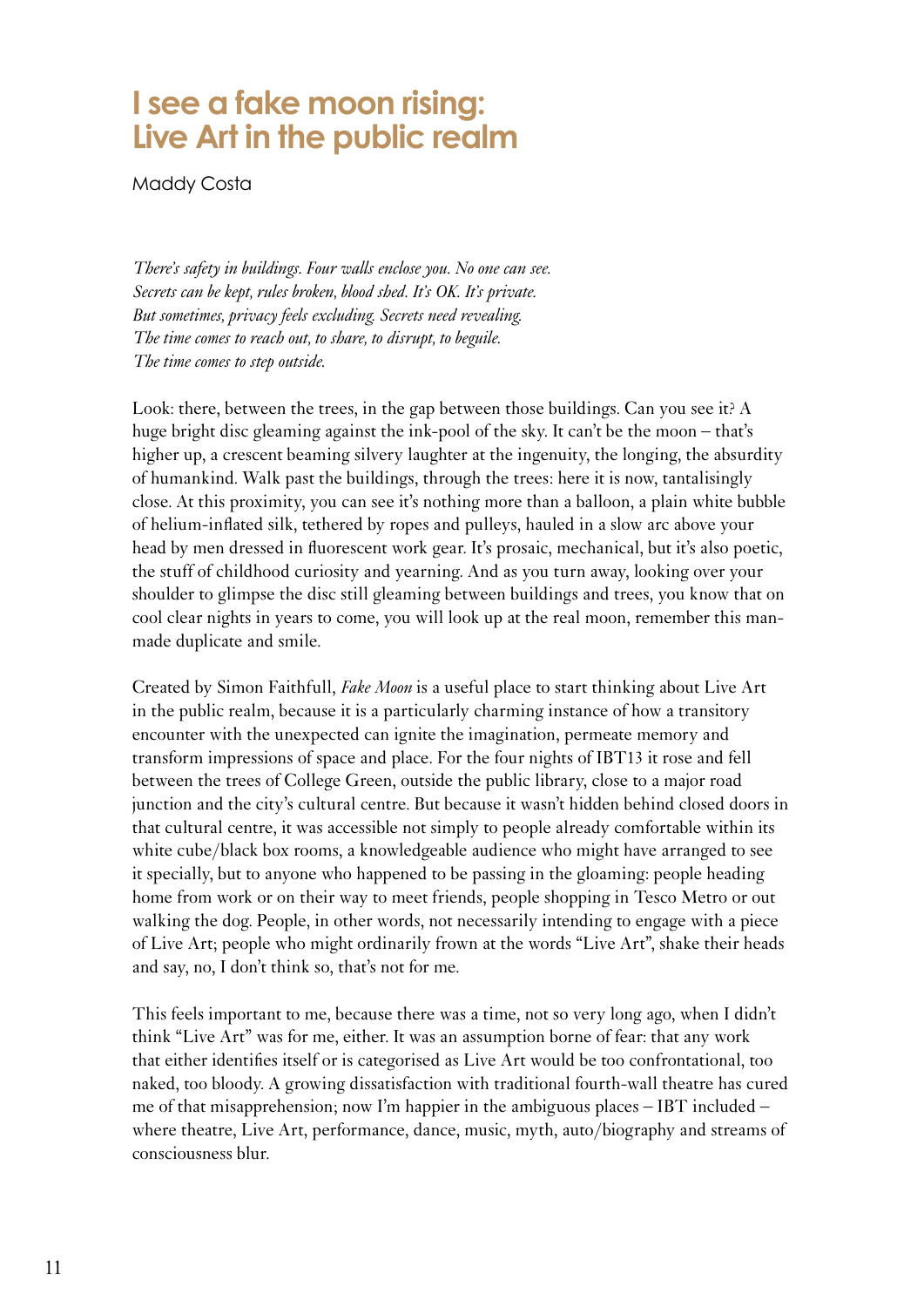There was work at IBT13 that caused an involuntary resurgence of that earlier squeamishness: *Kein Applaus fur Scheisse,* when Victor Riebeek vomits blue liquid over the supine body of Florentina Holzinger before pissing directly into her mouth; *Breathe for Me*, in which Martin O'Brien viscerally enacts his experience of cystic fibrosis. But these works, even if (in the case of *Breathe for Me*) presented free of charge, were not quite public: they took place within the Arnolfini building. Their invitation to a general public was different to that offered by work that infiltrated the city streets, and made its home in unaccustomed places.

#### *Accessible*

*1: attainable, available, nearby, possible, reachable 2: affable, approachable, cordial, friendly, informal 3: exposed, open, susceptible, vulnerable*

*Fake Moon* was presented in one kind of "accessible" environment; but what was fascinating about IBT13 was the scope of its thinking about the public realm. Over the course of four days I saw pieces staged in a city-centre green space and a domestic house, a churchyard and a disused commercial premises, a circle of trees in the nearby woods and shipping containers set dockside. There was an intriguing tension, even contradiction, at play here: between public and private spaces, between work open to passers-by and that available only to ticket-holders – tensions that challenged many of the assumptions around or expectations conjured up by the idea of accessibility. To see this more clearly, it's worth taking a moment to look in detail at what happened where:

A short walk from Bristol's College Green, where *Fake Moon* traced its arc through the sky, is St Stephen's Churchyard, alongside which is an alleyway that pedestrians use to cut from one main thoroughfare to another. With narrow streets and high buildings enclosing each side of the churchyard, and shadows spooling in the gaps between street-lamps, this was a public space that felt almost private. Here, Alex Bradley's *Field Test* filled the trees with green fairy lights that glowed in the dark like the eyes of a multitude of cats, or watchful sprites; in the air was the abrasive clang of electric guitar, the clatter of metallic percussion, music that creaked and moaned like long-buried bodies stretching in the earth. Passers-by could walk straight past and be surprised momentarily by the lights and the music; or they could allow themselves to enter the churchyard and be stilled. Either way, their journey would be reconfigured, their mental processes disrupted.

An even more private space was created within the woodlands just outside Bristol, by a Norwegian trio of choreographer Ingri Midgard Fiksdal, composer Ingvild Langgård and stage designer Signe Becker. To access it, ticket-holders for *Night Tripper* were transported by coach to a clearing at the wood's edge, then led on foot to a circle of trees. The location of *Night Tripper* is integral to the work: what its makers create is a kind of pagan ritual, with musicians and dancers conjuring spirits out of the earth. This may have taken place in the public realm, but unless some intrepid souls happened to be tramping through the woods at dusk, no one would encounter it except the people who had paid to be there.

Kate McIntosh, with *Worktable*, and Action Hero, with *Extraordinary Rendition*, further blurred the distinction between private space and public realm by placing their pieces in shipping containers in the pedestrianised area directly outside the Arnolfini. Anyone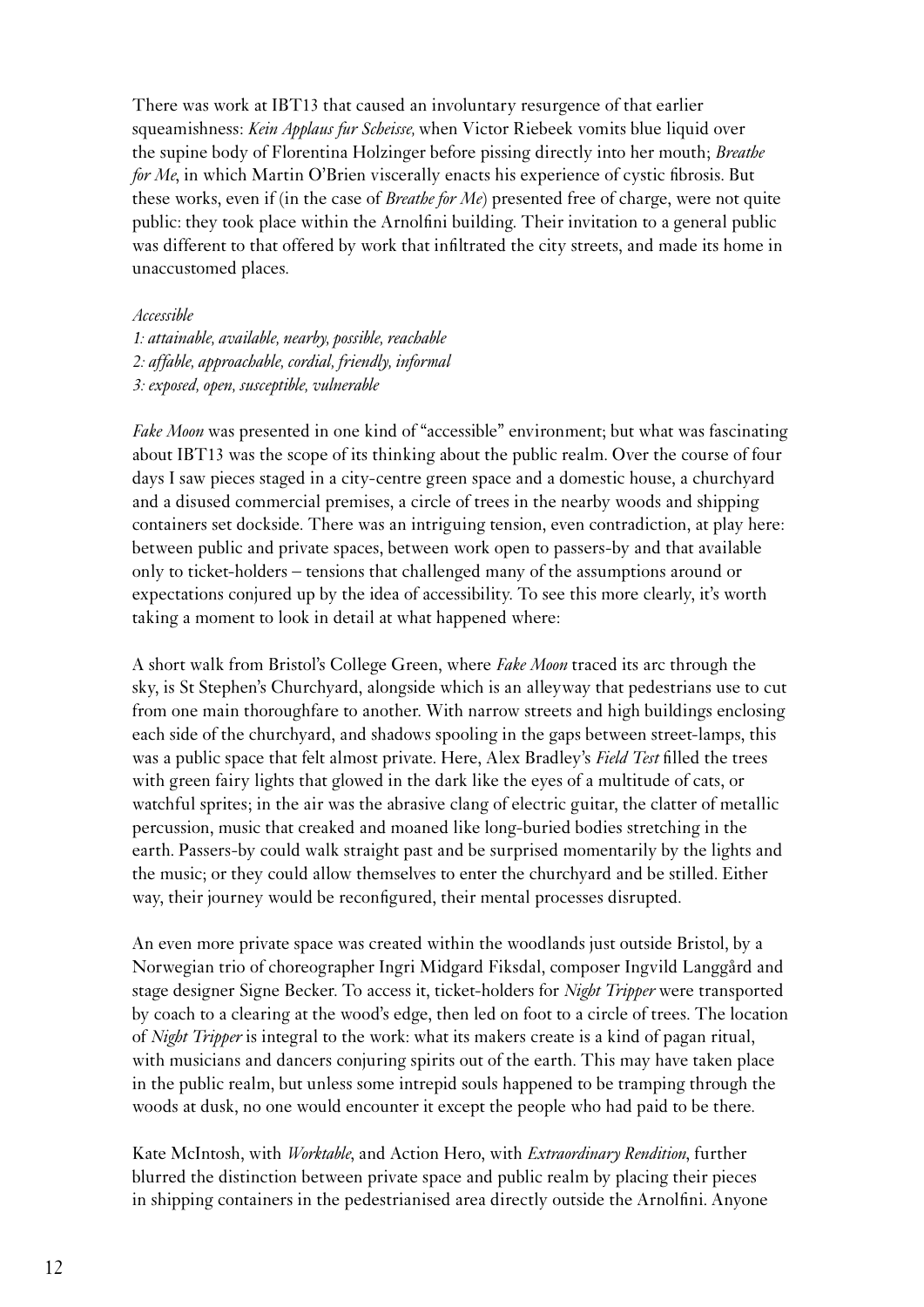passing by was welcome to enter and participate (as long as they had the patience to endure a queue) – and that included people who ordinarily wouldn't set foot in the Arnolfini, not even to engage with exactly the same work. Once inside, however, the spaces entered were sealed, isolating participants not only from the city outside but, for some of the time, any sense of community within.

Jo Bannon's *Dead Line* similarly played with notions of inside and outside, private and public, isolation and community. Using several rooms in a disused commercial property, she sent ticket-holders on a journey from solitude in public view (the audience member as shop-window mannequin), to secret communion with a public figure (a telephone conversation with someone who works in the field of death), and finally a quiet space in which to contemplate your own demise while gazing through a window at the world outside. Along the way, *Dead Line* addressed the limits of acceptable emotional behaviour in public, and what convention decrees remains behind closed doors, perhaps even locked within the mind.

For Zierle & Carter's *Living Room Opera*, ticket-holders were taken by coach and on foot to a private home in Clifton, one of the most affluent areas in Bristol. Here, the domestic space was transformed into a public realm, not solely by the intrusion of motley strangers, but by the work's contemplation of homeland, belonging and immigrant experience, bringing voices from across the globe into the intimacy of a kitchen and sitting room.

What people afraid of the words "Live Art" might not immediately see is that each of these pieces, in its own way, and in common with more traditional theatre work, at root seeks to gather disparate and unconnected people in the contemplation of something bigger than themselves: be it our place in nature or the possibility of the supernatural, our relationships with the material world or with society at large, the human need for community, the inescapable fact of death. What people wary of all art, let alone Live Art, might not acknowledge is the nourishment that comes from that gathering and that contemplation: nourishment of self, nourishment of community. Siting this work in the public realm does two things: it allows the art work to coax, perhaps even gently ambush, the reluctant and intimidated; and it subtly modulates the terms of the encounter between art work and audience-member, creating multiple layers of meaning, a savoury richness that would taste very different in a more conventional auditorium.

This was particularly evident with *Worktable*: at its simplest, it's a fun series of tasks that even children can enjoy, in which people are invited to destroy an object, then remake another; but attentive participants might notice the piece's invitation to question ideas around disposable culture, environmentalism and materialism, emotional attachments to inanimate stuff, and the human capacity for unnecessary violence, patience and creativity. In a gallery context, this thematic address might be more direct – but it might also feel more cerebral. Placing *Worktable* in a group of shipping containers is at once a useful metaphorical framework through which to experience the piece, redolent as they are of industry and unrefined labour, and opens up the possibility for casual interactions alongside more probing interpretations. Without that possibility, Live Art risks becoming locked in a self-referential world, meaningful only to the dedicated, not to communities at large.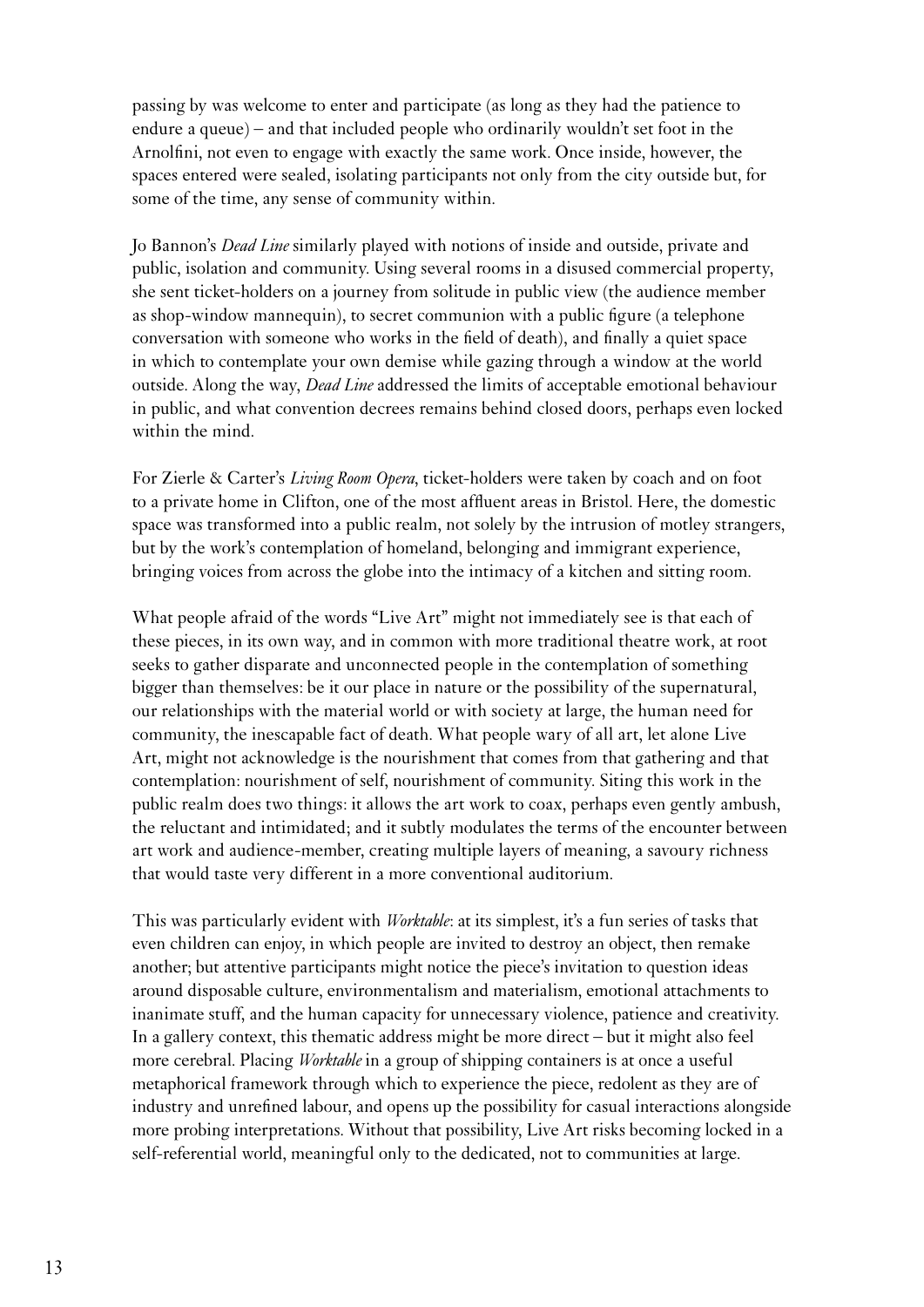*In an age of austerity, when times are tough and money is tight, our focus must be on culture's economic impact. … All the research shows that culture encourages tourists to visit our country. … This generates tens of billions of pounds each year for the UK economy, not only through tickets and entrance fees, but in thousands of pounds spent in shops, hotels and restaurants. All of which is delivering real economic benefits to local businesses and local communities. Maria Miller MP, Keynote Arts Speech, 24 April 2013*

I understand the desire for evidence-based demonstrations of the economic impact of the arts. Really I do. I appreciate that festivals are an attractive niche within a wider tourist ecology. What troubles me is the negative influence this economic argument has on our recognition of art's wider, less tangible effects – the impact that can't be measured.

It isn't enough for festival programmers – or, for that matter, building programmers or any cultural producer – to address an arts community without reference to the local community; similarly, it isn't enough for these organisations or individuals to make an offer to non-arts enthusiasts: what counts is that people take the offer up. The contradiction here is that while unticketed work in the public realm tends to be the most outward-facing, its audience is the least possible to quantify. In Between Time, on its website, speaks excitedly of IBT13 "hit[ting] new heights in terms of audience, events and profile", and presents some impressive numbers: 3,000 tickets sold, with all shows selling out; 30,000 people experiencing the festival through the free installations, exhibitions and public events; 100 international and national delegates, joining audiences and artists from 26 different countries. I'd like to contrast this with some anecdotal evidence. For instance: a short walk from the IBT13 Festival Hub, a temporary cafe/bar and meeting space on College Green, is the Bristol City Museum, where the information staff knew nothing about IBT13, not even *Fake Moon*, and carried no leaflets for the festival. For instance: I stayed in Stokes Croft, with friends who chose to live in that area because of its nonconformist art scene; they never go to the Arnolfini, because they find it alienating, but do go to the theatre occasionally. Their friends mostly consider themselves arts-friendly, yet none of them had encountered any literature to do with IBT13 before my arrival on the day the festival began, with the possible exception of a story in the local paper about *Fake Moon*. To what extent did IBT13 succeed in occupying the public realm?

The trouble with quantifying success using number crunching and economic impact is that it denies subtlety and negates more complex, meaningful indications of success at an individual level. Perhaps Live Art in the public realm – including much of the work programmed at IBT13 – can achieve most not when it declares itself, but when it surprises people into an engagement they didn't know they wanted. That engagement might not last longer than a minute – but how can we tell what impact that minute has on that person's imagination?

There are some more stories I would like to tell, both in support of and contrary to the enthusiastic statistical analysis of IBT13's success. On the coach returning from *Night Tripper*, I sat next to a young man who trained as a sculptor and now works as a landscape designer. He rarely attends performance work, and bought a ticket because he loved the idea of seeing something in the woods. Quite aside from the influence *Night Tripper* might have on his future sculpting of landscapes, the work created the possibility of a conversation between strangers, a moment of communion to be cherished.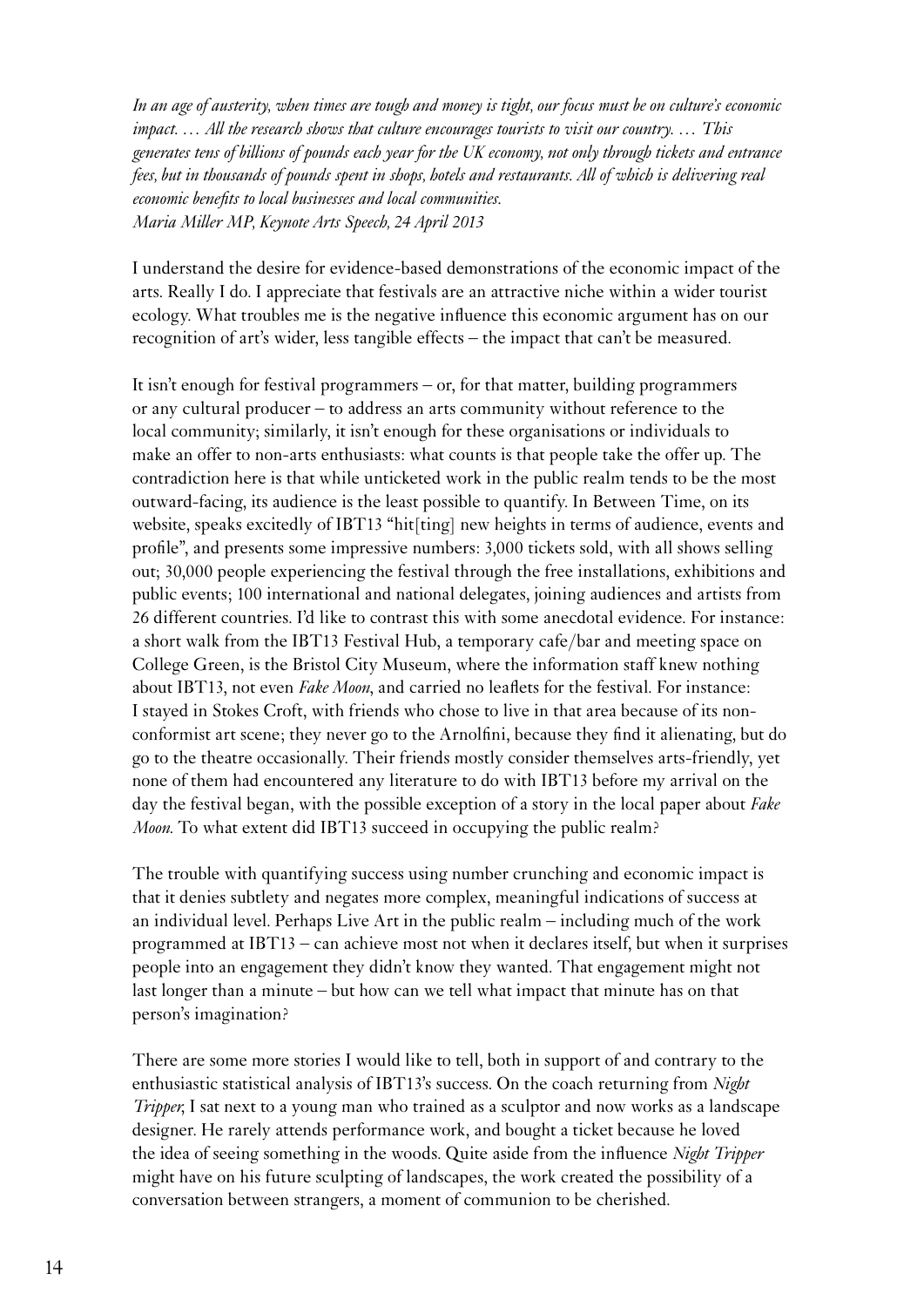In the queue for *Worktable* I met a young couple who had been walking past the shipping containers and popped in on a whim. Also in the queue was a man with his two children (aged, at a guess, eight and six), here because they had seen *Worktable* included in halfterm activity listings. Inside I met a man who had been patiently glueing shards of china together for two-plus hours: he had a peripheral relationship with the arts, and had come along simply for something to do on a Saturday afternoon. He may now recall that experience every time he breaks a mug or chips a plate.

Sitting beneath the glowing trees of *Field Test*, my attention was snagged by the response of three generations of women. The child gazed up at the spectral green lights with quiet, rapt attention. Her mother, who works within the arts, spent a long time querying the information attached to the installation. Her much older friend, a scientist, described it as a calm space for relaxation and reflection. How brilliant, I thought, that *Field Test* was able to provoke and hold in balance these varying generational responses.

The economic argument for the arts reinforces elitism and the anxiety of people who either can't afford to buy tickets or choose not to in the melancholy belief that they won't fit in. Art can be offered to the community as a gift, in the hope not of return, but of inspiring minds, shifting mindsets, fuelling imagination. And it's by placing art in unexpected places, in the streets people use as a matter of course, that this gift can most generously be given.

*I suddenly realised I didn't know the derivation of the word 'intimate' and was wondering if it had anything to do with fear – the 'tim' of intimate perhaps being the same as the 'tim' of timid and timorous – so, intimacy as a species of fearlessness. But it didn't feel quite right, and of course it's completely wrong... 'Intimate' is a superlative, just like 'ultimate': ultimate starting with ult, "beyond", so ultimate being the-most-beyond-you-can-go; likewise, then, intimate: as far in as you can be. All the way in. From an email sent to me by Chris Goode, April 2013*

Inside, outside; public, private. Where does one end and the other begin? IBT13 achieved a kind of conjuring trick: the more public-facing its work, the more thoughtfully it communicated its own particular quality of intimacy. That intimacy was felt throughout the more conventionally staged section of the IBT13 performance programme: in Nic Green's *Fatherland*, an extraordinary dance of communion with the audience, her Scottish heritage, and nature itself; in Holzinger and Riebeek's confrontational yet tender enactment of their youth and private relationship; in The Famous Lauren Barri Holstein's projected live video of a Twister lolly protruding from her vagina like an elongated clitoris. By staging these works within theatre or gallery spaces, IBT13 ensured that the intimacy they engendered felt to some degree private and consensual.

What interests me here are the other kinds of intimacy it created by putting work into the public realm. The intimacy of strangers drawn into temporary community, as a group of people are attracted like moths by the light of a white fake moon. Intimacy with nature, as another group of people congregate in woodland at twilight, the sky slowly darkening, the moon slowly brightening, the earth seeming to sing in celebration of our presence. Intimacy with inanimate objects, as you sit taping, glueing, tying broken fragments into a whole. At the heart of IBT13 was a tender recognition of humanity's longing to feel intimacy, and not simply within personal relationships: intimacy with ideas, knowledge,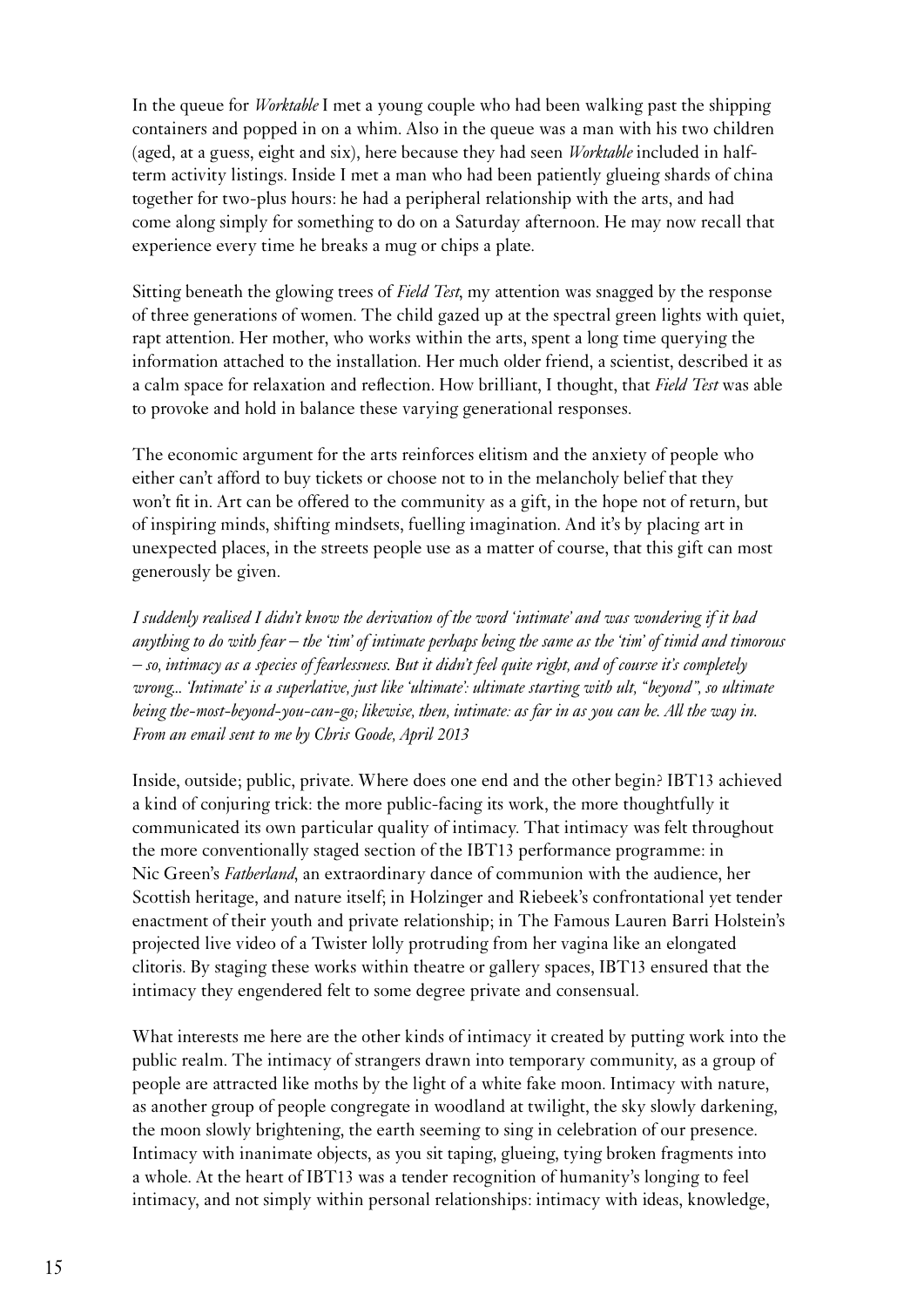the earth we inhabit. The more it carved out a private space within the public realm, the more IBT13 inspired feelings of intimacy: with other people, with nature, with death, with unfamiliar experiences – in each case taking us right inside, and helping us not be afraid.

It did this with a fearlessness that belied the risks that accompany putting work into the public realm. The word "risk" is used so often in relation to art that it has begun to feel meaningless; even at IBT13, the risks of the programming weren't immediately evident, because success effectively annulled them. The weather throughout was perfect, crisp and inviting – but IBT13 took place in February: instead of four clear nights with visible stars, we might easily have experienced persistent rain, storms, snow. Under such conditions, *Fake Moon* might have felt more magical but less enticing, *Field Test* might have felt unsafe, and *Night Tripper* would have been rendered all but impossible.

The unpredictability of the weather comprises a quite basic set of risks; more complex are the challenges posed to artists by the public space in which they are working. How do they most effectively speak with and of that space? How do they make the location so key that you can barely imagine the piece working in another venue? How do they use the location to create additional layers of meaning within their work? The evident care taken in positioning *Night Tripper* and *Worktable*, and facing up to the problems these pieces presented, was integral to the success of each work.

There is risk and challenge, too, in the relationship that work in the public realm creates with audiences: does it allow people simply to pass by – and if they do so, without registering or considering the work, has it failed? Or is that accusation of failure again typical of a commodified view of art, in which impact must be obvious and accountable? A piece at IBT13 that I didn't engage with personally was Pete Barrett's *Pave*: for three hours each day, in a secluded corner of Bristol, Barrett painted tiny sections of the ground with gold leaf. Of the many people I spoke to at the festival, almost no one mentioned *Pave* to me. Does that lack of engagement invalidate the work? I would argue not: whether one person witnessed *Pave* or 1,000, the work still contains within it a small act of civil disobedience, a reflection on value, and thoughts on humanity's imprint on the earth – not least, the fragile, glinting imprint Barrett himself leaves in creating it.

Assuming the work demands to some degree that passers-by stop and participate, there is further challenge for the artists in how best to communicate that demand. What degree of intimacy is expected from participants, and what happens if participants resist? What language should be used to express that invitation to audiences? These might be the same questions raised when participatory work is ticketed and performed within venues – but I'd argue that that work is presented with some degree of expectation of attracting a knowledgeable audience, who bring with them a certain degree of comfort with the demands of participation. In the public realm, that expectation is eliminated, heightening the risk of encounter. I'll talk more about Live Art and participation in a later chapter.

*Whilst all wildly different, these musicians, dancers, writers and performers felt like they shared something important; a way of considering this landscape and our fraught relationship to it. A longing to do with bodies and time and how we live and how we might live better. And I wonder if that slightly elusive thing that they all shared might be something we could call Live Art. And I wonder if this might be the best kind of home for that thing; undedicated, impermanent, belonging to other people or even*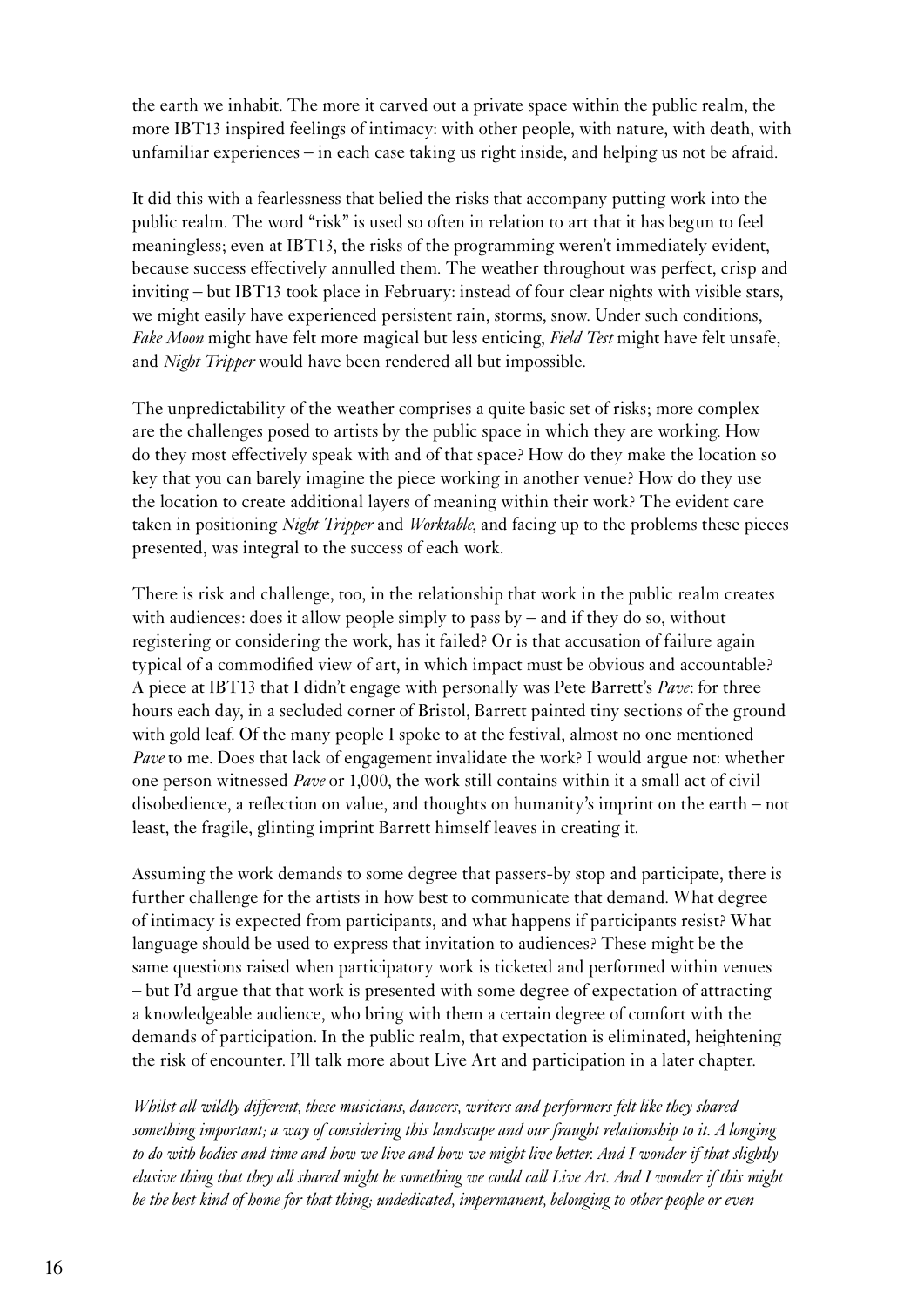*belonging to no one. In fact, no real home at all. Andy Field, writing about In Between Time's* Up To Nature *festival, Exeunt, 8 July 2012.*

I remember the compulsive visits to Tino Sehgal's *These Associations* at Tate Modern, communing with strangers, absorbing its liturgy, more inspiring to me than any church sermon...

and the afternoon holding hands with Lou Brodie, idly wondering if the people we passed in south London thought my child was ours...

the stolen minutes wandering through the back streets of Clapham Junction with Holly Rumble's hand-drawn map for *Hear a Pin Drop Here*, noticing every footstep and engine growl, the clatter of trains, the brush of wind through shrubs and trees...

and the wonderful incongruity of Ellie Harrison's *Rage Receptacle*, perched on the side of a busy pavement in Leeds, inviting passers-by to exorcise some deeply felt fury.

I think of Rajni Shah's *Glorious*, setting up stall in a market close to a theatre, offering a patient, friendly invitation to strangers to write letters to other strangers, to read their letters on stage, to join a growing community bound by a sense of adventure and a love of humanity...

and Chris Goode's *Open House*, another friendly, patient invitation, this time to enter a rehearsal room, to watch a performance be created within a week, to take part, to sing or move or simply be in the surprising space made available.

I think of the work I'm yet to engage with, but hope some day to get the chance: Slung Low's *Knowledge Emporium*, exchanging some fact of existence, no matter how kooky, for sweeties; and Rosana Cade's *Walking, Holding*, another piece inviting strangers to hold hands; and Daniel Bye's *Story Hunt*, an audio tour through a peripheral city, collating its inhabitants' memories.

I think of how all of these things are Live Art, and none of them are.

And how all of them, inside or outside, make their home in the public realm.

And how Live Art, in all its permeability, allows me to transgress boundaries, to break down the walls of theatres, to challenge social constructs in the street, to share with strangers, learn from them and change with them.

I think of art surrounding me, encompassing me, creating experience and explaining it back to me.

And this thought makes me curious and happy.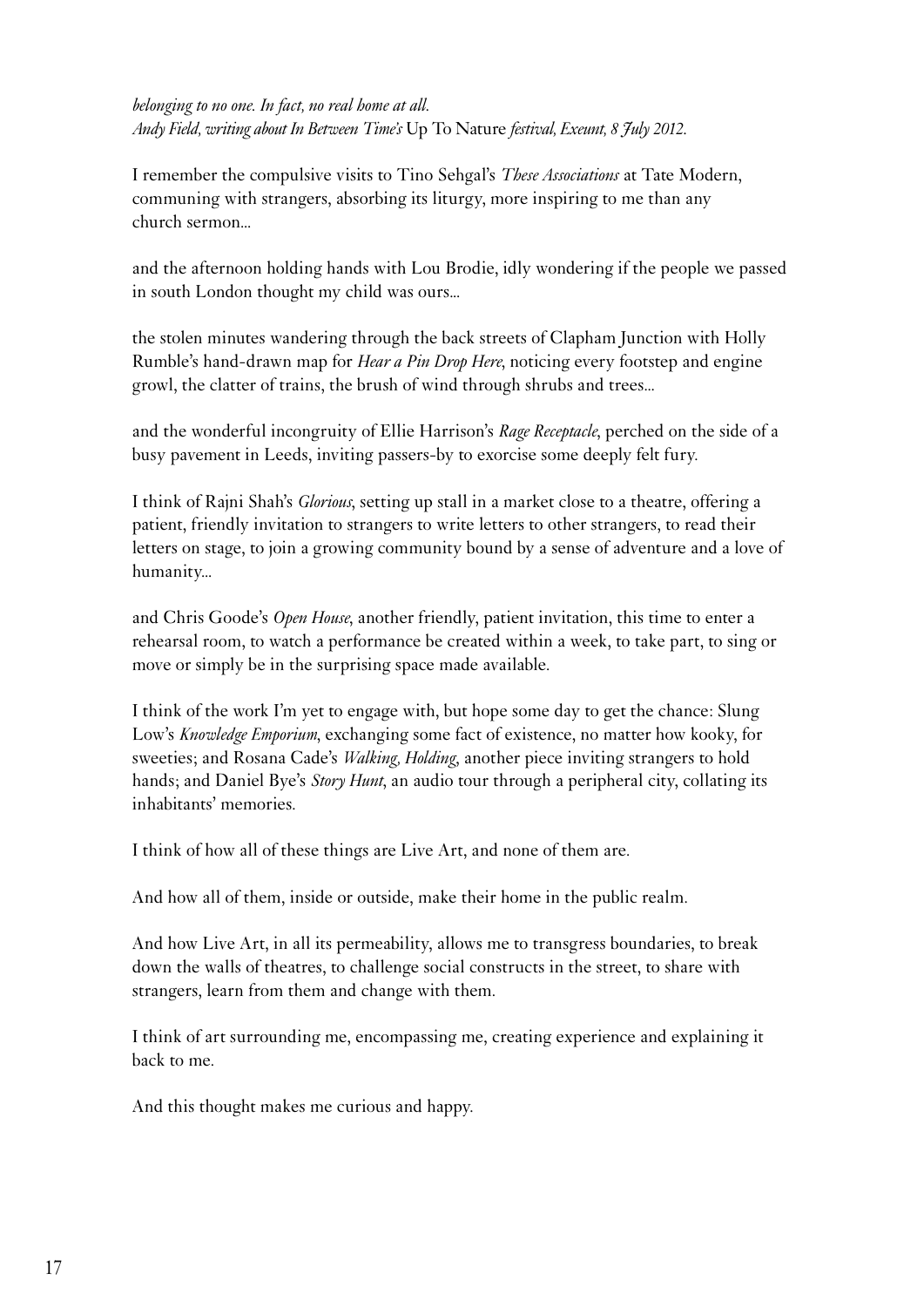

Fiksdal/Langgård/Becker, Night Tripper **photo:** Oliver Rudkin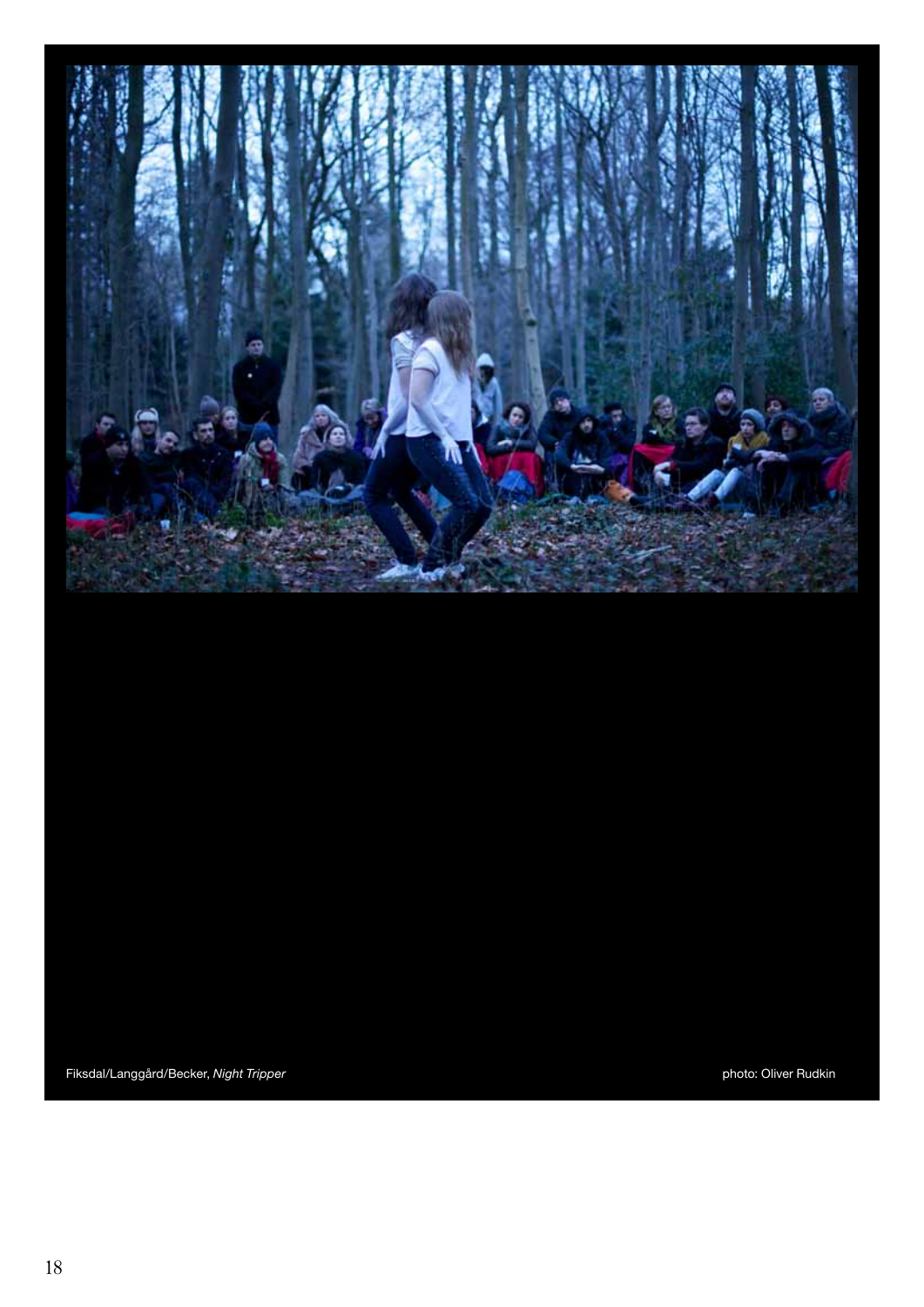## **Live Art in the Public Realm: A Case Study**

From a conversation between Maddy Costa and Johanna Tuukkanen, coartistic director of ANTI – Contemporary Art Festival, which takes place annually in Kuopio, Finland, and is a curatorial partner with IBT on *Up To Nature*.

ANTI began with a need.

There were already well-established arts festivals in Kuopio, but they were staged within the big institutions and were quite traditional. They didn't have a strong connection with the local artists or culture, and I knew from organising a few one- and two-day performing-arts events in the city that artists and audiences were yearning for something new. Something a bit more experimental, and more exciting, that they could participate in.

ANTI began with a desire, to work outside of the established museums, theatres and galleries.

We wanted to activate the city: to really look at the city and think about what we could do in its different spaces. We wanted to engage people into experiencing something, an art installation or a live performance, as part of their everyday lives.

Our concept of public space has always been quite wide: not only the streets, parks, squares and public institutions, but also specific sites such as offices, banks, cafes, shops, even a domestic house. Non-arts spaces, basically; places where you are not usually oriented towards an aesthetic experience.

We always think about how people use these public spaces, and how they move within the city. When you start researching that, you realise people of different ages use very different spaces. For instance, unless you have children or work in a daycare centre, you never go to a daycare centre. We bring attention to these spaces, and try to reach people in the sites where they work, study or spend their leisure time.

Kuopio is a small city with a very strong centre, and most of our work is sited in that centre, rather than in the outlying suburbs. We want the work to be visible, and for people to be able to encounter it by chance, without having to make a special journey. People who see our work talk about it cheering up the everyday: if you always go to work by the same route and something unexpected happens there, or something odd happens in the market square where you shop, it's a surprise that lifts you from the usual. It's a way to see very familiar surroundings, or a very familiar site, from a new angle and a new perspective. Since ANTI began in 2002, we've tried not to use the same sites more than once: we try to engage people in different ways, with different energies.

<span id="page-18-0"></span>Quite often when I go to international festivals I feel trapped in a venue. The festival creates a small world for artists and audiences, and although the work can be great and interesting and exciting, it rarely has a relationship to where you are physically. You're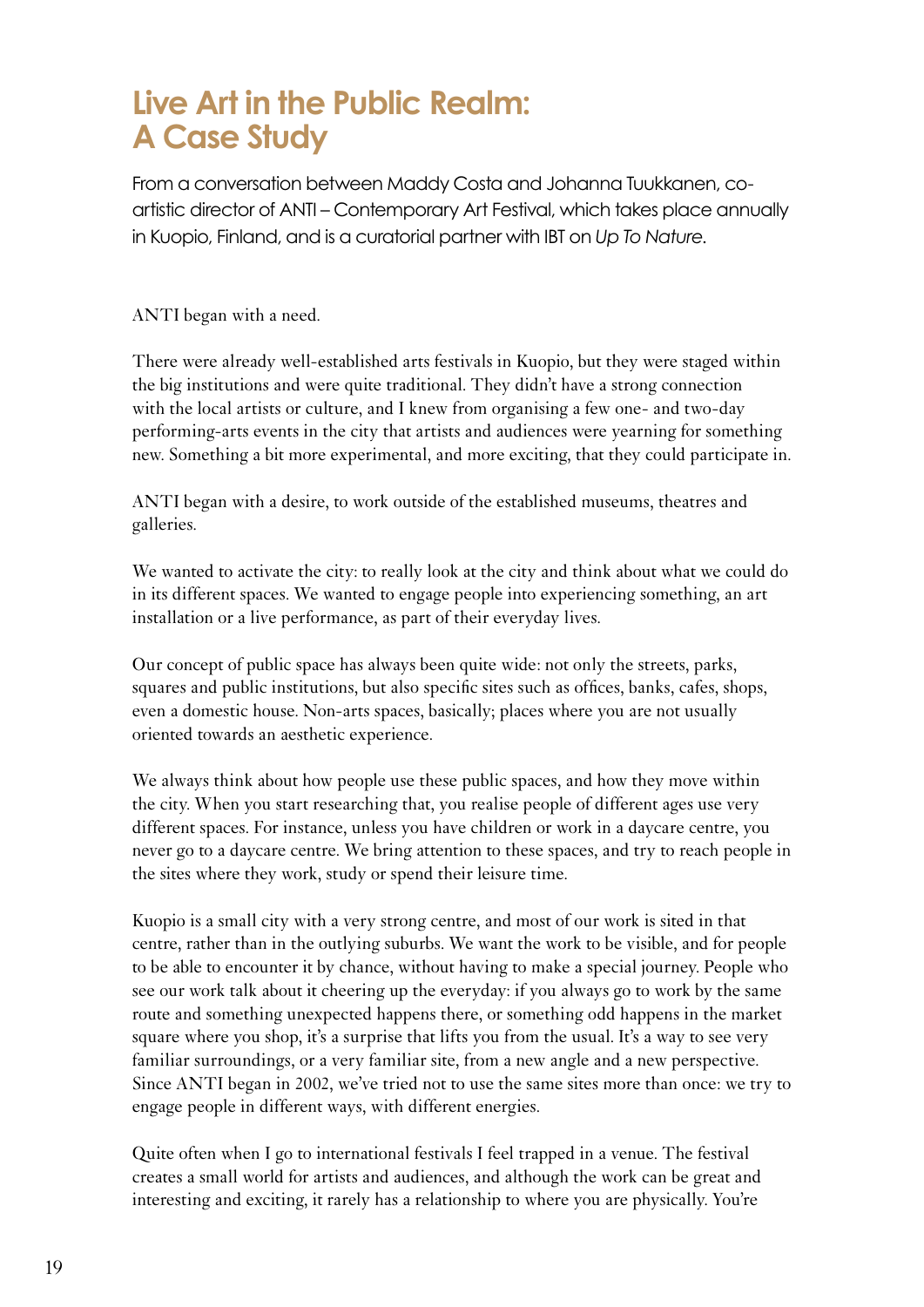inside a venue and you feel like you could be anywhere. At ANTI, you really get the sense of being in Kuopio. It brings you to places you wouldn't visit as a tourist, and walking between the different sites is a very physical experience.

We have an active audience, or hardcore audience, who know exactly what's happening when and where. But our work is free, so it also attracts people who are not the "usual" cultural audience: a lot of students, unemployed people, and people with social challenges, for whom it's impossible to go and buy a ticket to a performance in one of the big institutions. We hope that people will be encouraged to think about what is allowed in public spaces and what is not, and who is and isn't allowed to do these things. We believe everyone can enjoy art and have great experiences from it, and we want to give that opportunity to everyone. And we hope people who see our work will be encouraged to become culturally more active.

Every year there's lots of criticism about the festival in the local papers.

"What is this shit?"

"Who pays for it?"

It's negative and can be aggressive – but it's great that we irritate people enough to inspire conversations about the role of art in society. It's important to ask questions about what art is, who comes to it, who can do it, and what it's for.

The problem for a festival like us is describing the impact of the work. Where appropriate, we try to estimate the numbers of our audiences; for instance, when work happens in a small building, we calculate how many people enter. But the issue is more complicated than that: hundreds of thousands of people might see a video installation running through the entire festival in the middle of the city, but what indicators are there of its impact on them? It's a challenge cultural researchers all over the world are trying to solve.

But it also excites me that people have amazing, beautiful moments through the festival that we don't know about. I had a conversation with a politician from Helsinki who described three or four experiences he'd had with ANTI, without ever intentionally coming to the festival. For me, ANTI has completely changed the map of Kuopio. The way I walk in the city is layered now, with all these experiences, images and radical encounters.

We hope that when people see and experience work at ANTI, they remember it their whole life.

A special issue of the journal *Maska* devoted to *Up To Nature* was published in March 2013 (Volume 28, Numbers 153-154, 1 March 2013). www.maska.si/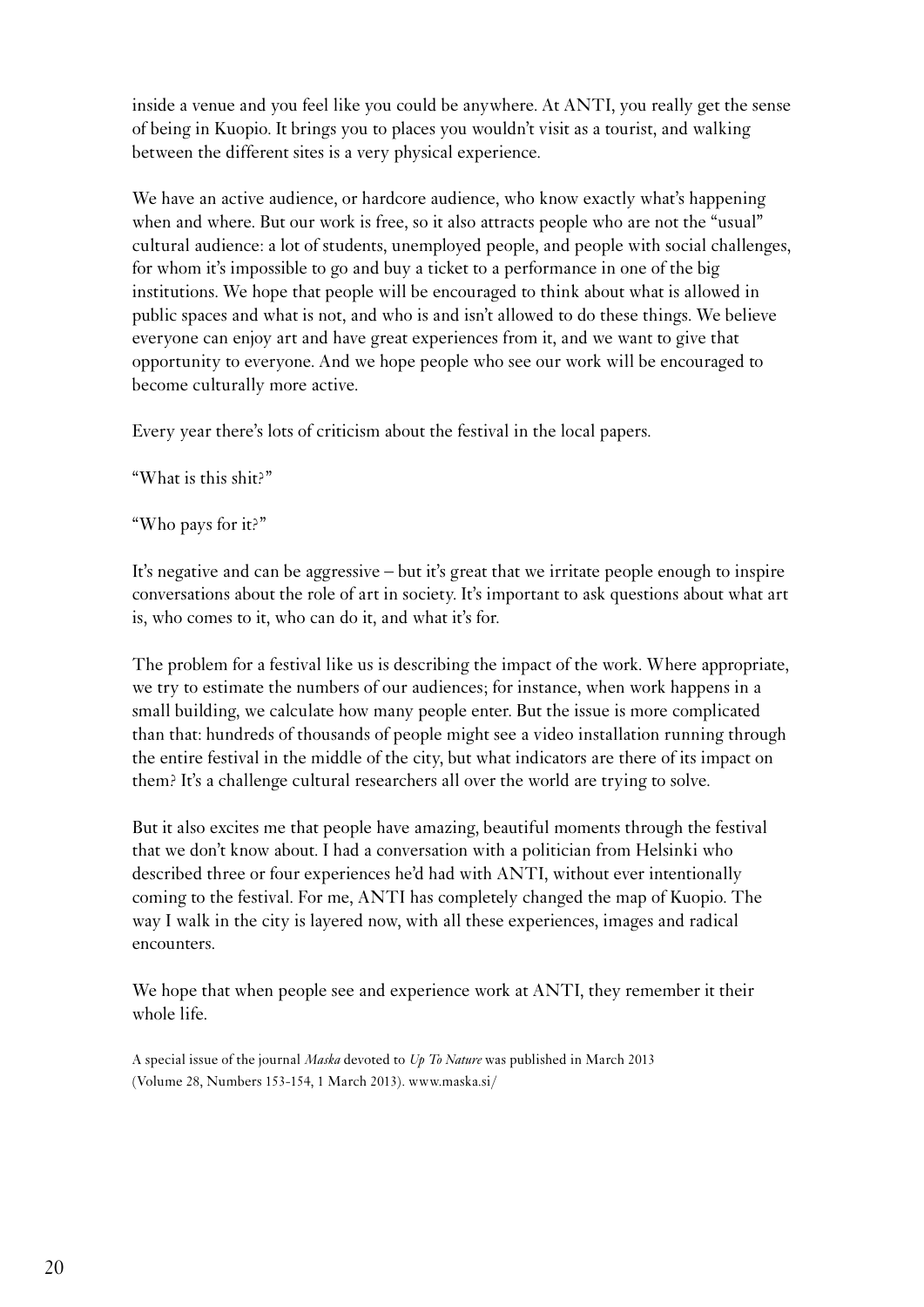

Action Hero, *Extraordinary Rendition* extension photo: Paul Blakemore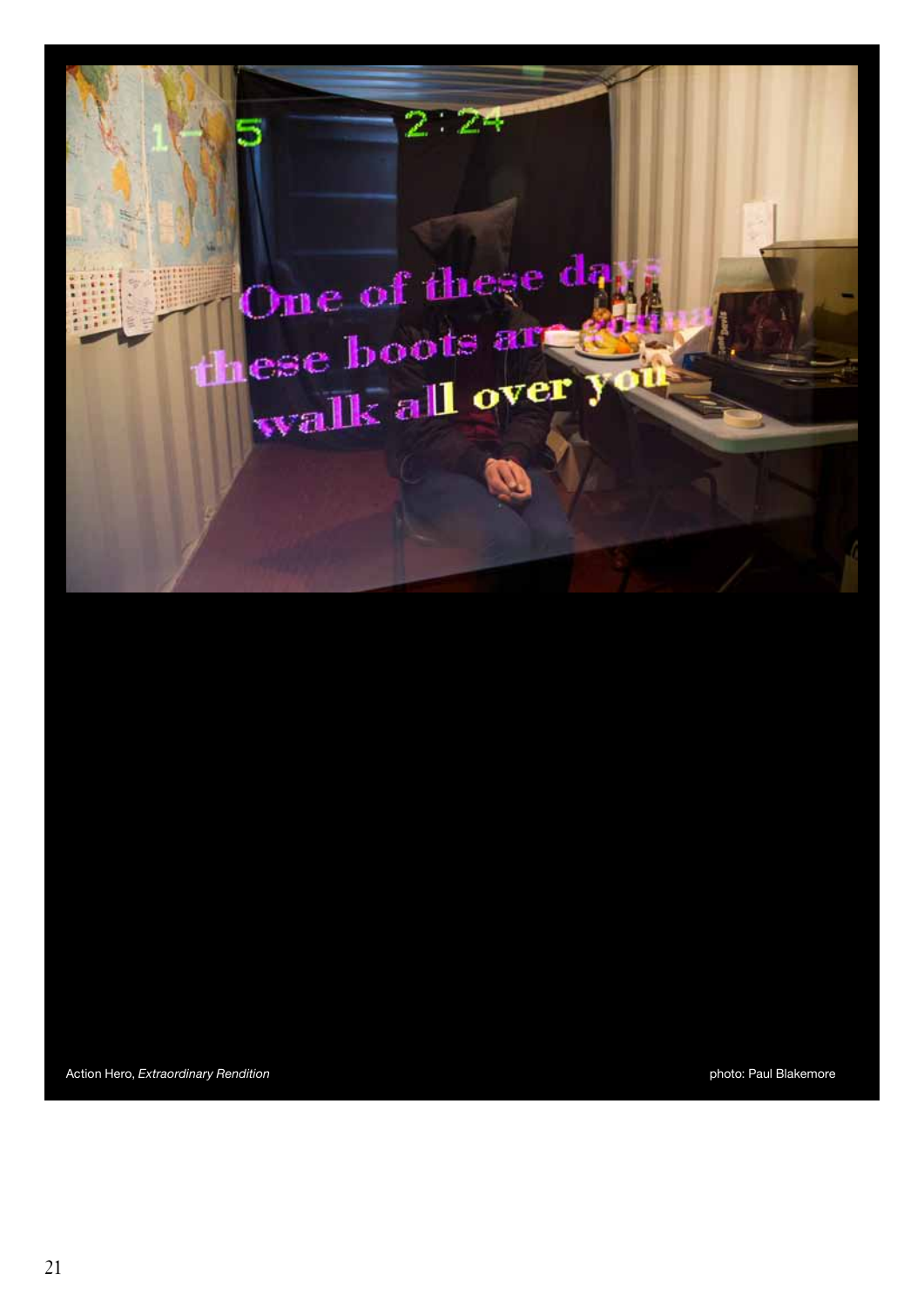### **Creating an ecology together: Live Art and artist development**

In conversation: Helen Cole, Director of In Between Time, Gemma Paintin of Action Hero and Jo Bannon, independent artist and associate producer for In Between Time. Chaired by Tanuja Amarasuriya, Executive Producer at Theatre Bristol.

**Tanuja:** What does artist development mean to you?

**Helen:** I believe artist development is not about producing a single piece of work but a number of works, or even an entire professional career, by developing the networks, resources, knowledge and confidence for an artist and their work to thrive. Unfortunately, artist development is often carried out in a rather paternalistic way. Presenters take on the role of the benefactor. In most cases they bring the resources, they control the context and communication to audiences, and ultimately the platform given to artists, which sets in motion an imbalance in the producer/artist relationship. We should try to recalibrate to create a more balanced relationship and acknowledge that any programme is created in conversation with artist and audience development. We need each other. We are creating an ecology together.

**Jo:** Maybe a bit belligerently, I view it that I'm responsible for my own artist development. It's my business, I work for myself, and so I need to find the right support to sustain my practice. A lot of the time this is with the help of institutions, and I'm grateful for that support, but I also think an approach which is anchored in independence is the most sustainable way for me to navigate a career in the arts. That means setting up my own programmes to expand my practice, making sure I continually find time for outside influences, go to see stuff, and learn from other artists. Being part of Residence [the Bristol-based artist collective], for instance, is a major way I have had artist development over the years, but outside the limits of a specific scheme or programme. For me there is a strength in this independence and a longevity that doesn't depend on the support of others but instead a mutually beneficial relationship where we both have agency.

The best relationships I have with organisations are with people who support my work on an individual level, where there is a personal relationship and a longer-term investment in me and my work, and where we are both equal and free enough to choose what projects we work on together and which we don't. When I first started making work, I was invited by Helen to become an Arnolfini associate artist, where support was offered on a very basic but vital level. It wasn't about commissioning or necessarily even presenting my work in this early stage, but was a longer-term commitment to seeing where my practice went and knowledge-sharing. It was also about seeing work together and entering into a dialogue about that work. In this way it was a real education into what might be possible, through an association with an institution, yes, but also with the programmer and their curatorial questions and desires, and with the other associate artists.

<span id="page-21-0"></span>**Gemma:** It's interesting to think about the different facets that organisations or other artists might play in the wider landscape. I can think of lots of rubbish examples of fixed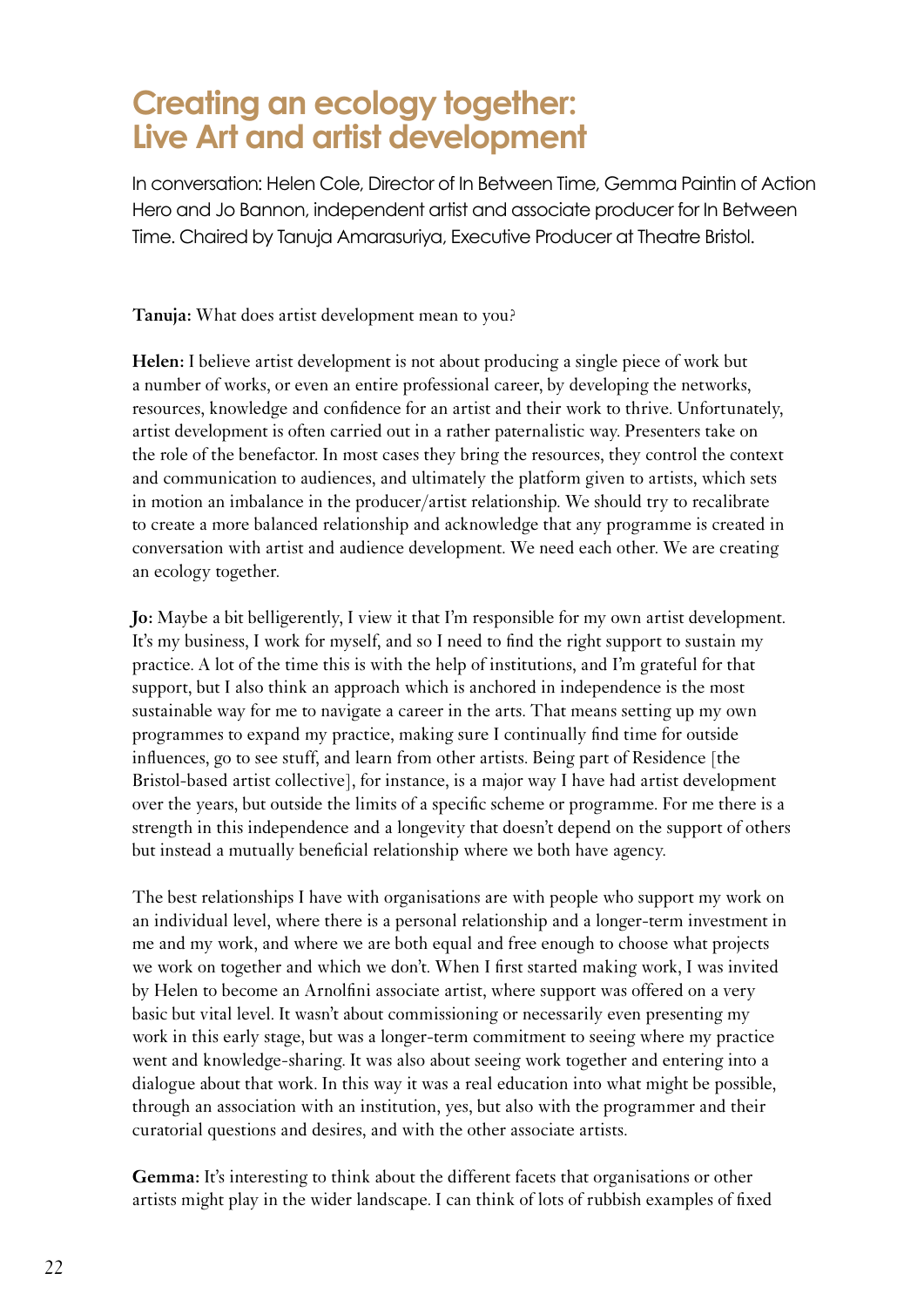schemes where artists are asked to slot into and complete a certain cycle of development. For instance, I find the model of Scratch as an artist development tool really problematic, because it assumes a linear trajectory of a making process – and a linear upward trajectory to an arts career. As an early career artist, these are often your only opportunities. The idea comes from a good place: mostly from a desire to support a lot of artists and an urge towards a democratisation of that. But the reality is that everyone works differently and has different needs. It needs to be a lot more holistic.

**Helen:** 'Scratching' has become such a prominent way of working in our sector: some artists use this model really well, if they are making work which is robust enough to stand up to this tight structure. But over a number of years the prevalence of this format has produced one type of work and this type of work has become the only kind of work that is supported. Work that is pleasing to an audience, cheap to produce and present, short, DIY; work that is not going to challenge or unsettle an audience too much but seeks to get the audience voting for it right from the start. Scratch events are, in some cases, the only way an emergent artist gets to show their work in a professional context, so inevitably the rules and restrictions of Scratch affect the kind of work that gets made. That's quite concerning for our sector. How do emergent artists make work that is more complex, challenging, larger-scale, or may not simply please an audience?

**Tanuja:** It would be good to hear about IBT and the journey it's been on in relation to artist development, given that IBT grew out of an artist development scheme (Breathing Space, at Arnolfini): from wanting to find a way to celebrate a series of commissions that had been developed over a long time and to make that work fresh again for audiences who might have seen them through a few unfinished/work-in-progress stages.

Twelve years later, IBT is now a high-profile international showcase. What is the place of artist development in relation to the kind of festival IBT has grown into? How do you manage the tension between the openness to failure that any true artist development process must have and the robust quality needed to stand up to the scrutiny of promoters and audiences?

**Helen:** You're right, IBT grew out of the artist development programme I developed at Arnolfini. When I arrived at Arnolfini to run the Live programme in 1998, I soon realized that no local artists were making work there or being given access to the resources of that building. But I knew if I was going to run a programme I would need a core audience and a community of artists around me. I realized pretty quickly that I would need to move the programme away from buying in shows and instead find a way to start a dialogue with the artists living and working in that city.

So I began fundraising to make small platforms and commissions happen; then at a certain point it became obvious that there may be a network of promoters who would be interested in a touring artist development scheme. That became the programme Breathing Space, which ran for three years. It felt like the right time to offer this development opportunity to the local artists I was in conversation with, artists like Uninvited Guests, Kira O'Reilly, Alex Bradley, Tom Marshman, many of whom were at the start of their careers back then, some of whom are still making work now and are very much part of the Bristol community with inter/nationally recognised careers of their own.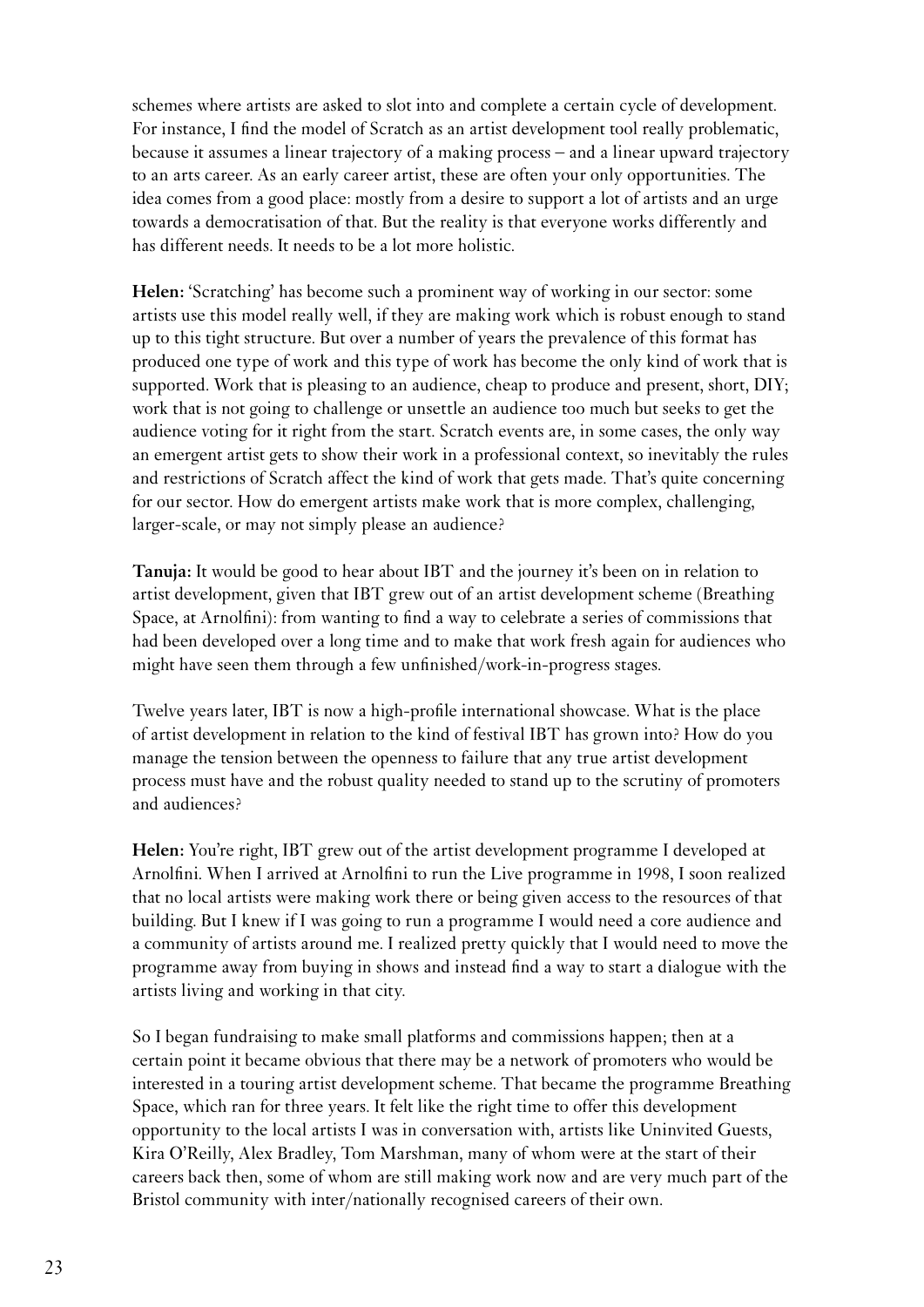Between 1999-2000, we produced eight modest pieces of work, which is a large enough programme in itself to be the start of a small festival. Alongside this programme I invited a number of more established UK artists with whom I was already in dialogue but who were also making new works that were in some way on the periphery of their established practice. Gob Squad were making their first film, Reckless Sleepers were making their first one-to-one, Forced Entertainment wanted to make a durational show. This programme became IBT 2001, the first IBT festival.

Now we are in a different situation: IBT benefits from over a decade of artist development work and a wealth of community. The challenge we face now is where we find and how we support the new emerging artists as, in recent years, there has been a significant loss or reduction of investment in on-going artist development in Bristol, particularly across the interdisciplinary spectrum, resulting in a lack of open platforms and presentation opportunities in the city for the Live Art sector.

As IBT, we're currently trying to figure out a way we can support this need, for artists who may not fit within the bracket of theatre: for early career artists making Live Art or body-based practice or working in more emergent or challenging practices across artforms or for non-theatre spaces; and for later-career artists who are seeking to make work of scale or ambition. We realize that we can't fulfil all of it because we don't have a venue, we don't have a regular programme. We do commission and produce for an internationally recognized biennial festival which demands a commitment to scale and quality.

**Jo:** I think IBT has an agenda to support and defend a space for a certain kind of work and artist. When we discussed how we would select artists to invite to be associate artists, for instance, it really came down to two things: firstly, an instinctive urge towards artists with whom we have an existing, ongoing and fruitful dialogue; and secondly, towards artists who are either pushing outside of their artform or current practice or pushing for a space or context which doesn't exist in the city, which maybe we could provide for them.

**Tanuja:** It's interesting that the quality of programme is high up your agendas for what you need for healthy artist development. When I talk to other organisations about their artist development programme, they often talk about the problem of their local artists not coming to see the programme, even if they may be offered free or discounted tickets. But you've got a core audience saying they want this.

**Helen:** Certainly when IBT produce events we feel this huge wave of support from the artist community in the city. That's really important because having core support behind us makes us brave. They are what sends us out into the forest for *Up To Nature*, or into any new location or artistic adventure, because we have spent over 10 years building our core and we know that people are getting excited alongside us and will share that challenge with us.

**Gemma:** That's totally demonstrated by IBT13, because the festival sold out – I was begging for tickets from people!

**Helen:** We did so well this year building impressive audience figures and real enthusiasm from the public, and we worked really hard to achieve this. We attract significant audiences from outside Bristol, nationally and internationally, but we also put a lot of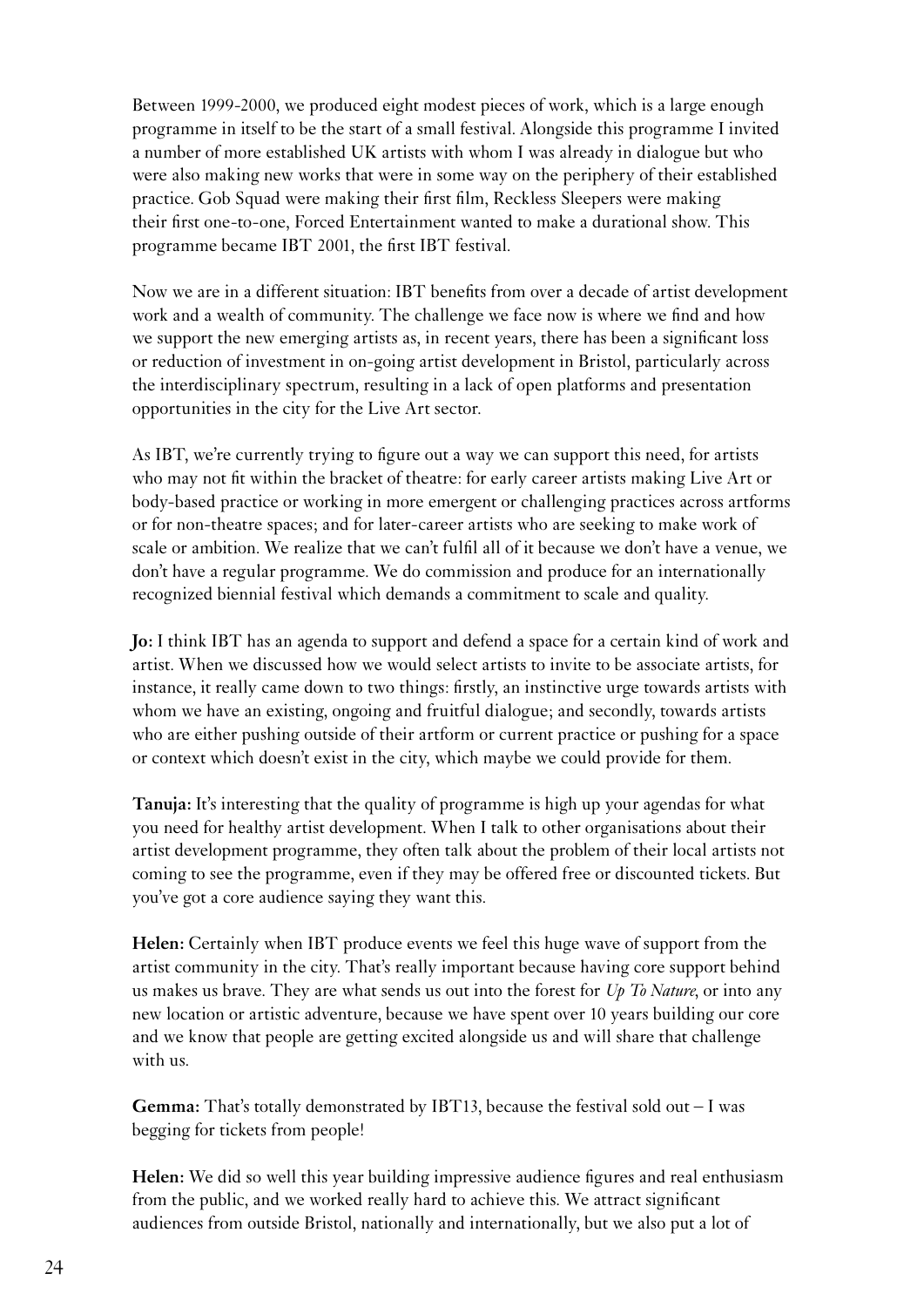resources into trying to expand local audiences beyond the core, to reach people we have never reached before. Our job is made harder because less is programmed in the city between our festivals, so there's very little audience established upon which we can build. As a biennial festival, it feels like we have to start afresh to build a new audience locally each and every time.

**Jo:** Audience development leads into artist development, so if you have an informed audience – and by that I don't mean an arts-educated clique of professionals, I mean an audience that is curious and sees a lot of different types of work and is starting to build a vocabulary for it – then it allows the artists to be more risk-taking in what they do. The audience might not understand it, but they're going to have some relationship with it because they've seen other work. That's harder if it's infrequent. A regular programme keeps innovation going because artists get fed, and also audiences get stimulated and access new work. Without it, the city gets more conservative.

**Tanuja:** Is Bristol a good city to live in as an artist? Gemma and Jo, you've both been practising in Bristol for a while and it would be interesting to know why, when you have many national and international connections for your work, you still choose Bristol as your home. What makes a place a good home for artists?

**Gemma:** [Action Hero] moved here from Yorkshire quite randomly, because there seemed to be some stuff happening here. The reason we've stayed is because there's no other city in the UK we would move to; if we moved it would be out of the UK. Bristol has a very supportive and active community of artists and producers, and a lot of artists-led initiatives: there's Residence and Interval and the Cube and the influence of the Bristol City Council-led Capacity Bristol project.

As we tour more and more, we realize that international programmers are also seeing our work in Bristol. At the start of the year we were showing work at PuSH festival in Vancouver; shortly after we were back in Bristol working on our new project, *Extraordinary Rendition*, at IBT, and there were three or four programmers whom I had seen two weeks earlier in Vancouver who were here in my home city. That's a massive deal in terms of the international context: you don't have to go to London if you want those people to see your work, or if you want to see work like that.

**Jo:** When I moved to Bristol it felt like one of very few places where it might be possible to live and survive as an artist. Partly that's to do with going to Dartington [College of Arts] and Bristol being the next stop on the train, the biggest city on the way. An affordable city to live in. There was also this rumour that you could see exciting work at Arnolfini, that there was this thriving scene – and that you might be able to show your own work at Arnolfini, which at the time was a major home for contemporary performance. That felt like quite a unique offer.

Bristol has benefited massively from people being able to stay here and strong things have grown up around that. Residence keeps me in Bristol because it's a unionising force which is enabling me to continue being an artist. I feel quite impassioned about the continuing and perhaps growing need for support in the city as more artists move here. In my experience, when you graduate you've got about a year of trying in you, and unless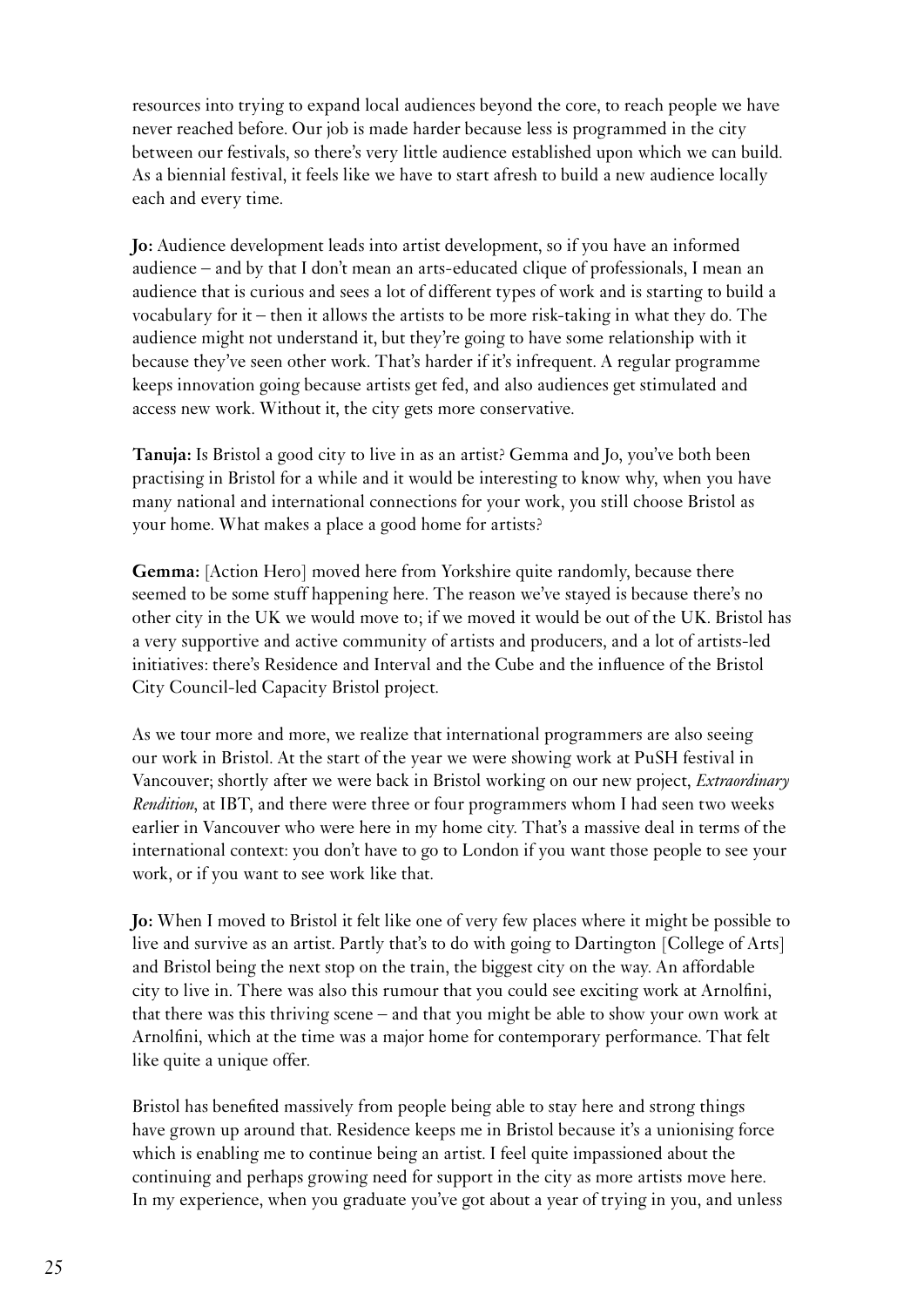someone extends a hand over that time and says they want to help you do something, then how do you sustain that?

And that's a daily question: can I keep doing this? Can I find a way to make this next project happen? You get more robust as you go along, but how are those graduates getting supported to keep being inventive and exploratory with their practice if their work is slightly outside what's currently supported in the city? It feels like there's a gap.

**Gemma**: There is a gap: some of that has been taken up by Bristol Old Vic with *Ferment*, where some of the more experimental-theatre end of Live Art is supported, but there's a lot of work that doesn't fit into this remit. And I wonder what happens to that. There's also a gap in the touring circuit for some really important shows which are going around the UK. For instance, Forced Entertainment's show isn't coming anywhere nearer to Bristol than Birmingham. I wonder what UK artists and companies feel about that.

**Jo:** A key part of artist development is stimulation: seeing work that makes you ambitious, work that is radical and in some way testing the limits of an artform, a performer, the audience. As I tour I see some of that work. I see work that inspires me in Bristol, too, but I don't see quite the same scale or breadth as five or six years ago. And younger artists in the city may not even know that work exists because it's not coming here.

**Gemma:** The generation of artists that Jo and I are part of – I don't know if we can be called emerging artists any more – are bit more established now, and our work isn't bigger in scale necessarily but perhaps is moving away from a DIY approach. DIY is a useful strategy when you're beginning because it gives you a lot of agency to get on and make your work, but if there's no infrastructure which lets you develop or move beyond that then it limits the scope or imagination of those artists and that work. Without the influence of organisations and institutions who can regularly bring in other work to the city, things can stay really local. Maybe some of that work will never leave Bristol and soon that work all starts to feel the same.

**Tanuja:** The international dialogue that IBT is so actively networked into is a hugely valuable thing for Bristol: it expands our horizons; it helps the city's artists and audiences better understand the international cultural landscape; and, in terms of artist development, it surely invites artists to aspire to make "world-class" work. And nationally, promoters look towards Bristol as a prolific generator of exciting new performance, which I think must in part be due to Bristol's healthy artist development culture, and the confidence that gives the artists working here to make leaps and take risks with their imagination and practice.

But how do we maintain that healthy culture, especially as ambitions grow? From my perspective at Theatre Bristol, I've noticed an increased pressure on the established resources of things like Arts Council England funding, work-in-progress opportunities, studio and rehearsal space; but I'm more concerned with where the new resources we need to meet growing ambitions might come from – in terms of the partnerships with venues, programmers, funders, audiences, producers. What do we need to do more of (or less of) to keep Bristol the home for producers and artists like you?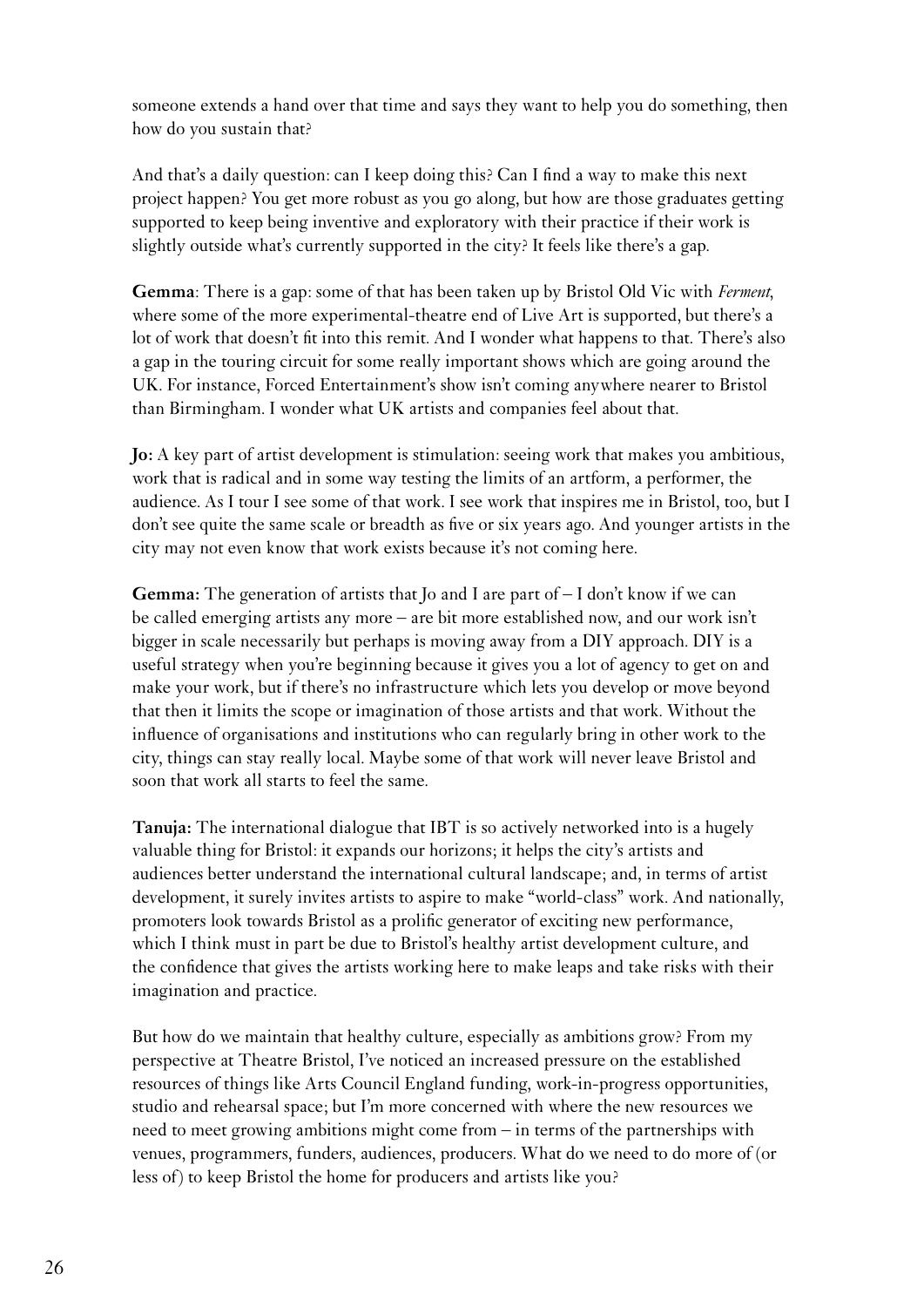Helen: I think you're talking about an ecology in a city. We have some strengths but also some weaknesses and sometimes they are interdependent. For instance, the artist-led movement is strong in Bristol now – but it wasn't necessarily so strong when the venues were more active in terms of programme and artist development. Perhaps there was less of a need for it. The entrepreneurial nature of the artists in Bristol, with their zeal to survive and continue doing what they do, continues even if the resources change or the place where those resources comes from changes.

What's needed now is a regular and strong national and international programme, and more public moments to gather in Bristol. Alongside the two major theatre and performance festivals, IBT and Mayfest, the two major arts institutions have also adopted this festival structure: Arnolfini has *Four Days*, which happens four times a year, and Bristol Old Vic has two *Ferment* fortnights a year. Tobacco Factory does programmes all year round but their remit is very different. This leaves Bristol with no regular, annual, venue-based contemporary theatre, Live Art or performance programme any more. Instead we have a feast-then-famine model. We need a regular Live Art programme in the city again to create the moments to meet, inspire, exchange, encourage, grow.

It's important that artists and audiences regularly get to see unusual exemplary work. A regular programme of Live Art and contemporary performance in the city helps to prove that there is an audience desire for it. It sets a benchmark for others to follow. A regular programme also helps to build a community by encouraging artists to see the work of other artists and to meet each other to discuss and argue and spur each other on. This helps us develop a shared sense of practice and ambition. A sense that anything might be possible.

**Tanuja:** It's also about audiences taking it into their day-to-day lives, rather than a culture event being an extraordinary experience all the time.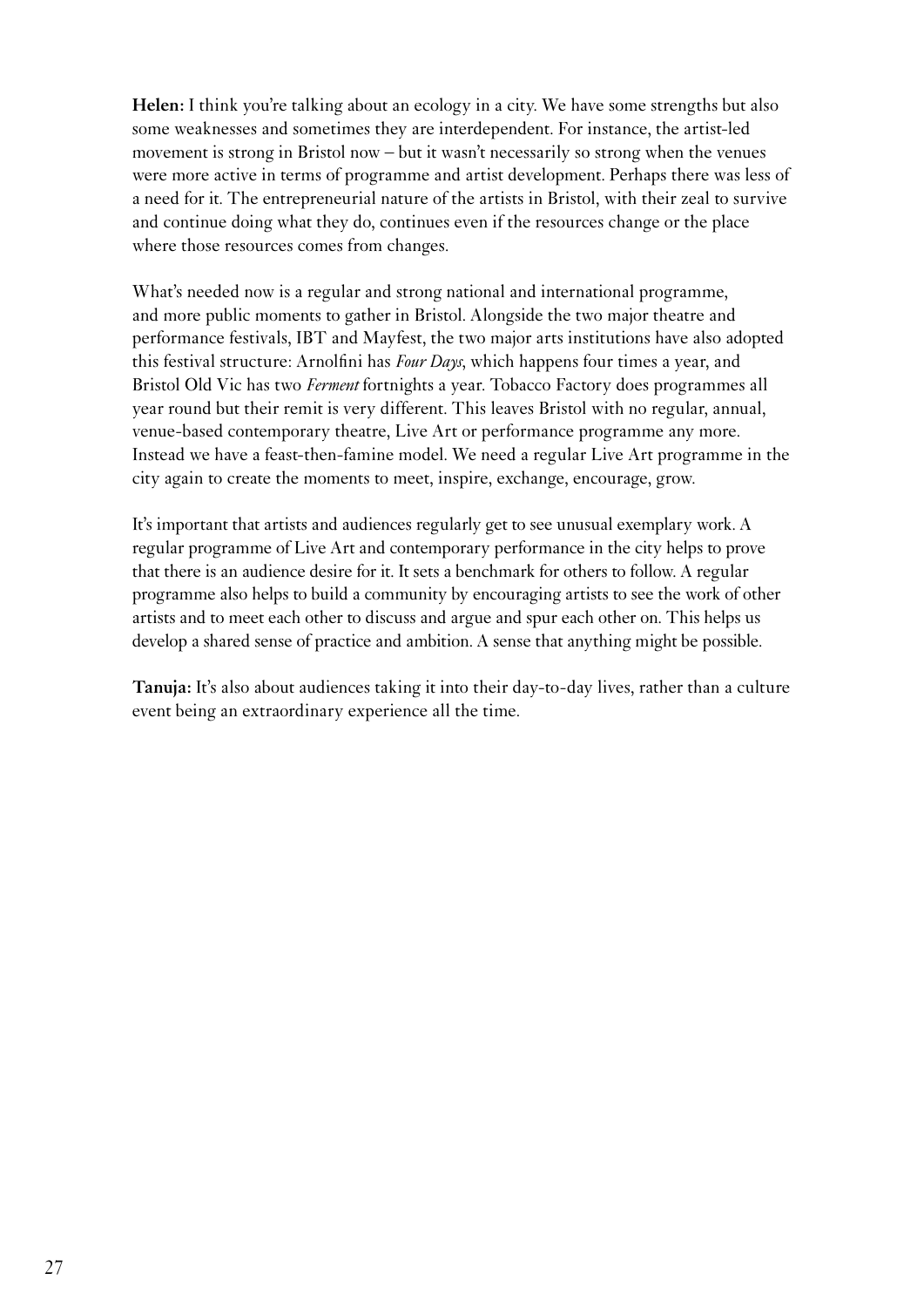

Nic Green, Fatherland photo: Oliver Rudkin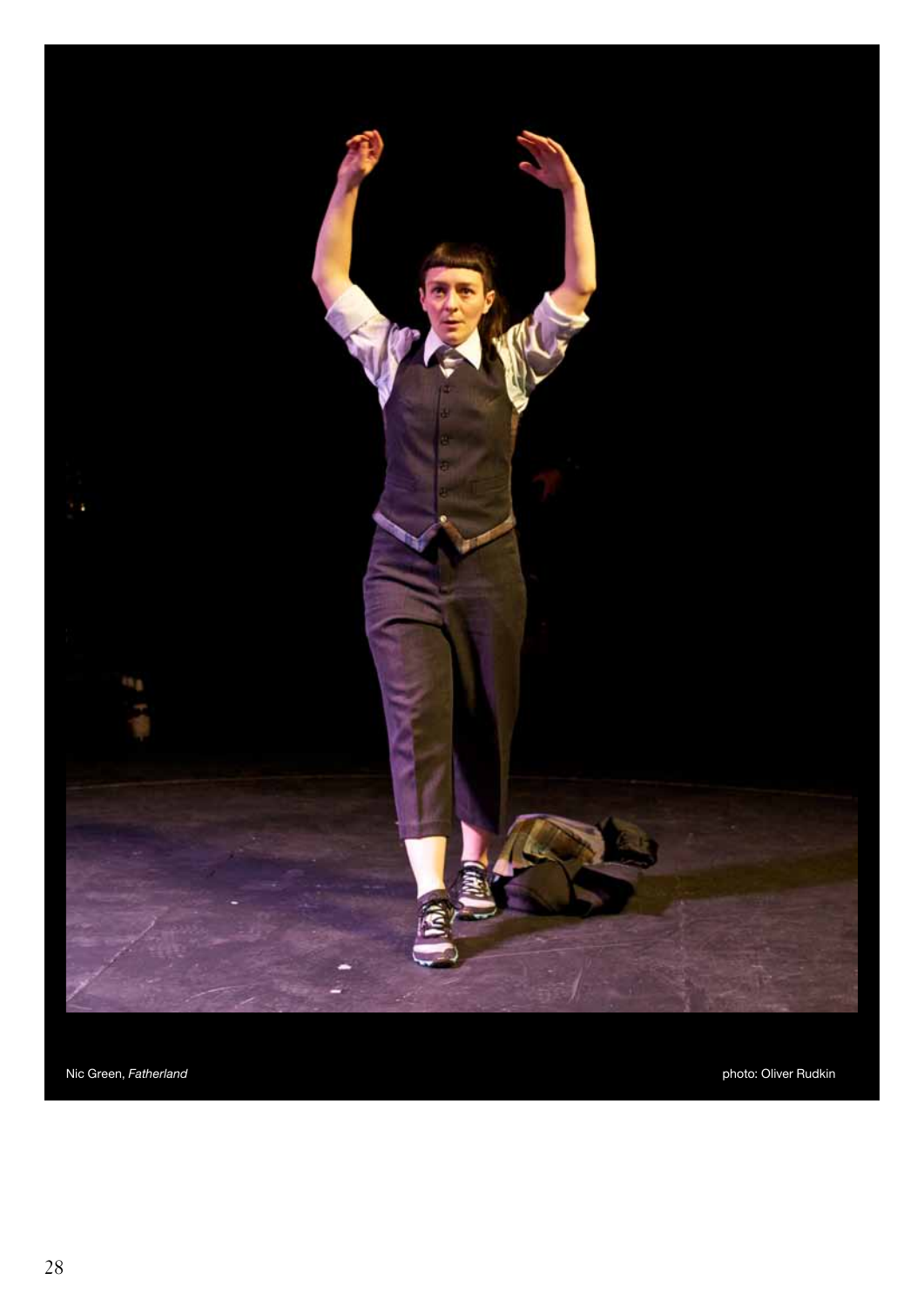### **Live Art and artist development: a (left-field) case study**

Maddy Costa

So powerful and pervasive are the structures of capitalism in our society that it's all too easy to view artist development within a linear framework of expansion or progression from small venues to big, studio spaces to main houses, intimate audiences to mass. Yet for many artists, perhaps especially those working within live- or performance-art practice, ambition isn't expressed simply (or at least not merely) in numbers or dimensions, while the desire for development pushes not just vertically but horizontally and all angles in between. For these artists, ambition reaches beyond individual careers to the art form as a whole. They strive to create the unimagined, push into uncharted territory, risk the new.

Whatever its relationship with mainstream theatre culture, their work needs an audience. Ideally a curious and informed audience, excited by the possibilities of unimagined, uncharted, risky new work. Ideally an audience who respond, not necessarily positively, but with a strength of feeling that attracts further audiences to the work. Ideally an audience who can think hard about what they've seen, contextualise it, analyse it, and reflect it back to the makers, spurring them on in their endeavour.

At the heart of this need is a rich culture of criticism.

As someone who has a freelance day job writing about theatre and music for The Guardian, I would say that, wouldn't I? But I don't think I speak from a place of arrogance. Criticism supports art fundamentally, not simply by promoting it (there's no denying the box-office effect of a five-star rating) but by seeking to engage with it. Critics who endeavour to comprehend the context in which art is made, its aims and processes, its questions and possibilities, its failures and achievements, support that work just as much as institutions who provide rehearsal space and financial resources. In their role of curious, informed and excited audience members, they encourage, even inspire artists to push further, try harder. "Our relations with critics may be strained in a superficial sense, but in a deeper one the relationship is absolutely necessary," wrote Peter Brook in *The Empty Space* (1969). "Like the fish in the ocean, we need one another's devouring talents to perpetuate the sea bed's existence."

<span id="page-28-0"></span>In some respects, at the time of writing (summer 2013) we live in a thrilling and fertile time for criticism. The internet has created the opportunity for a proliferation of platforms, from personal blogs to alternative magazines, within which theatre, live- and performance art can be discussed. Yet this is also a moment of surprising stagnation. The practices of mainstream media – the short-form review, the quick response, the star rating, the focus on a limited calendar of events – are surprisingly prevalent, even at blog level. Meanwhile, the opportunities for writers to access those mainstream platforms are small and shrinking, and with them are lost opportunities for interaction with critical readers and senior editors – as vital to a writer's improvement as constant practice.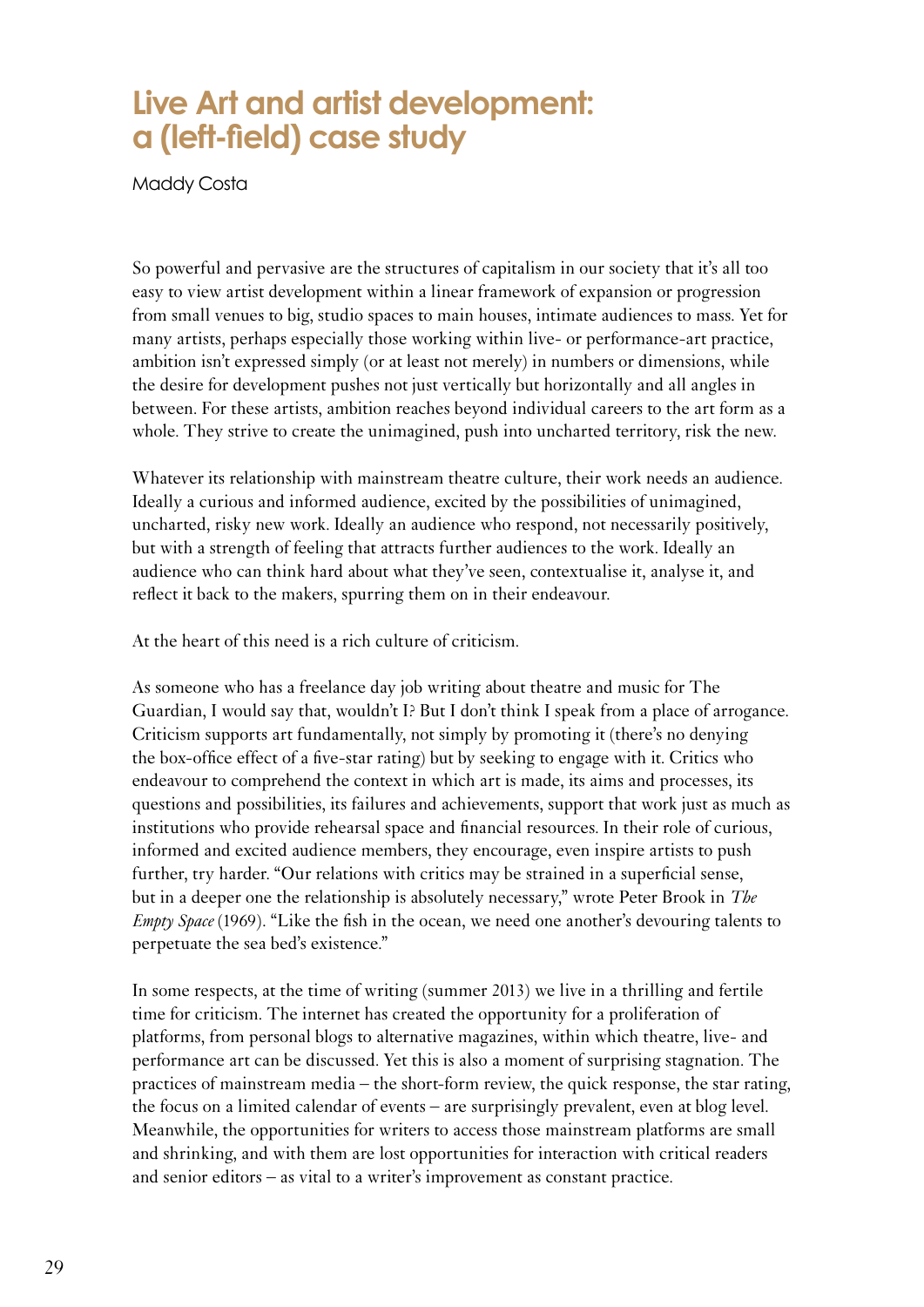When we talk about artist development, we also need to talk about critic development.

The writers' programme at IBT13 was terrific – and again, I would say that, having been part of it, but my praise is for the idea, the offer and the opportunity, not for my personal engagement in it. It invited an experienced writer to become resident at the festival, seeing as much work as possible, digesting and responding to it, and communicating about it at an inter/national level. No prescription was made as to how that response might be composed or distributed, however: it was absolutely possible for the Writer in Residence to spend the festival radically rethinking their own practice, attempting new forms of criticism that in some way mirrored or took energy from the forms of the work itself. At the same time, the Writer in Residence was responsible for mentoring a team of emergent writers, who might be encountering live- or performance-art for the first time. Again, this mentoring work could be multi-faceted, ranging from fairly traditional editing of the emergent writers' texts to writing tasks, collaborative responses and discussions.

The intensity of a festival programme, with its rapid-fire timetable of events, tightly clustered into four too-short days, meant that I didn't achieve even a fraction of what I hoped as Writer in Residence, particularly in terms of my own development, as a writer frustrated with the mould of mainstream criticism (300 words plus star rating) and aware of the limitations of my own little-read blog. I hoped to engage the wider community of Bristol in discussion about the work at IBT13 but was too busy watching it to initiate those conversations. I hoped to experiment with different forms of response – analogue as well as digital, poetry as well as prose, visual as well as verbal – but instead fell back with alarming speed into what I know: the neatly formatted review, ultimately published (with star ratings attached) in The Guardian and the online magazine Exeunt. There was and still is so much more I could do in response to IBT13.

Primarily my energies were devoted to the emergent writers team: and here, I think, the IBT13 writing programme came into its own. One reason for this emerges in a snapshot of the five writers' backgrounds:

Rosemary Wagg: studying for an MA in History of Art at Bristol University, writer and editor for the student newspaper Epigram. George Meredith: first year undergraduate studying English and Drama at Bristol University. Rasheeda Nalumoso: dramaturg and producer, and member of the Project Boondock artist collective. William McCrory: art critic and curator; writer for Urban Times. Kate Kelsall: contributor (arts) to the online journal Fourth and Main.

Whereas Rasheeda, for instance, arrived at IBT13 already engaged with live- and performance art, George and Kate came with almost no such experience. For four days, the team was immersed in a wide-ranging programme of challenging work that they may not have been able to see in their own cities outside of a festival context. Seeing more work inevitably expands a writer's understanding of art that is situated outside of the mainstream – and inspires them to expand the vocabulary of their response.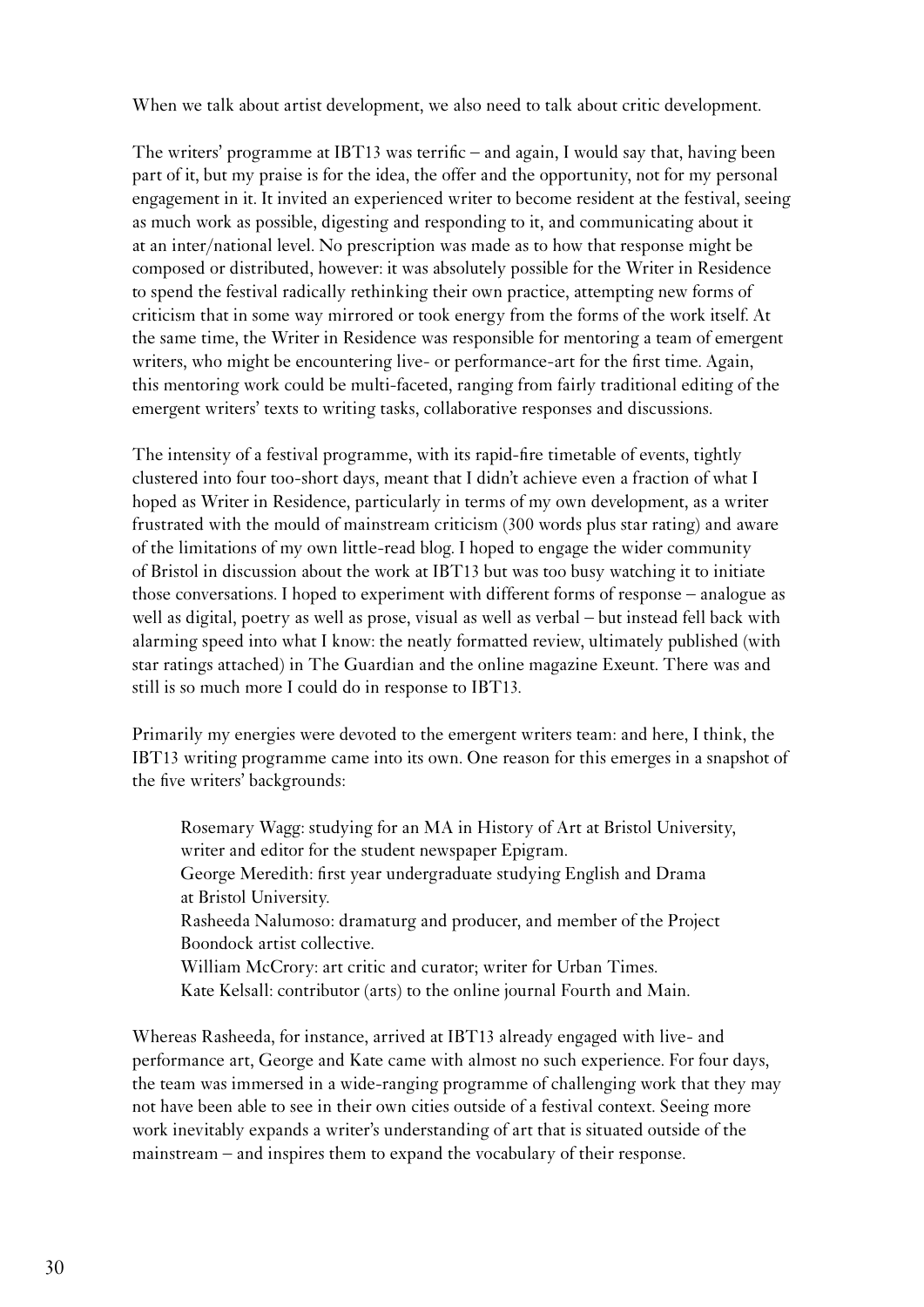Sometimes that response is confusion, dislike, fear. These are valid: but it is altogether too easy for writers to frame that response within blame. Even senior critics have sometimes been guilty of declaring that a piece of work should not have been funded, or should not have been made. In return, artists are, not unreasonably, liable to dismiss critics as lacking the experience (or intelligence) to understand their work. The antidote to knee-jerk condemnation is dialogue, and the IBT13 writers' programme created a forum for discussion between the six writers and, because we all shared public space, the artists themselves, that allowed us to speak honestly about our reactions to work, confess misgivings or perplexities, and share interpretations without judgment either of each other or the makers. Such a forum felt particularly vital in a festival containing lots of participatory work, where an accumulation of subjective responses can illuminate complexity more effectively than a single reaction.

Additionally, in the relationship between the emergent writers and the Writer in Residence as mentor, the IBT13 writing programme provided exactly the sort of training that people accustomed to self-publishing their work online might find useful but often cannot access: training from an experienced editor able to assess their writing dispassionately, pointing out its superfluous repetitions, faltering rhythms and grammatical mishaps, encouraging all the indications of strong personality and insightful thought. It's as useful to be able to appraise other people's writing in this way as one's own, and so the group very quickly formed a reading circle, swapping writing between each other and sharing thoughts on its style and content. A collection of all the writing we produced together can be found at www.welcometodialogue.com/ibt-residency.html.

The IBT13 writing programme wasn't unique. The Spill Festival of Performance offered a similar opportunity to critic and curator Diana Damian, but stretched over time and geography (2012, Ipswich; 2013, London), allowing her to form more complex relationships with the programmers, the work and the team of emergent writers. Last year, Fierce Festival (Birmingham) created a Press Gang of teenage writers, giving them a six-week training programme and ongoing support. From 2006-8, the Live Art UK network operated the *Writing From Live Art* initiative, through which eight writers were supported over a twelve-month period to become critics of live- and performance art. There is a shared recognition here: of the need to introduce a wider audience to alternative theatrical practices; to encourage critical voices, particularly outside of academia, and writing that is accessible rather than technical; and to encourage a creativity for which there is no room within mainstream media, and that more genuinely reflects the work under discussion. Each programme is individually valuable, but collectively they suggest a model for critical development that is vital to the writing culture.

More than that: it's vital to Live Art as a whole. A vibrant critical culture is a forum for dialogue between artists and audiences. It encourages audiences and inspires understanding. It challenges perceived notions of live- and performance art's impenetrability and isolation within a niche, wherein it addresses only other artists and not society at large. And within it lie some of the only traces that remain of work that is ephemeral.

If we believe in supporting the makers of that work, we should believe in supporting the people who write about it.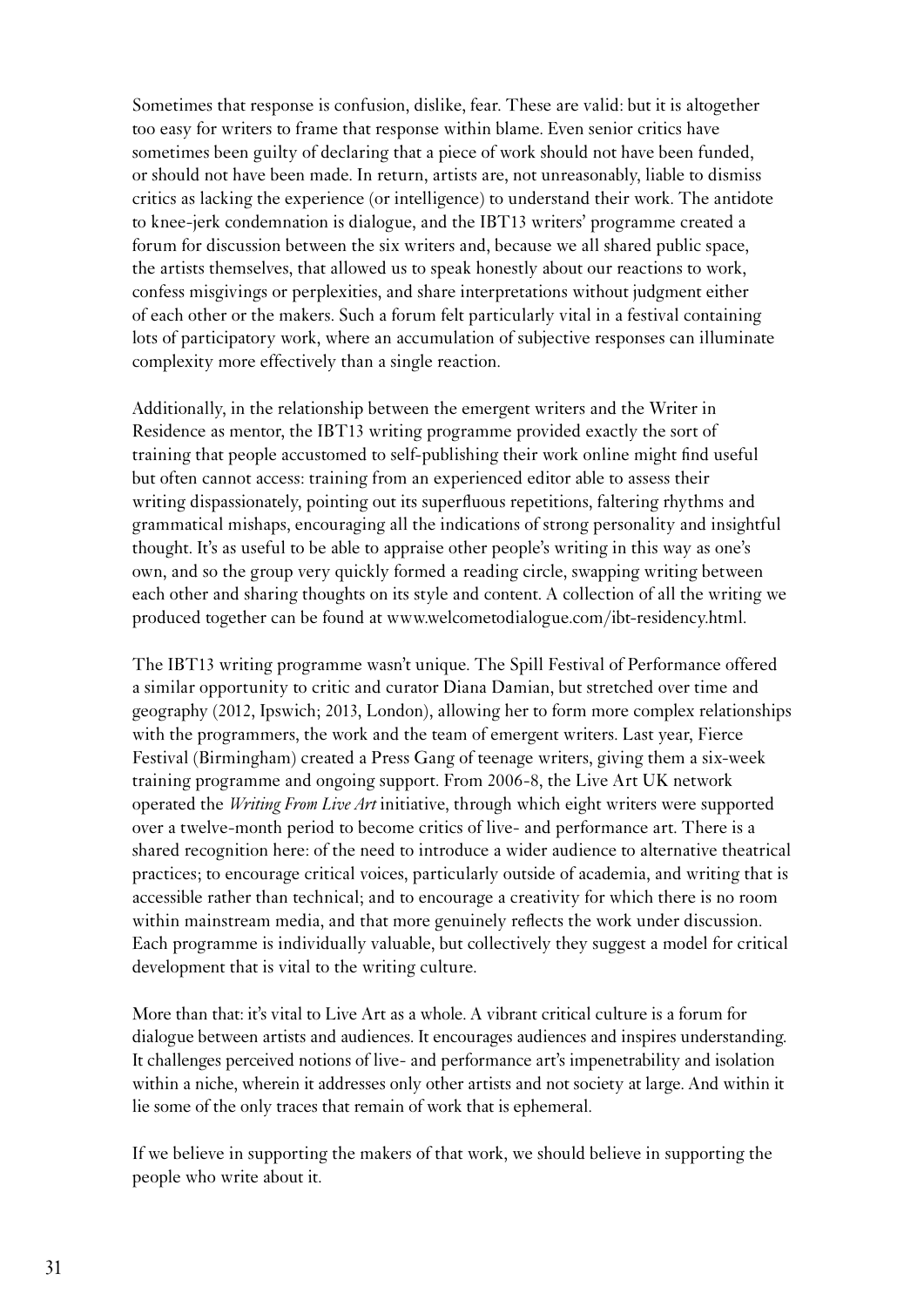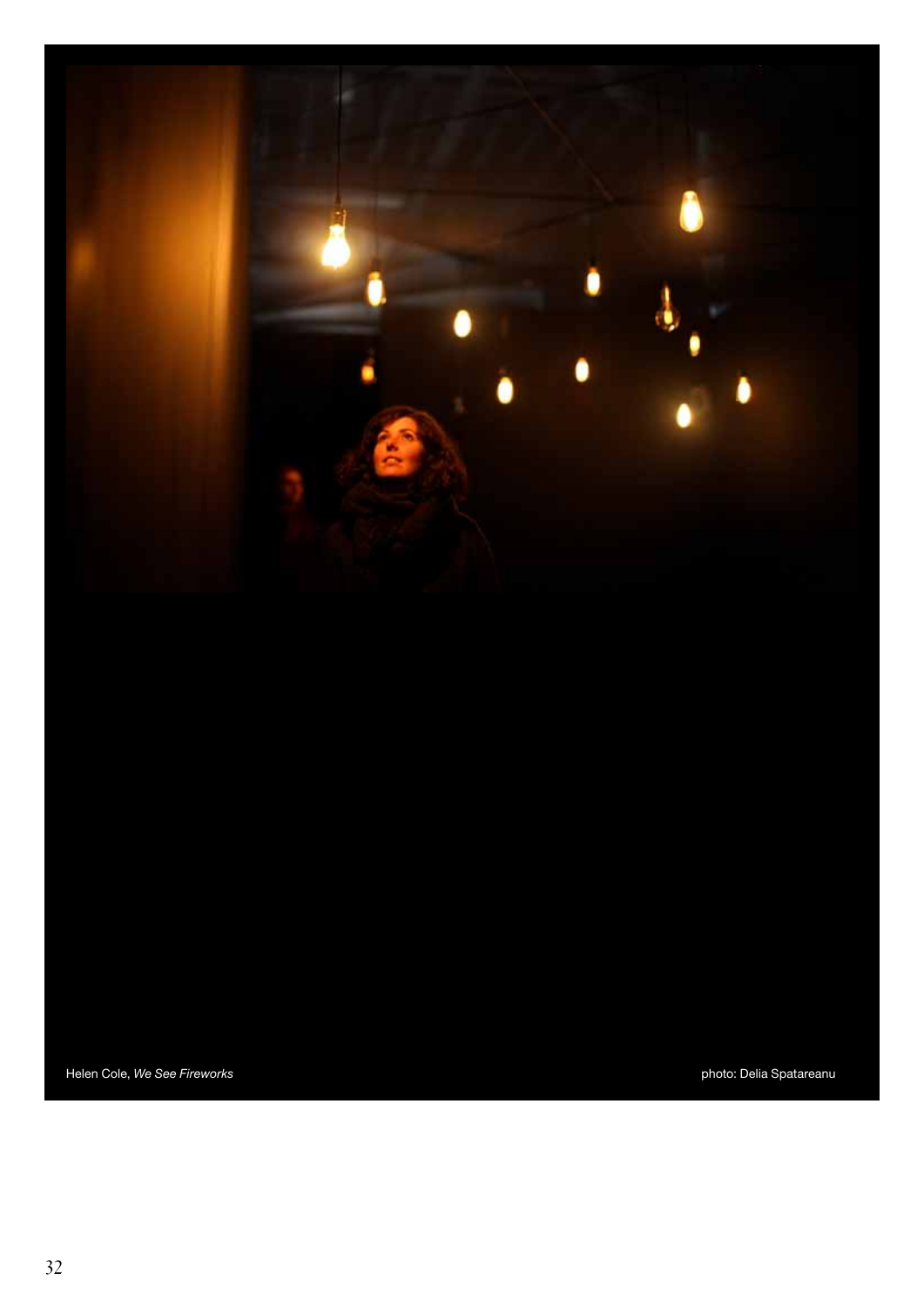#### **Prepared to be surprised: Live Art and participation**

Maddy Costa

It took me a long time to summon up the courage to engage in participatory work. I feared the intimacy, particularly bodily contact, that might be involved; I feared the potential for exposure; I feared being demanded to perform and falling short not so much of the work's or the maker's expectations but my own. From Adrian Howells to Hide and Seek to Ontroerend Goed, the list of artists and companies whose work I've hardly seen, if at all, is long: avoided because the very idea of it filled me with insurmountable anxiety. All that despite the fact that I perform myself, intermittently, in a dance group; but there I have a safety structure around me, I am part of a collective that rehearses together regularly, and feel that security of numbers and routine practice.

I mention all this because it demonstrates from a personal perspective a growing hunger among audiences for visceral engagement with art, and curiosity about what that might demand and provoke; and a desire to question the extent to which artists creating participatory work need to be aware, and take some care, of audience members who might feel vulnerable and afraid.

Just as IBT13 offered multiple interpretations of what we might mean by "Live Art in the public realm", so too its programme demonstrated that participation is plastic: it adapts to the content and context of the individual work. Again, it's worth looking in detail at how different artists in the IBT13 programme invited participation, and to what purpose:

Staged in a theatre auditorium, Nic Green's *Fatherland* used participation subtly to draw its audience to the heart of the piece: first inviting the men in the room to take the voice of the father who has been absent from Green's life; then by inviting all the audience to contribute to a poetic evocation of the Scottish Highlands, the land of that father, mysteriously embedded in her bones. By the time Green passes bottles of whisky through the auditorium, we have met her in a place beyond presence or absence, material or immaterial: as the peaty drink burns in our throats, we feel we are drinking in the earth, more connected to it and to each other than we were before we came in.

<span id="page-32-0"></span>*Night Tripper* by Fiksdal/Langgård/Becker required no demonstrable participation, but the readying of the mind for engagement began on arrival (by coach) to a clearing in the woods, followed by a walk through a winding, mud-dusty lane, past dead branches and tree stumps, some of which had been dressed in sweatshirts to look eerily human, to another clearing within a circle of trees. From then, the participation that this piece required was that of total concentration on its nuances of sound and movement, allowing oneself to be hypnotised by the moan and drone of violin and harmonium, and the slow circling of the dancers, reaching a point of such mesmerised absorption that when the impassioned call of singers was answered, somewhere in the distance, by a radiant female choir, you could believe that the earth itself was speaking.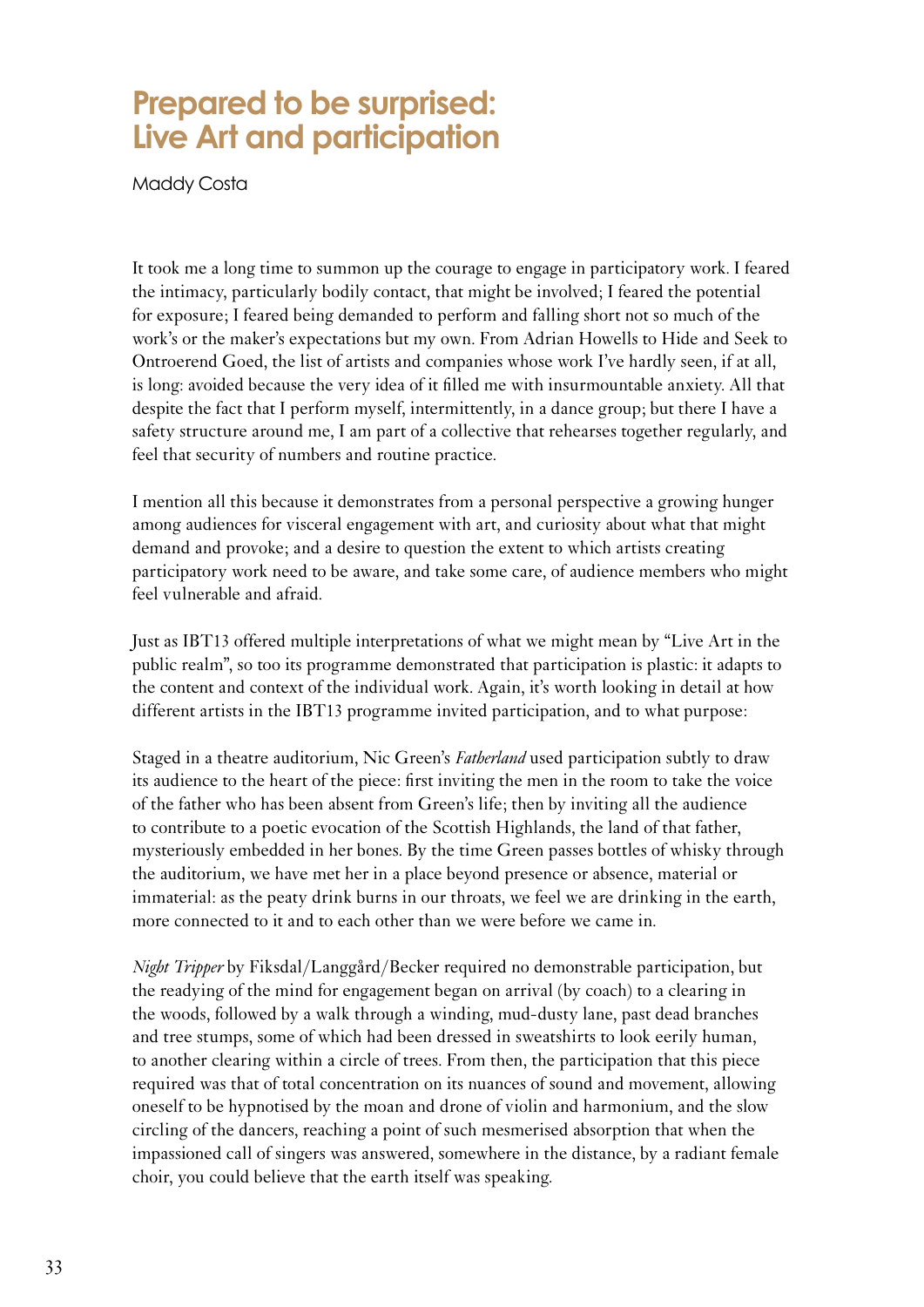Unlike those mass-participation works, Jo Bannon's *Dead Line* is a piece for one individual to engage with at a time. The work consists of three different spaces: a waiting room, a telephone room in which the participant engages in conversation with a specialist on the subject of death, and a contemplation room, where the participant is given the time and space to think for a few moments about the inevitability of death, not least their own. Although the experience is guided, each participant is responsible for choosing how to use that time and space for themselves.

Like *Dead Line*, Kate McIntosh's *Worktable* is enacted by its audience. From the moment you enter its space, you need to make choices: an object from the shelves in the first room; how to destroy it in the second; an object to mend in the third room; where to display your handicraft in the fourth. There are rooms in which you are alone, eradicating any implication of performative action, and rooms in which you are able to operate either alone or with a sense of community, depending on individual taste. The choices you make in each space invite you to reflect on your relationship to objects, on the violence and carelessness of destruction, on waste and recycling, the patience of craft, and use and value.

Whereas *Worktable* asks audiences to be active participants, Action Hero experimented with removing audience agency and enforcing passivity. In one section of their new project-in-development *Extraordinary Rendition* – presented at IBT13 as a work-in-progress – participants were ushered individually into a shipping container, where their hands were bound with a cable tie and head covered in a hessian sack; that person was then subjected to a piercingly loud karaoke performance of a rock song, taken from a list of tracks used by American soldiers in the torture of "enemy combatants". I should confess, with an awareness of irony, that I experienced this piece not actively but passively, through other's descriptions, which I pass on here. At other points in the day, and across the festival, it was possible to join Action Hero in a working rehearsal, and take part in a series of informal discussions about the ideas their piece explores: here, participation was pulled into the very processes of the work.

Coney's *Early Days (of a Better Nation)* was another work-in-progress event that I wasn't able to attend; I mention it for the sake of contrast. In this piece, participants are both performers and audience, working together to create the show at the same time as watching their own and others' contributions to it.

What this list demonstrates is that simplistic assumptions about participation are not useful: it is as possible to participate from the distance of an auditorium seat as it is in the proximity of a one-to-one encounter or a work played by its audience as though it were a live-action computer game. I came to IBT13 having very recently interviewed a theatre director, who talked eloquently of how all performance work thrives on the "participation of the imagination." The audience member who looks, listens, empathises and believes is participating – and reaps the reward of a stronger and more meaningful engagement with the work.

This was certainly true of *Night Tripper*; although I know from eavesdropping on other audience-members' responses that not everyone engaged with it equally, and that those who were more aware of the cold seeping through their skin than of the ritual being enacted missed its emotional resonance. My own, slightly deflated response to Simon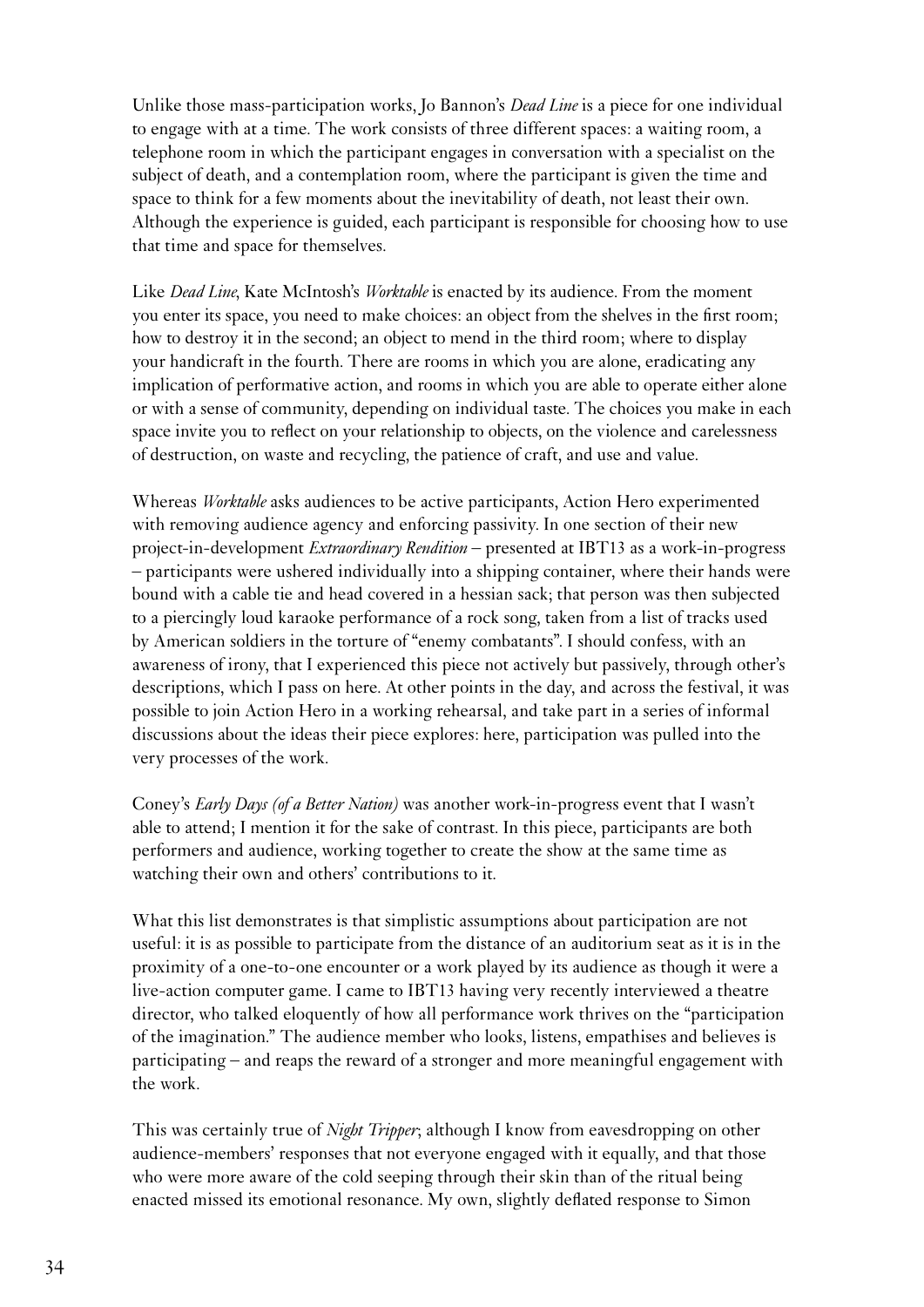Faithfull's *Fake Moon* when seen at close quarters – roughly: "Is that it?" – was an early warning to me of how much IBT13 required of my imagination. Apply a little poetic vision, and its light was as beautiful and mysterious as that beaming in from space. Without it, *Fake Moon* was nothing more than a big white balloon.

There is a question here, about the extent to which the participation of the audience is assumed, rather than an explicit component of the work. Perhaps *Night Tripper* did not resonate equally around its congregated circle because the work communicated its need for audience investment too subtly, at a supernatural frequency that was too easy to miss or ignore. By contrast, *Fatherland* made explicit its need for audiences to become vocal presences in the piece, rather than simply sit in their seats and absorb. In doing so, it transformed from one person's reflection on the influence of place and parentage, to a collective contemplation of these ideas; from a piece about an absent relation, to a piece creating present relationships.

But that would seem to suggest that audiences need to be reminded again and again of their role as participants in Live Art. This melancholy notion inspired a blog piece Action Hero posted on their website last year, from which I'd like to quote at length, because it articulates that reminder with admirable clarity:

I trained as an actor originally. Back then we were told by our tutors that there is no such thing as a bad audience. If they are not reacting how you would like, if they are quiet or not very receptive, it's your fault and it's your responsibility. This is very helpful advice if you're a performer. It's really important to take responsibility for the performance and do your best to make sure you are connecting with the audience on any given night. But it's not true. There IS such a thing as a bad audience. We (Action Hero) like to think of our audiences as collaborators. Each night we work with you to make something happen. Sometimes it's not as successful as other times. Sometimes that is because we have not kept our side of the bargain in the collaboration and sometimes it's because you have not kept your side of the bargain in the collaboration (sometimes it's both). Don't get me wrong, ultimately, we have much more of a responsibility and you've paid to be here so we don't expect you to do much work. We'll promise to do the bulk of it. But there are a few things you can do as an audience member to make sure you are a good collaborator and help make the performance work best. …

Be generous, be open minded, be prepared to be surprised. Be awake. Be here because you want to be here. If you are coming because you think you have to or because you think it's good for you to go to the theatre or because someone told you you should come but actually you don't like the sound of it or you're expecting not to like it, then either be prepared to be surprised or just don't come. … Always remember this. I am a person, in the room with you and I am doing something. Watch it. Then have a drink. Action Hero blog, March 3, 2012

Action Hero's argument here arises from a wider cultural problem: the persistent, corrosive, only partially stereotypical notion that theatre is a cerebral art form, somewhat aloof from the mindless pleasure offered by live music, the escapism of cinema, the comfort of television. Live/performance art doesn't sidestep this problem by defining itself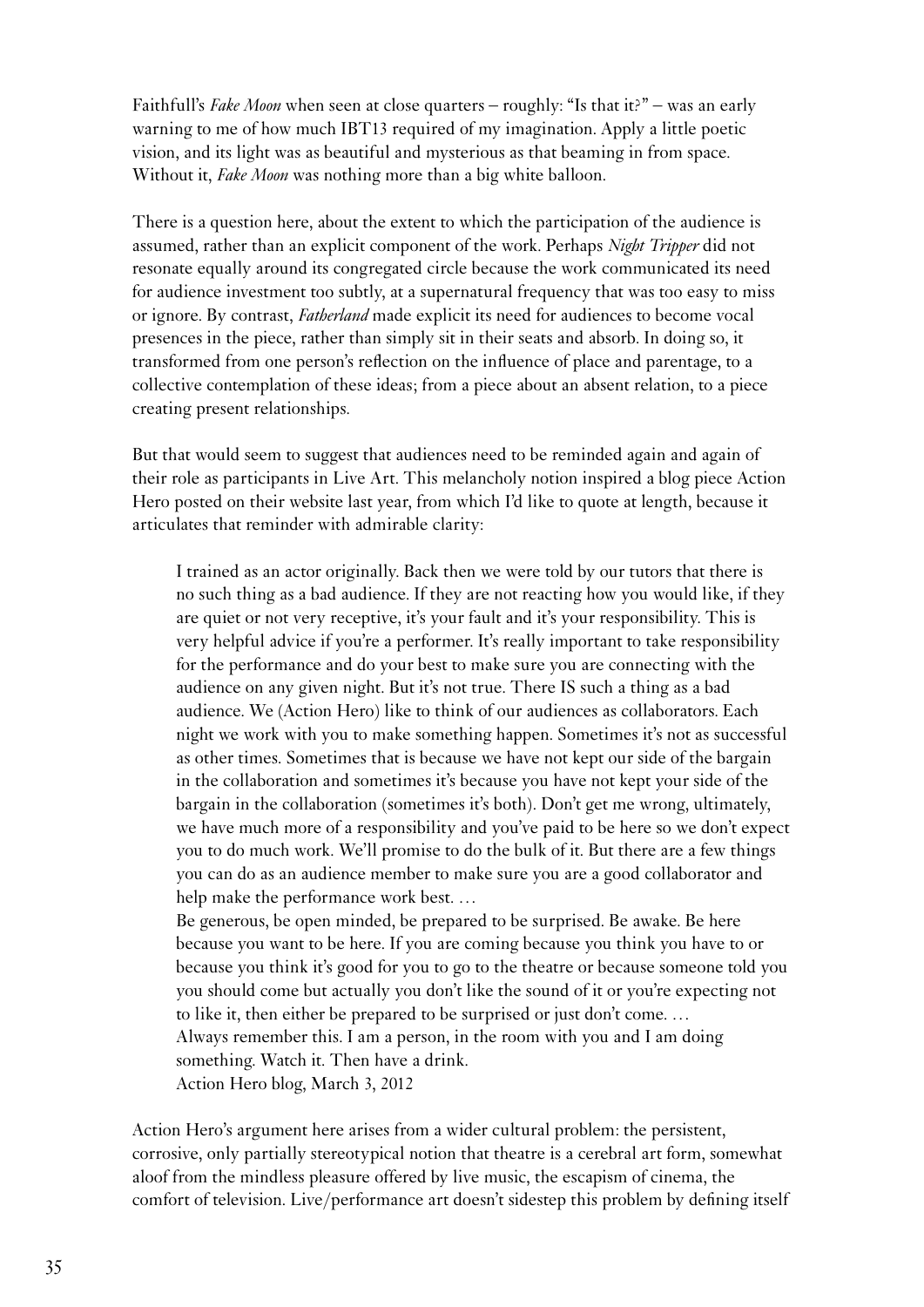as separate from mainstream theatre culture: if anything, this simply gives rise to another persistent, corrosive, only partially stereotypical notion, that Live Art directs its attention to other artists, not a general public, a viewpoint exaggerated by the fact that Live Art is rarely discussed in accessible media, little reviewed by mainstream critics, and critiqued mostly within an academic context. (I address this issue further in the Live Art and artist development case study on criticism.)

In its most negative aspect, Action Hero's blog gives the impression that jaded audiences, in shifting from traditional theatre to Live Art in search of exciting, visceral experiences, sometimes bring their bad habits with them. Look at it more positively, however, and their blog exemplifies a growing understanding that audiences are interested in participating not only in work but around and beyond it, too. It's an obvious point, but the internet enables a communication of process, a sharing of ideas and a direct conversation between artists and audiences that wasn't previously so easy to offer. The audience member who participates in the frustrations as well as pleasures of process, the slow and patient task of making work, and the thinking behind that work, arrives at it already engaged and ready not to begin but to continue their participation.

Whether speaking to an informed audience member or the curious individual who has perhaps stumbled upon a piece of Live Art situated in the public realm, language is a delicate issue. Blogs are an inherently colloquial and accessible form; yet as a reader of criticism of Live Art, I'm frequently struck by how even blog-writers adopt a technical language that distances rather than embraces, focusing on intellect at the expense or exclusion of emotion, speaking coolly of work achieving affect and not of what that affect entails. This problem felt very live to me during IBT13, because of the framing of Alex Bradley's piece *Field Test*, an installation of lights and sounds in a churchyard in central Bristol. A sign, hanging from a tree at the centre of this enclave, offered the following information:

*Field Test* is a solar-powered installation that begins at sunset. An explosion of the Humphrey Visual Field Test used by opthalmologists to examine peripheral vision, *Field Test* uses speakers, LED lights, steel guitar and nightfall to entice you into a 'test' of your senses.

Over the course of the weekend, both within the churchyard and beyond, I had several conversations with people puzzled by that reference to the Humphrey Visual Field Test. People who don't wear glasses had no idea how the work imitated the peripheral vision test that is standard to every eye examination. But as someone who does wear glasses, I was also perplexed – because the lights didn't flicker or move through the twilit space in the way that I was led to expect. The feeling was widespread that the language used to describe *Field Test* blocked people's participation, rather than fuelled it.

It's possible that work situated in public spaces connects best when less is given in explanation rather than more, a thought supported by the scarcity of literature directly accompanying Kate McIntosh's *Worktable*. This piece offered almost no information or explanation about its content or what one's participation in it might entail. Instructions were given simply, on a need to know basis; there was no attempt to impose an interpretation; nor did the work require its participants to evaluate or share thoughts at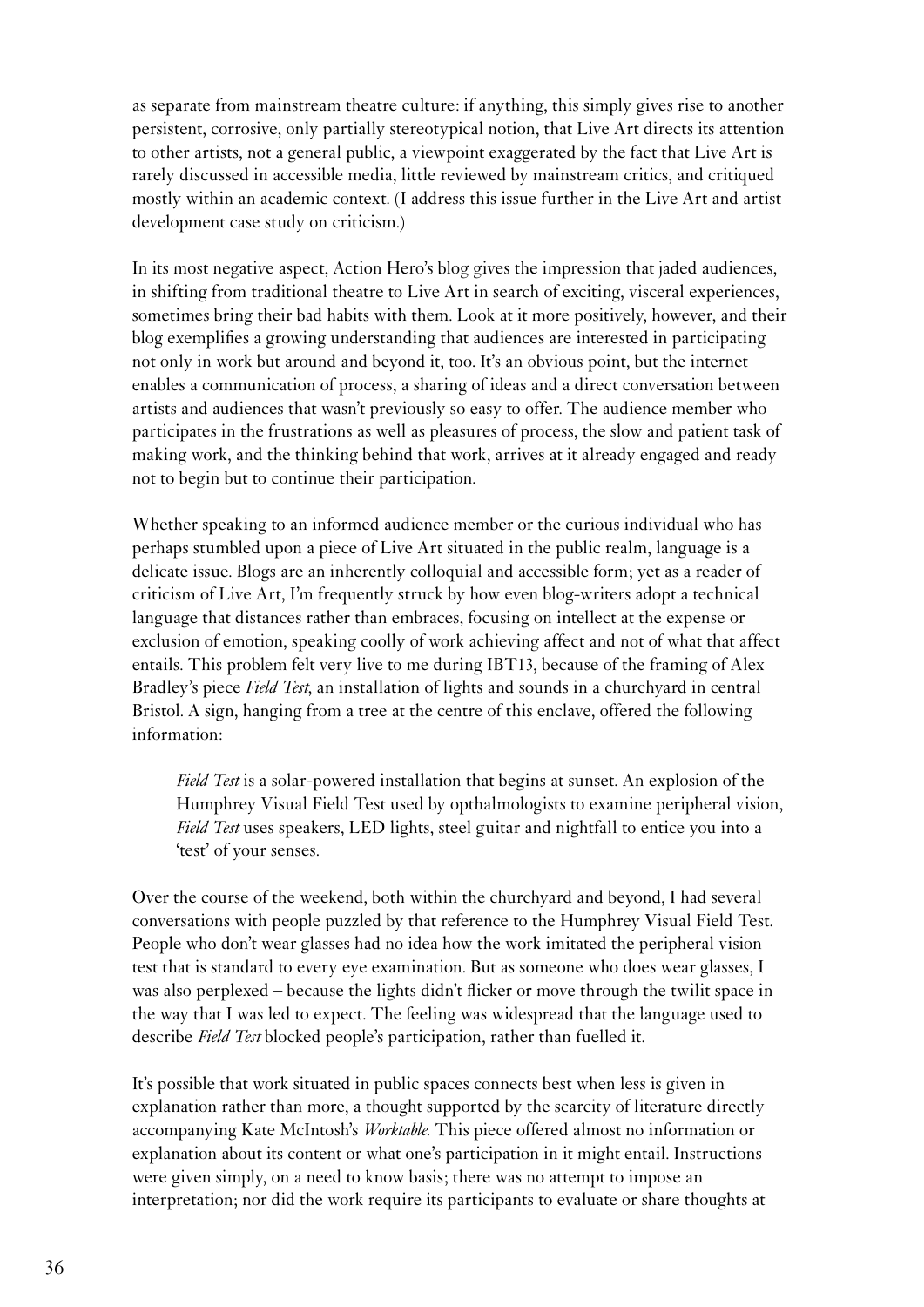the end of their journey. This decision simply to open the door to the artwork and allow each participant to navigate it as they chose (within certain gently prescribed boundaries) meant that children and adults, people with a strong engagement with the arts and people with none, were able to engage with it equally. A similar care was taken to avoid placing participants in the role of performer, with the balance between time spent alone with the work and time spent with others perfectly judged.

The word "care" here is important, and becomes fraught in participatory work that asks its audience to walk a tightrope between surprise and shock, the pleasure of surrendering control and the horror of feeling unsafe. To what extent should artists confront their participants, and to what extent attempt to anticipate and alleviate extreme responses rooted in psychological particularities such as phobia or past experience of trauma? This thorny question particularly occupied one of the emergent writers at IBT13 following his encounter with Action Hero's *Extraordinary Rendition*; again, I'd like to quote at some length from his response, because it indicates how high the stakes can be for audience members who participate in Live Art:

[*Extraordinary Rendition*] centres around songs used for torture of 'enemy combatants'. I know this now, but I sauntered down to the Arnolfini oblivious to this fact. So what followed was of the greatest surprise.

Waiting in the queue I had an indication of what was to come. A guy emerged from the container visibly shaken, and when asked if he was scared, replied: 'I wasn't scared because I know the limits of IBT.'

Ushered into the container, wrists bound together, hood placed on head, the aesthetic projected and feeling experienced is Guantanamoesque. The music starts and it's *A Bullet in Your Head*. The sensation felt verged on panic, followed by a strong impulse to resist the experience, to shirk off the cable ties, to remove the hood and leave. I acquiesce. 'Just ride it out,' I tell myself, and try with vague success to do some yoga exercises.

The profound claustrophobia subsides, maybe because I'm breathing properly again. The song performed by an unknown and unseen individual runs its course, emerging disgruntled the hood is removed, as my cable tie is cut I'm visible to passers-by, a woman exclaims, '\*\*\*\* me!'.

Why as a Live Art collective would you create such a scenario and why would you endure it as a participant? Retrospectively the unanswerable questions become: What kept me there? Was this a pedagogical experience or a political lesson? Did I just momentarily experience (albeit with the certainty of a swift exit) what forgotten prisoners experience for months or years? Do you stay because you think you might be putting yourself in the shoes of somebody else? Or do we simply crumble when our hands are tied and our vision removed?

William McCrory, *Can Art Produce Artificial Hells?,* Urban Times, 4 March 2013.

It's worth stressing again that *Extraordinary Rendition* was a work-in-progress; Action Hero were testing out ideas. Following discussion with Gemma Paintin of Action Hero, I've also come to understand that the experience described here focuses on a small aspect of their work during IBT13: her fuller account is fascinating for the number of questions it raises about participation, agency and consent (an edited version can be found at the end of this essay). One thing William McCrory misses was the invitation to watch open rehearsals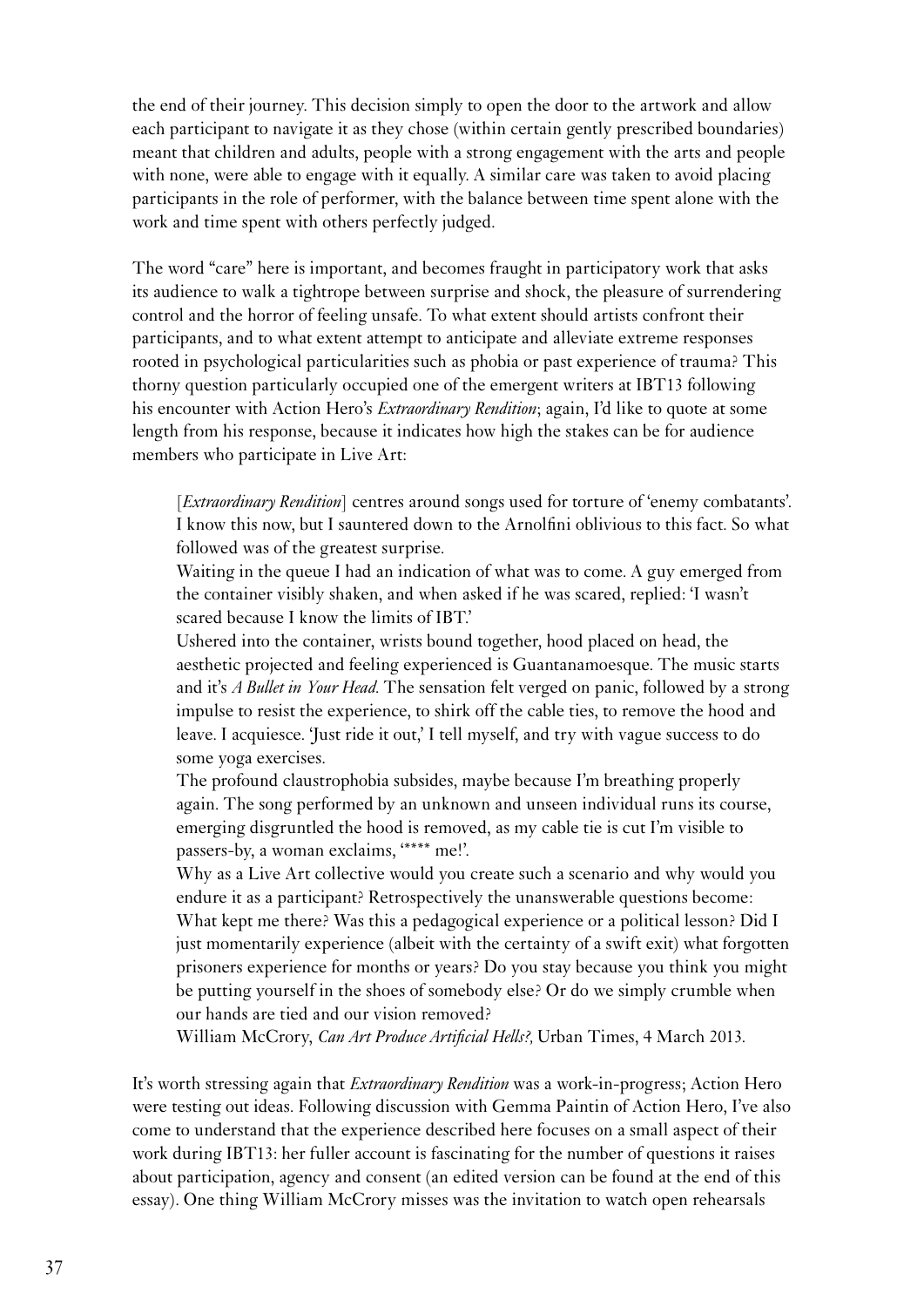and engage in dialogue with Action Hero about the project; arguably, such an invitation offers the audience member far greater agency than work that is prescriptive about the parameters within which people can and cannot participate.

But McCrory's response, albeit partial, feels valuable to me because it connects back to my once overwhelming anxieties regarding participation. I'm interested in how Live Art communicates encouragement to participate – but also how it recognises the need to warn against it. Should challenging work come with a warning or disclaimer? Ask consent to proceed? If so, how might that diminish its impact?

I wonder, too, about the extent to which Live Art needs to recognise its participants not as a collective audience but as individuals, each carrying their own burden of problems and peculiarities. Jo Bannon did this thoughtfully with *Dead Line*: in the room where the telephone conversation with a specialist on death takes place, she was clear that the work was not a substitute for bereavement counselling, and gave contact details for support organisations including the Samaritans and Bereavement Advice Centre. The specialist is reached via a series of questions that guides each participant towards a conversation that might most effectively and sensitively open up his/her particular anxieties around death. It's also clear from the beginning that the participant can leave at any point: like *Worktable*, *Dead Line* doesn't break if its "audience" decide not to take part. Something about this flexibility, this anticipation and acceptance of the vicissitudes of individual natures, gently augmented the humanity of each work.

But perhaps here I betray myself. Perhaps I unconsciously reveal that my tastes as a participant veer towards the contemplative and solicitous, work that invites me to collaborate without forcing me to perform, work that recognises without judgment or exposure my foibles and failings. Every few months I realise I'm braver, more ready to be challenged, provoked, frightened and shocked. And it is artists who work with rigour and curiosity, pushing at boundaries, asking questions about how we engage with each other and with art, and how we understand our inner selves, who make me so.

I sent this essay to Gemma Paintin of Action Hero because I didn't want to be so irresponsible as to write about a work I hadn't engaged with personally, particularly not a work-in-progress, without at least some discussion with its makers. What follows is an edited version of her response:

\*

James [Stenhouse] and I spent a lot of time beforehand talking about the importance of consent, and that's because we were dealing with something that was about being denied agency (of the most brutal kind: ie, being a prisoner who is tortured), and so we knew we needed to ask the participants to consent to giving up their own agency for the length of a song as a collaborative experiment where the audience member is the co-collaborator.

I think it's helpful for me to lay out how the experience was structured for each participant, because it throws a different (and perhaps more complex) light on the whole discussion.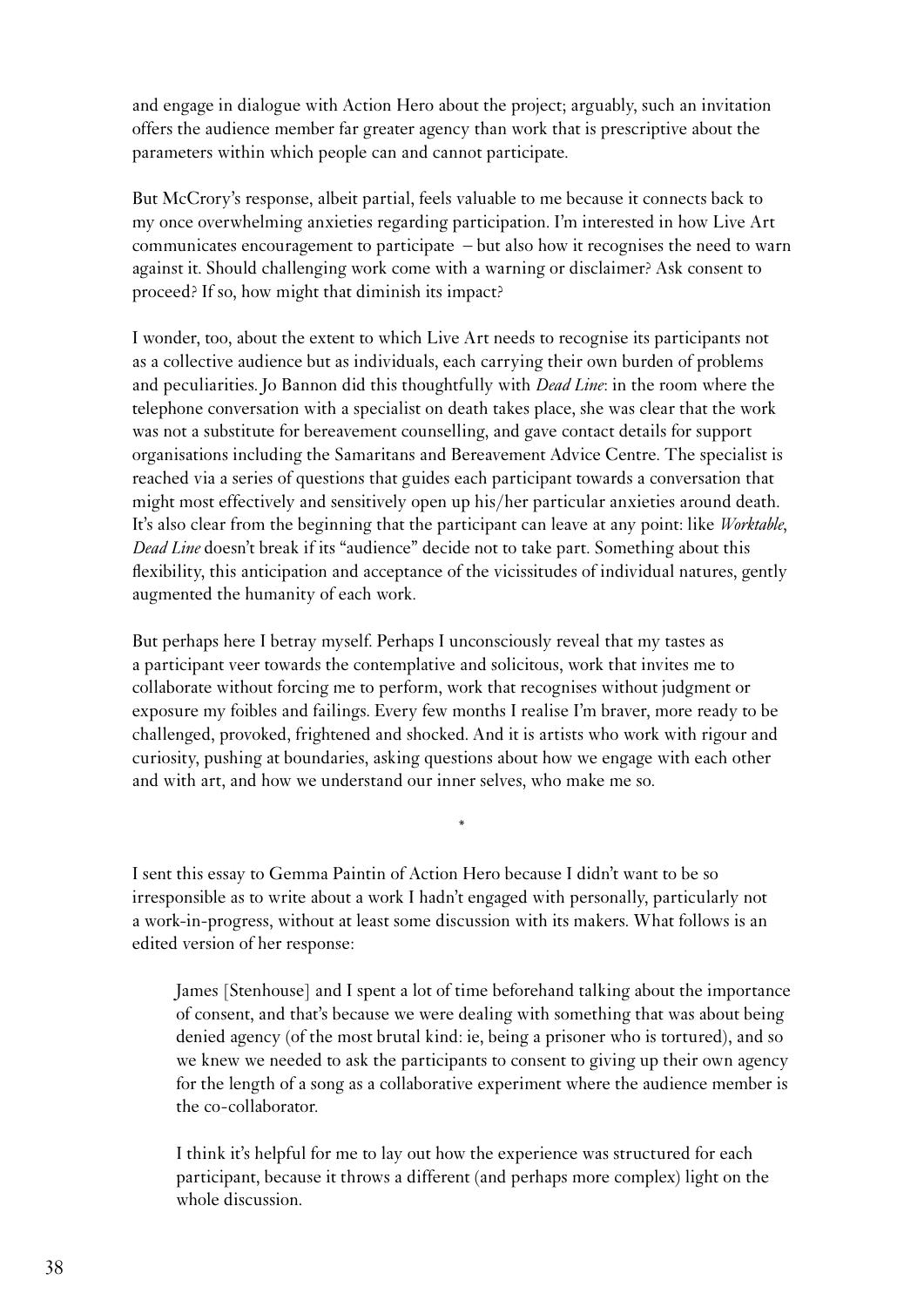This one event was one of a series of experiments we did over the weekend. Between 11am and 6pm each day we were in open rehearsal, and the door was open for people to wander in and see what we were up to. We had an open lunch between 12-1:30pm, and between 3-5pm each day we scheduled "Karaoke Interrogation". It was announced at Arnolfini box office and was listed on our blackboard, as was all the other stuff. I'd say we saw about 30 people in the Karaoke Interrogation over the 3 days, and people queued up to be interrogated. The steward gave them some information and people generally asked a lot of questions about what we were doing. There was a list of songs that was handed down the queue, and each participant could choose their song.

When they reached me, I told them why the songs were on this list. They told me which song they wanted to have sung to them and I told Ian, who was behind the curtain. I then explained in detail what would happen. I told them I would hood them, cuff them and take them into the container. Ian, the karaoke singer, would sing the song to them, and afterwards I would bring them out. I asked them if that was OK, and if they wanted to do it. Nobody said no, but some people asked not to be cuffed or not to be hooded, or to have the curtain open. I then led them into the space, and the experience played out. If the person had requested it, I stayed in the space with them. Afterwards, I led them out. Some people found it very intense, some found it upsetting, some danced in their handcuffs, some headbanged, some sang along. There was lots of conversation in the line about what it was like, what we were experimenting with, etc.

I totally understand that William found it disconcerting, so did lots of people. But a key point for me is that there was a warning and a disclaimer: we said on the blackboard it was unsuitable for under-18s, I personally spoke with each person as they came in and told them exactly what would happen to them. I explicitly asked for their permission to hood and cuff them, and to play the music to them. The participants author their own experience by choosing their own song (as well as Rage Against the Machine, there was also Britney Spears, or Bruce Springsteen, or Sesame Street, for example). We decided that nothing about this explanatory part would be performative, it would be gentle, private and safe. They would be able to say no, or ask for the experience to be tailored. We would not trick anyone. So you're right, it was high stakes, but we explicitly invited the audience to enter into a contract in which they would surrender their liberty to us for three minutes, and they agreed.

The average member of the public had a million questions: they wanted to know what/where/why/who and I think they were curious enough to have known what they were getting themselves into, and generally engaged in the process beyond this one experiment (ie, coming in to discuss our research or eat with us, talk about the politics, etc). In a way, that casual stumble-upon-it viewer is the ultimate in participation: ask a load of questions, be genuinely interested, be up for the experience, be engaged. I wonder if there is something very "present" about that way of encountering the work that can get lost in the treadmill of festival-going among a "professional audience" (artists and critics included). Someone thinking, "I have to go and see this Action Hero thing before the other show I've got to see in 15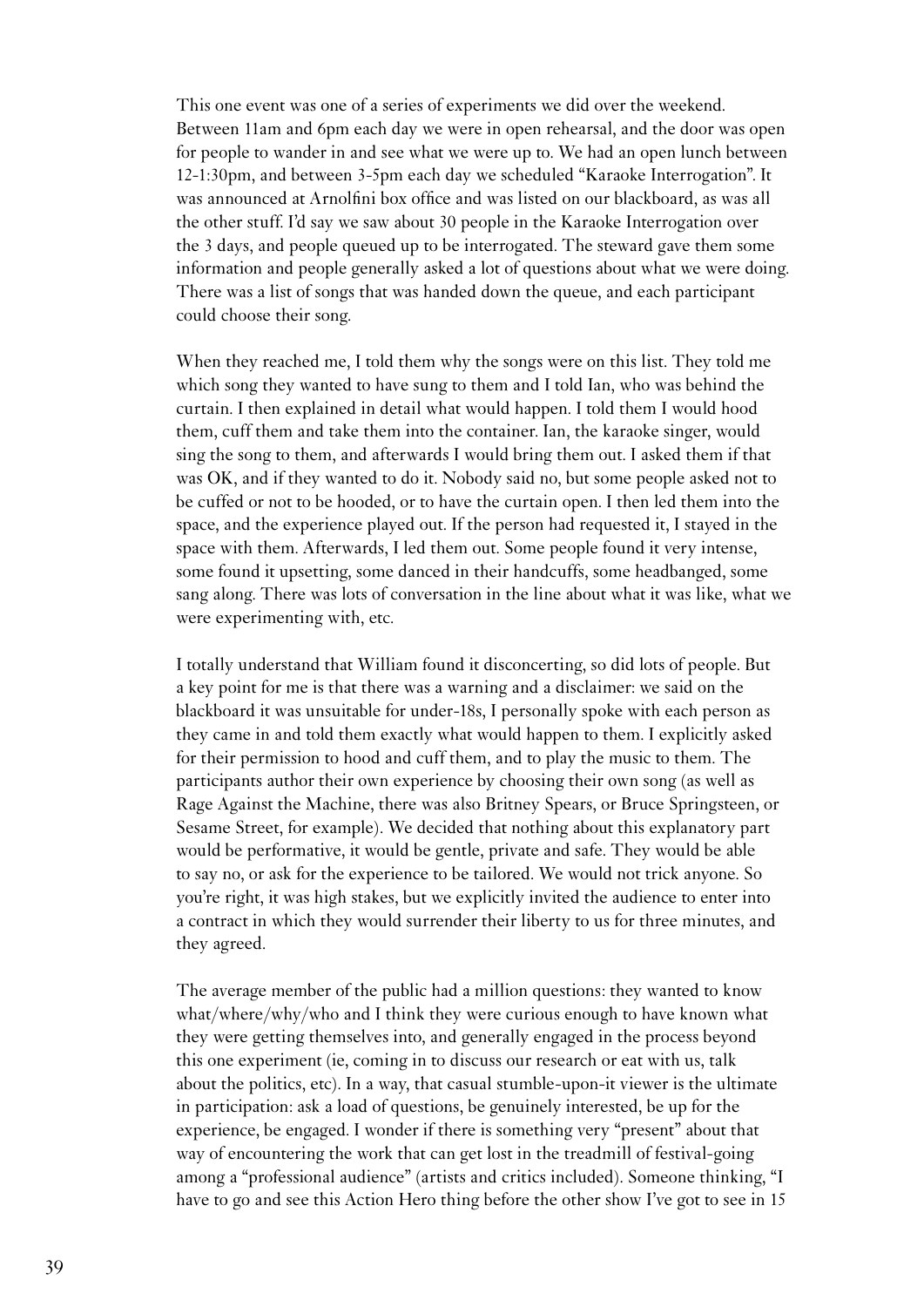minutes," might be less attentive to all the signifiers around them that tell you what kind of experience this will be.

It raises the issue about how much you can mitigate against an audience member having an experience you tried hard not to give. All the things William describes are what we were interested in, I wanted to give someone that feeling, but crucially I wanted it to be framed within a context of informed consent and an understanding of what it might mean to re-enact something that is happening to people in foreign countries in our name, what it might mean to knowingly put yourself through that. But maybe all that prep gets lost in the visceral-ness of it, and people just feel upset. All the questions you are asking are ones I am asking too, and I think I was asking them with that experiment.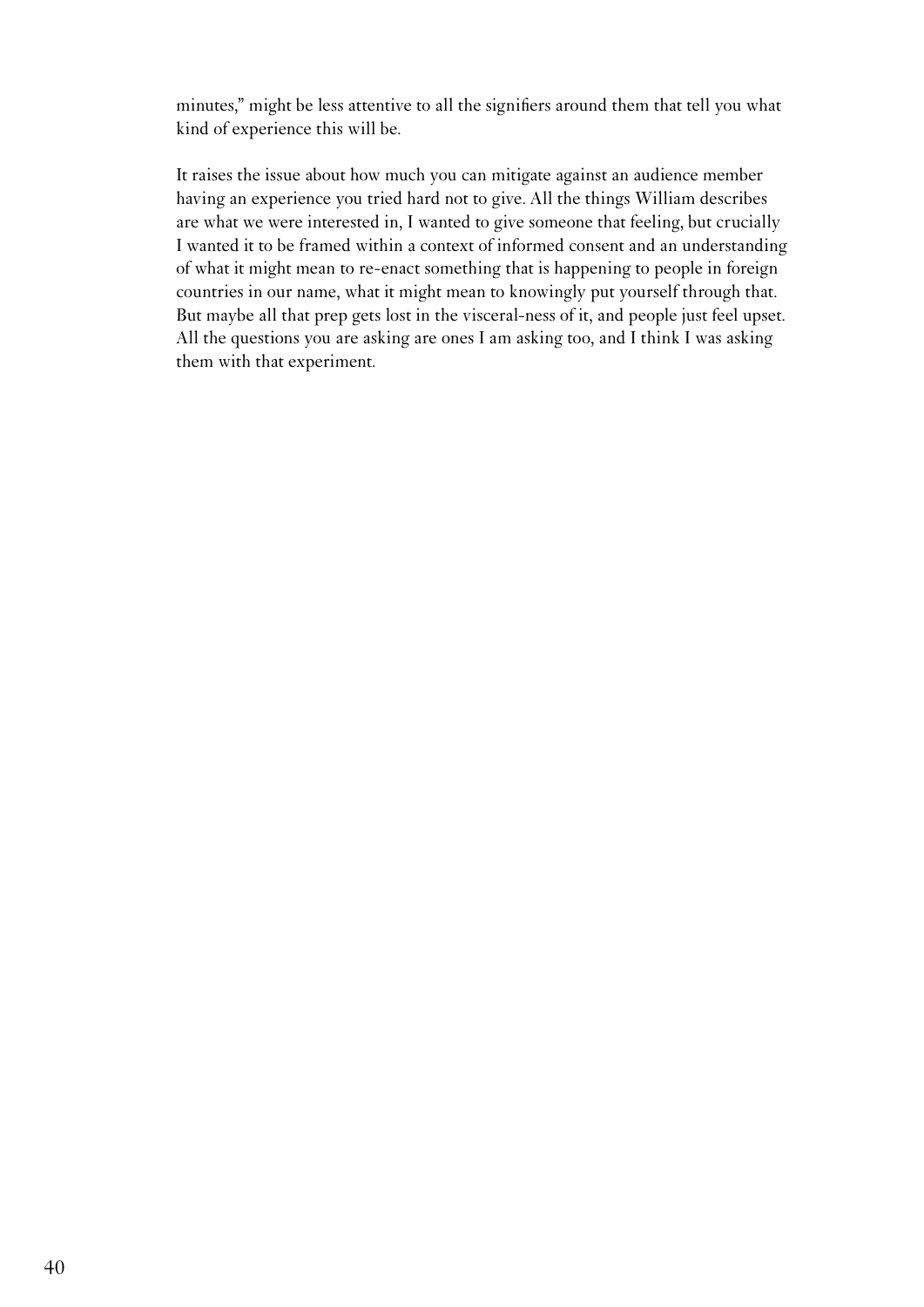

Kate McIntosh, Worktable **photo: Paul Blakemore** photo: Paul Blakemore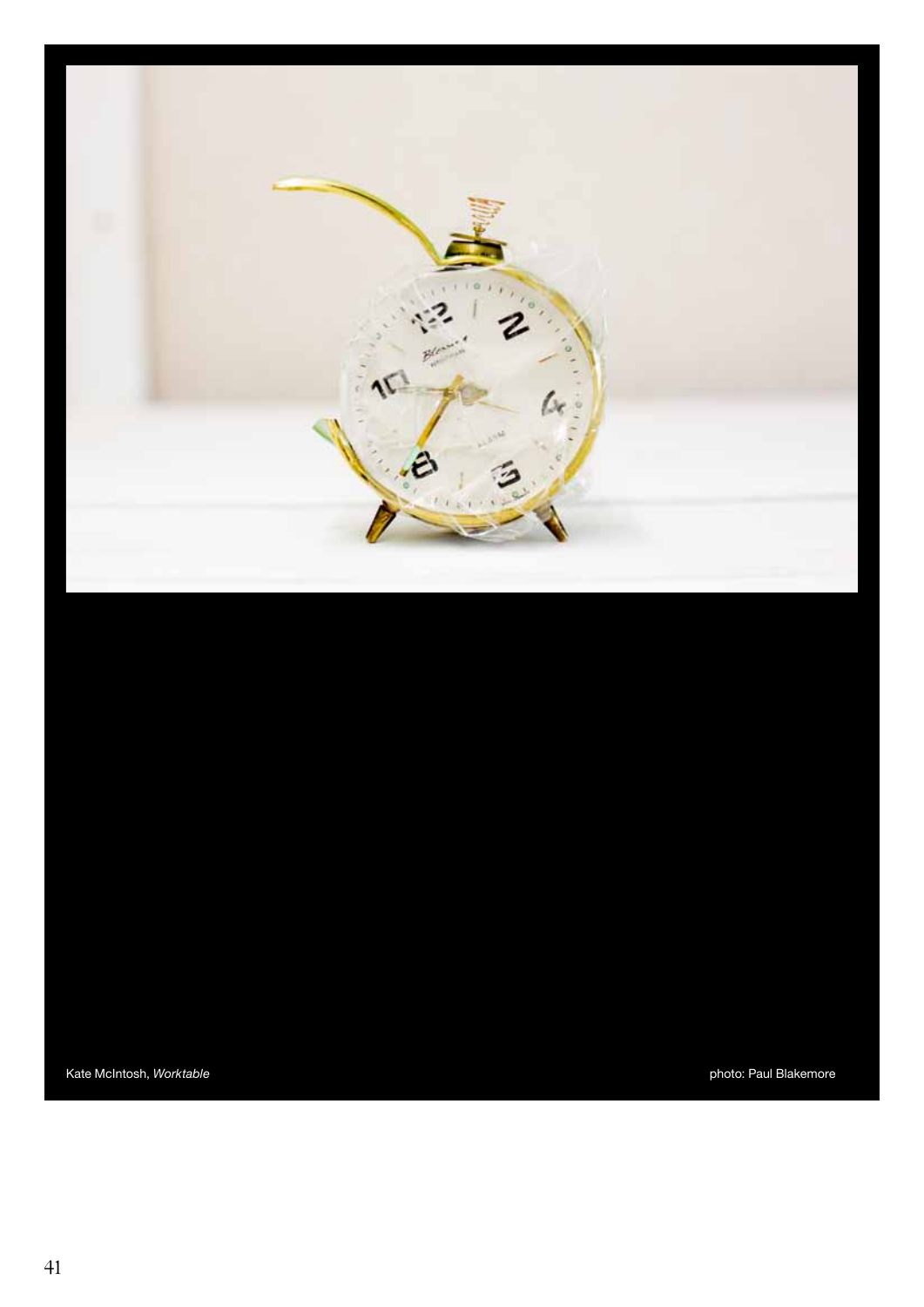#### **Live Art and Participation: A Case Study on Kate McIntosh's** *Worktable*

From a conversation between Maddy Costa and Kate McIntosh

Most of my work to date has been very performative, based on the live presence of the performer on a stage and a lot of direct communication with the audience. But I've also made video work and installations – and it was while watching people move through one of my video installations that I became impressed by the way people organised themselves within that space, moving at their own tempos and making their own choices about how long to spend with each projection and which angle to view it from. It was such a different dynamic from a performance: in which you try to hold people's attention, to really direct it; then maybe you let it go for a while so people aren't being asked to attend in such specific ways, and then you focus them back again... By contrast, the video installation seemed to offer a space in which the audience organised their attention as they wished – this struck me and felt good.

*Worktable* began with the idea that there would be no performer and no audience: it would be about people negotiating for themselves how they moved through the work. In the classical theatre set-up I've always found the contract with the audience fascinating: it's very codified, and in some ways very clear how to participate as an audience. In that context I find it important to acknowledge that this is a game we play, and a game we know really well. Sometimes the performers choose to bend the rules, but we know immediately when they're doing that.

When I started making *Worktable*, suddenly the game was not clear. There was no contract. I realised the visitors didn't know what they were heading into, or what the offer was, or what was expected of them.

I thought a lot about language - the kind of information I would give and in what order. On the one hand, I was trying to indicate clearly what the game was in *Worktable*, to shape people's expectations in a way that they could understand and orientate themselves. At the same time, I was trying to make an offer that didn't oblige people to participate in "the" correct way, or to behave well, or even to follow the instructions if they didn't want to. I'm not an easy participator myself: now and then I find myself sitting in a theatre being asked to participate, and while I can feel people around me surging to give the correct answer, I resist. I want to ask them: what's wrong with you? Why are you so keen? But then I ask: what's wrong with me? Why don't I join in?

<span id="page-41-0"></span>I guess as an audience member I'm not always in a rush to make things "work" for the performance I'm watching. And I'm really sensitive to situations when a performance imposes assumptions about who I am, or what my relation is to something. So with participation, the moment I feel that the performance is asking me into something, but not really thinking well about what the invitation might mean to me (or to other people), I want to ask why it's allowed to make those assumptions and why I'm meant to be obedient.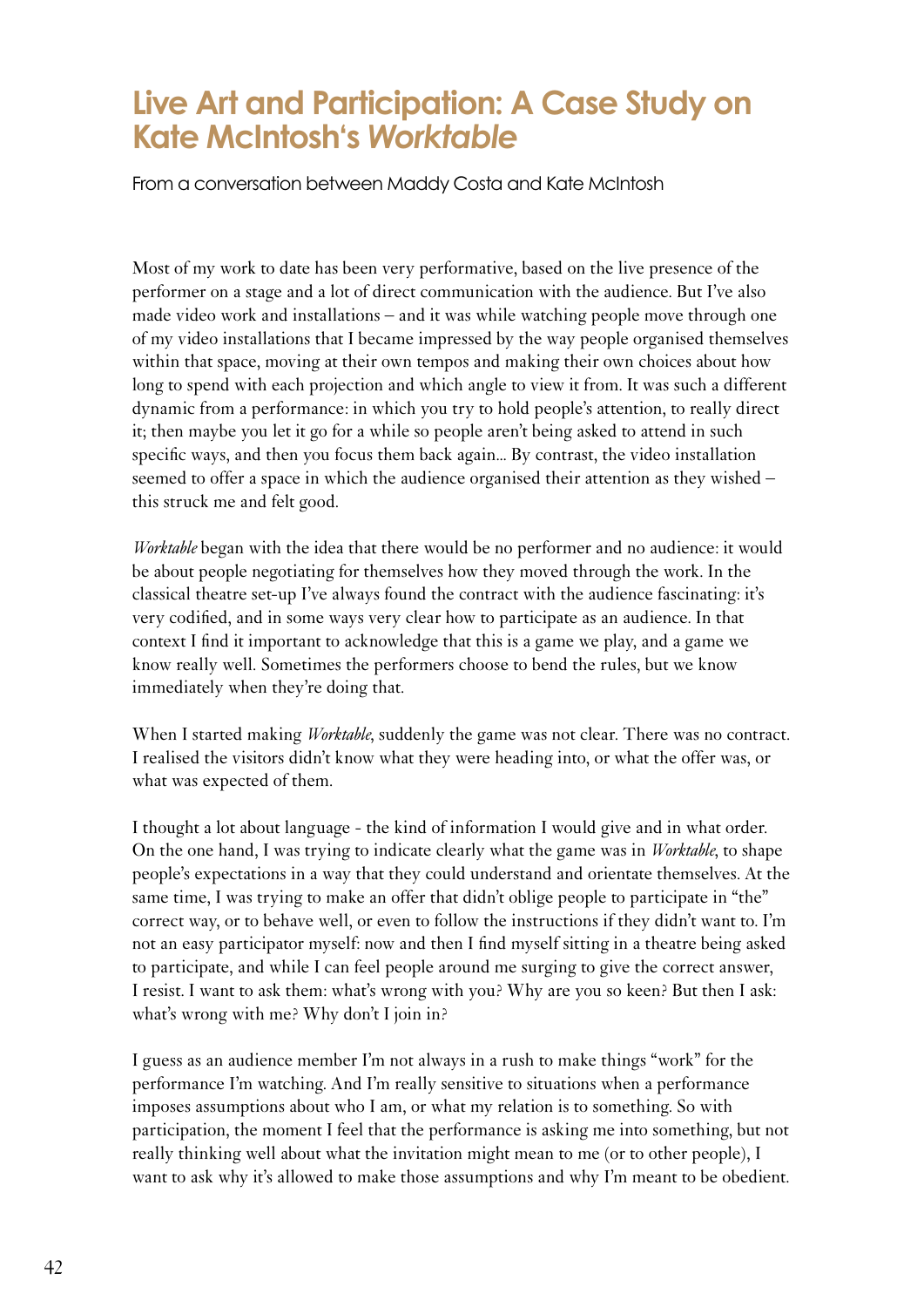To aid autonomy in *Worktable*, I did a lot of thinking about when each visitor would be visible to other people in their actions and when they wouldn't. It felt very important to me not to be witnessed in the "workroom" in which you break the objects: for some people, to do that is quite taboo, and for others it might feel quite exhibitionist. It felt right to me that you would be on your own there, unselfconscious, and not obliged to perform for others; whereas in the "repair room", it felt right to be with people again, because there's another dynamic and your curiosity about what other people are doing feeds your own process. I think it's easier to take for granted how all those weird social things function in a theatre: I couldn't take them for granted here.

Although of course I wanted *Worktable* to provoke several of layers of possible meaning and experience, I tried to avoid imposing these: I hoped the piece would give space for different (and possibly opposing) interpretations according to visitors' own sensitivities. One strategy for this was to make the instructions very practical and somewhat neutral – they define the visitors' actions firstly as "work" rather than "creativity". I also wanted that each person's internal process of decision-making would be the point of *Worktable*, rather than anything more tangibly outcome-oriented. I find the culture of accounting and quantification worrisome, and I liked the idea that Worktable would be slightly mysterious in this sense. Visitors are never documented as they are doing it, and although the objects get documented they're never attached to the people who made them. So in some sense, there's no way for me to know what really happens inside the installation unless people choose to tell it.

*Worktable* was made for a Masters project and was never intended for a specific location. It's been presented in an abandoned factory, an empty family house, in old offices, and it feels quite different in each of these contexts. Each time it picks up interesting inflections about what is work, what is domesticity, what is a domestic object. Although I really treasure the theatre space and the very particular game we play there, I'm curious about what other games are possible in other spaces. Some of my future research will be more interested in what that shift of location brings.

One of the things I liked about the way it was presented in Bristol was that it wasn't clearly housed inside an art context, because it was outdoors in a public space and so available. It was installed in a series of shipping containers, and there was something rather sterile about that environment, too: it was for everyone, and also not for anyone in particular, I quite liked that. I also liked that the name and titling on the outside were very discreet – which meant I think a lot of people came in out of curiosity, and did it, and perhaps never read more context about who made it or why.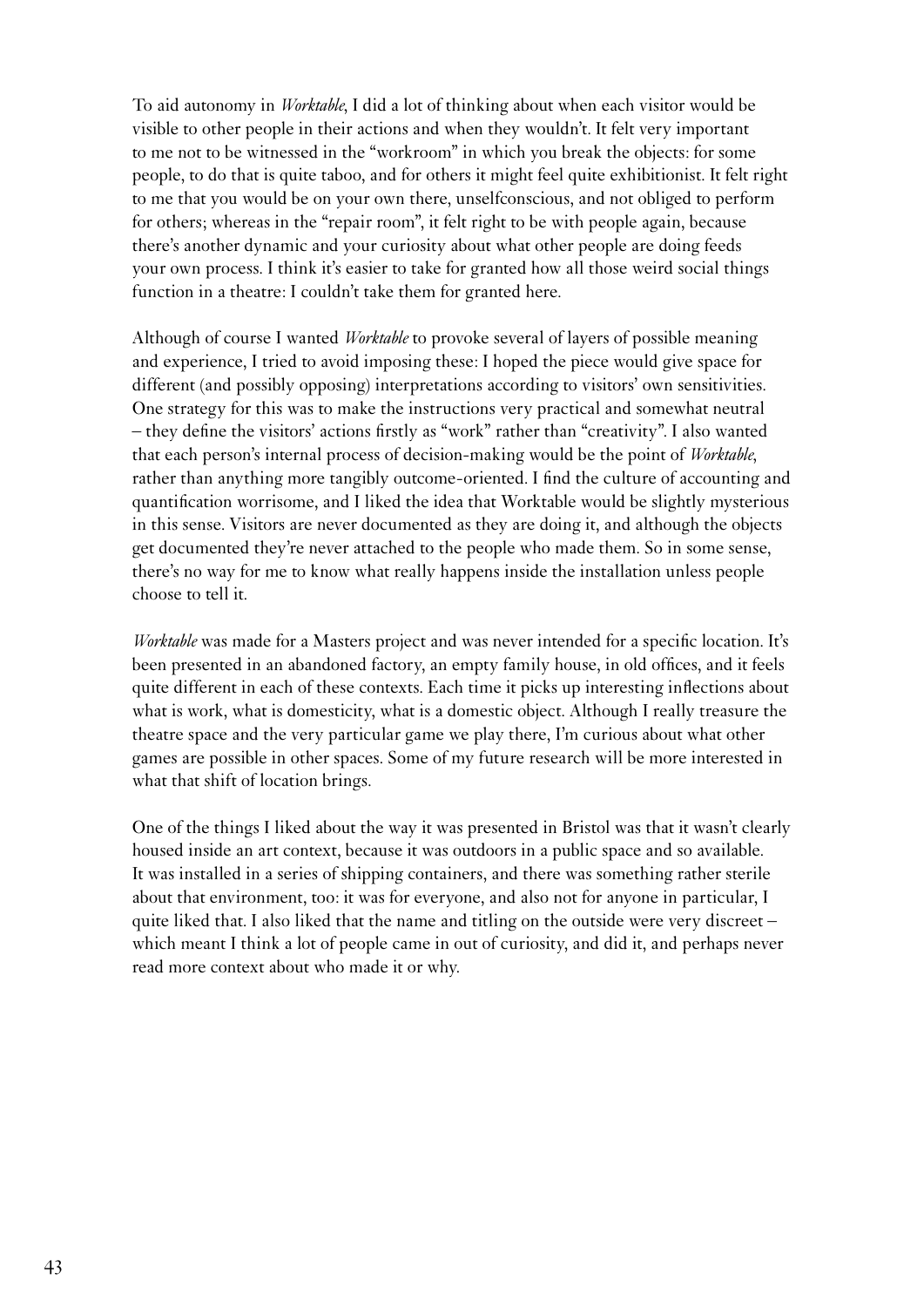

Pete Barrett, Pave **photo: Paul Blakemore** photo: Paul Blakemore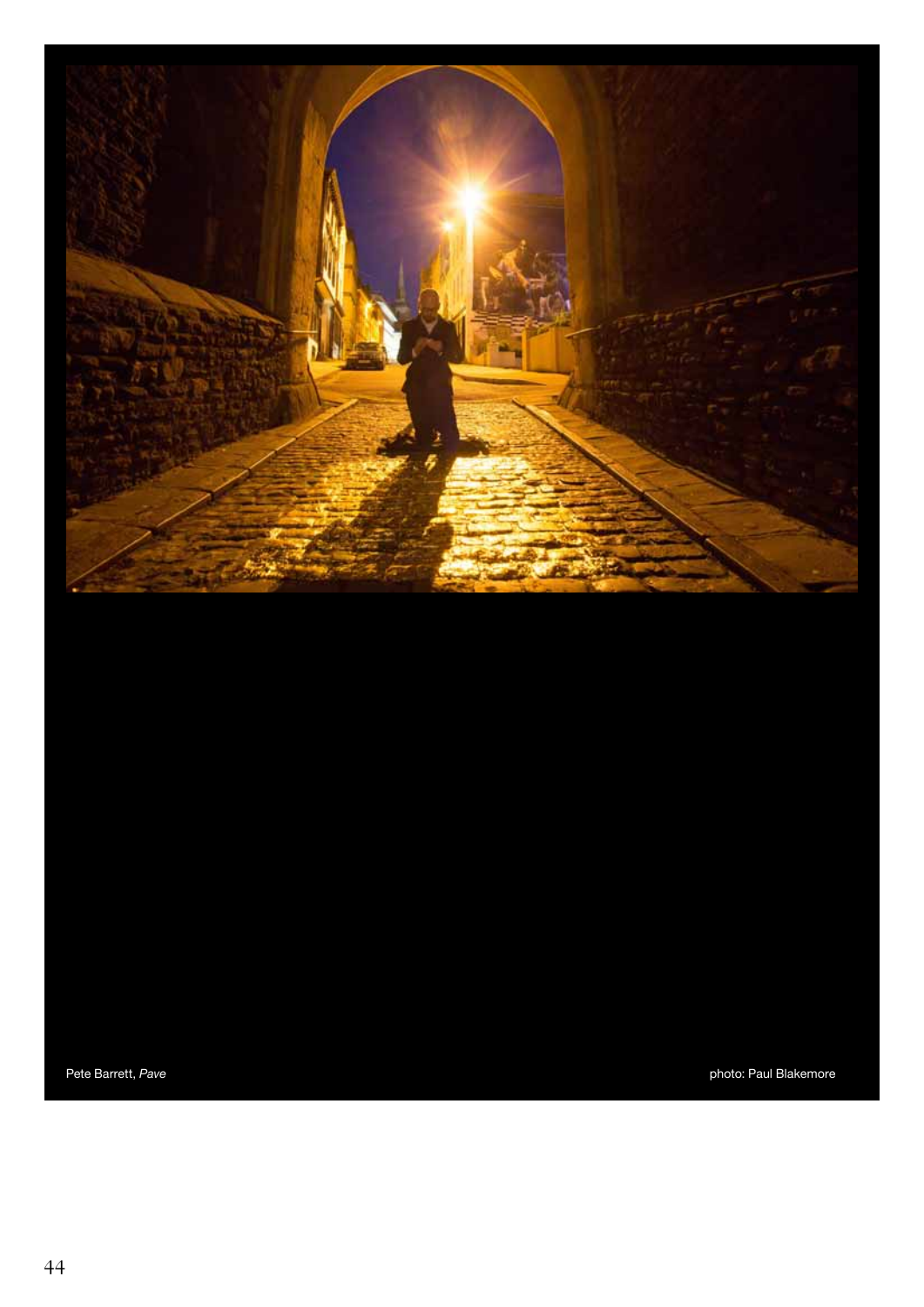## **Postscript: Live Art and the stuff of life**

Maddy Costa

This document has taken me weeks to compile because it's really bloody hard to write about Live Art.

It's hard to write about it because I'm still not sure what it is.

I know what theatre is to me. Theatre is the way I inhabit the world and interact with other people. Theatre is the way I think about our relationships with each other and how we can create better social systems. Theatre is the way I understand myself and others, and what makes us who we are, and what makes us live and feel and think this way.

Those things are also Live Art.

In Helen Cole's *We See Fireworks*, disembodied voices talk about their encounters with Live Art. You enter a pitch-dark room, intermittently lit by the soft, golden glow of filament bulbs, and listen as one person after another describes something they saw in a traditional theatre building or in a gallery, in a disused warehouse or a subway, at a party or from their bedroom window: something so remarkable, so outlandish, so extraneous to everyday life, that in the moment of witnessing it some aspect of human existence was sharply, thrillingly illuminated. Their lives or personalities weren't demonstrably changed by these encounters, but their appreciation and understanding of life were.

I sat in this room, a person who would once have been terrified of its darkness, and let each voice conjure up a vision that felt like a dream. My mind swam with pictures: a woman with no arms, a man with taps in his elbows, a gang of youths dancing, a naked parade, a dying hummingbird, a motorcycle crash, angels' wings. Some of the people were describing encounters with unimaginable extremes of experience; some of them were alert to the incidental beauty in the everyday that is far too easy to miss. Their stories were full not only of images but of ideas: thoughts on isolation and community, ephemerality and memory, wonder and fear, control and abandonment, survival and death. All the fundamentals of existence.

We need art to help us make sense of life, I thought. We need art to reach outside the meagre parameters of capitalist existence, the barbed-wire fences of money and consumerism. We need art to expand our imaginations and say everything we're afraid to say.

<span id="page-44-0"></span>I sat in that room, in a disused building to the side of Temple Meads Station in Bristol, on my first afternoon of IBT13, and felt as though I were breathing in a manifesto for art's essential place in the world.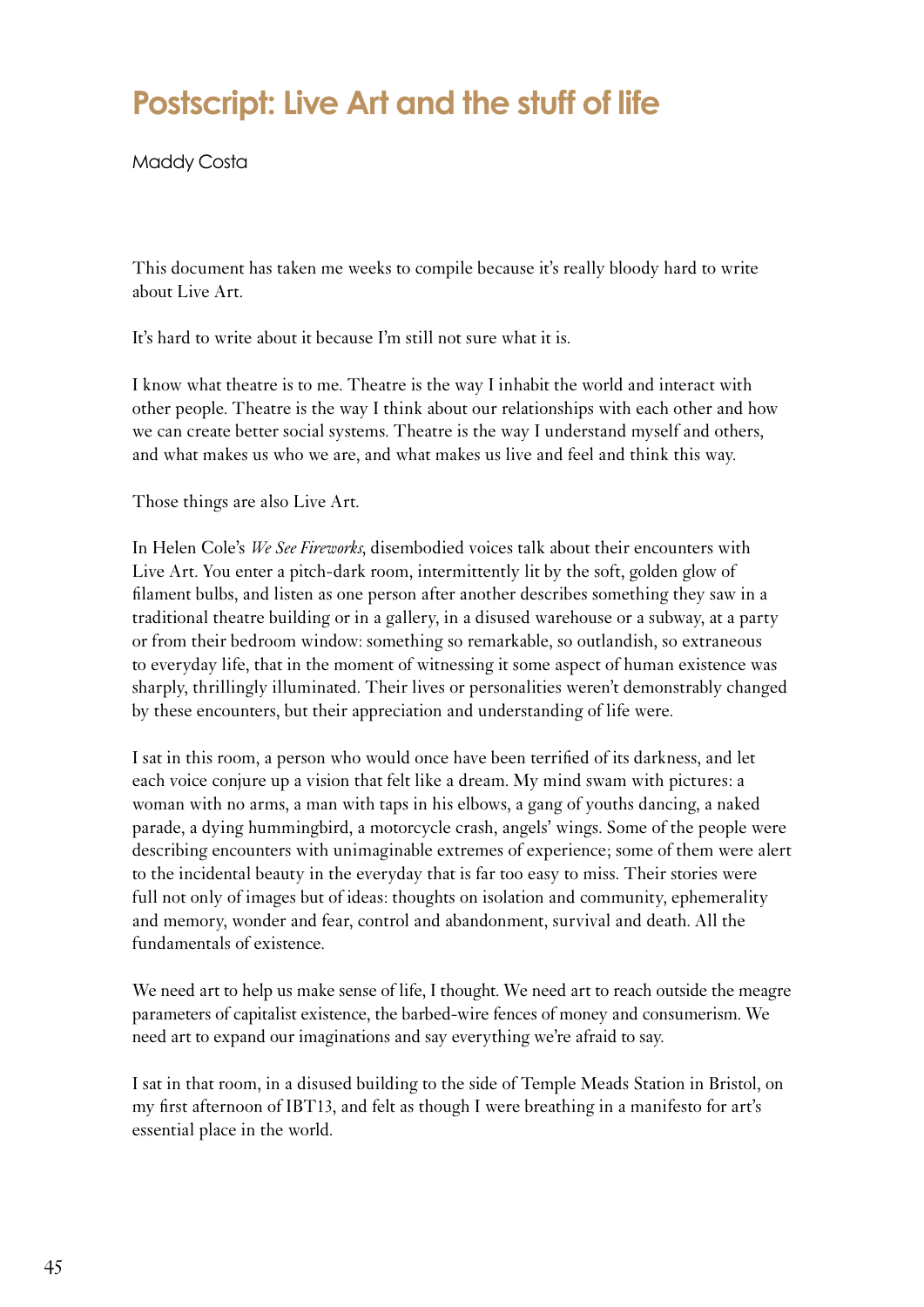I hope this document serves as a manifesto, too. For bravery on the part of producers, programmers, funders, artists and audiences. For dialogue between them. For public subsidy to support them. For art that permeates every corner of our cities and villages and forests, merging with the everyday, inviting participation from everyone, children and pensioners, art-lovers and sceptics. For everything Live Art is, and everything it might be.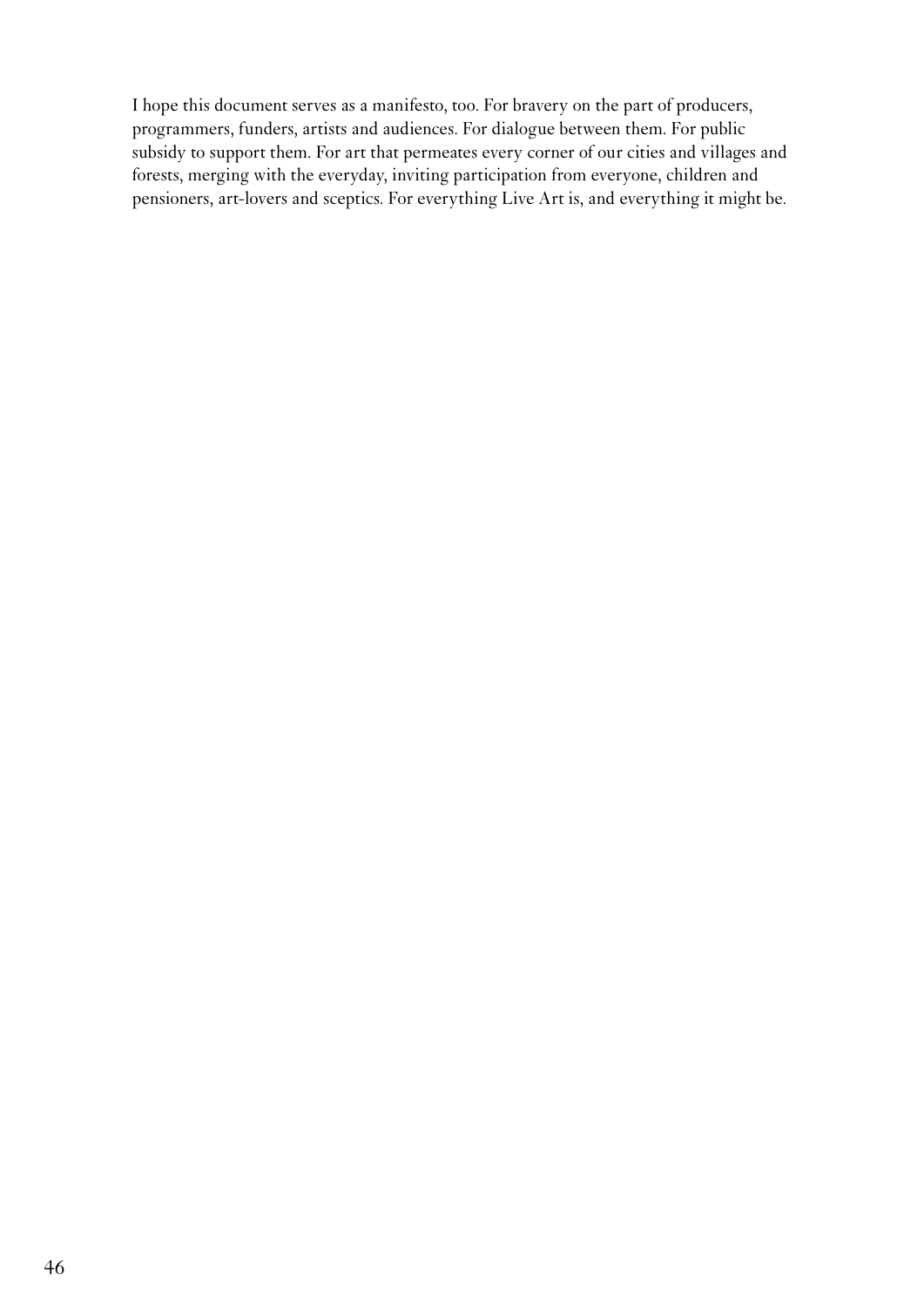#### **Biographies**

#### **Editor**

**Maddy Costa** is a writer, crafter, dreamer and mother of two, based in London. She has been writing about theatre and music for The Guardian since 2000, and in 2011 began a blog, *States of Deliquescence*. Since 2011 she has been critic in residence with Chris Goode and Company, documenting its processes and performed work. In 2012 she began collaborating with Jake Orr on *Dialogue*, an ongoing project that invites theatre-makers, critics and audiences to rethink their relationships with each other. During 2013, she has been working with the production company Fuel on a research project, *New Theatre in Your Neighbourhood*, advocating a new engagement between audiences and touring work. http://statesofdeliquescence.blogspot.co.uk/ http://www.welcometodialogue.com/ https://newtheatreiyn.wordpress.com/

#### **Partners**

**In Between Time** is an international company producing extraordinary artworks and the biennial In Between Time Festival (Bristol, England). In Between Time encourages artists and audiences to think, to dream, to do things they have not yet imagined. Established in 2001, it is a National Portfolio Organisation of Arts Council England and is supported by Paul Hamlyn Foundation through a Breakthrough Grant awarded to Helen Cole. In Between Time Festival is now one of the UK's most significant events in which to experience genre-defying international performance and unusual contemporary artwork. IBT champions new curatorial models, spilling out in to the city through fireworks in warehouses, invisible choirs in forests, fireflies in urban glades and operas in living rooms. www.inbetweentime.co.uk

**Live Art UK** is a national network of 22 venues, festivals and facilitators who are engaged with all aspects of the development of the Live Art sector across the UK. The network works together to create new models and partnerships for the promotion of Live Art and aims to provide a representative voice.

<span id="page-46-0"></span>Current members of Live Art UK are The Arches, Arnolfini, Artsadmin, BAC, The Basement, the Bluecoat, Cambridge Junction, Chapter Arts Centre, Chelsea Theatre, Colchester Arts Centre, Compass Live Art, Fierce Festival, Forest Fringe, Hatch, hÅb, home live art, In Between Time, LIFT (London International Festival of Theatre), Live Art Development Agency, Live at LICA, ]performance s p a c e [ and Wunderbar. The network is coordinated by the Live Art Development Agency.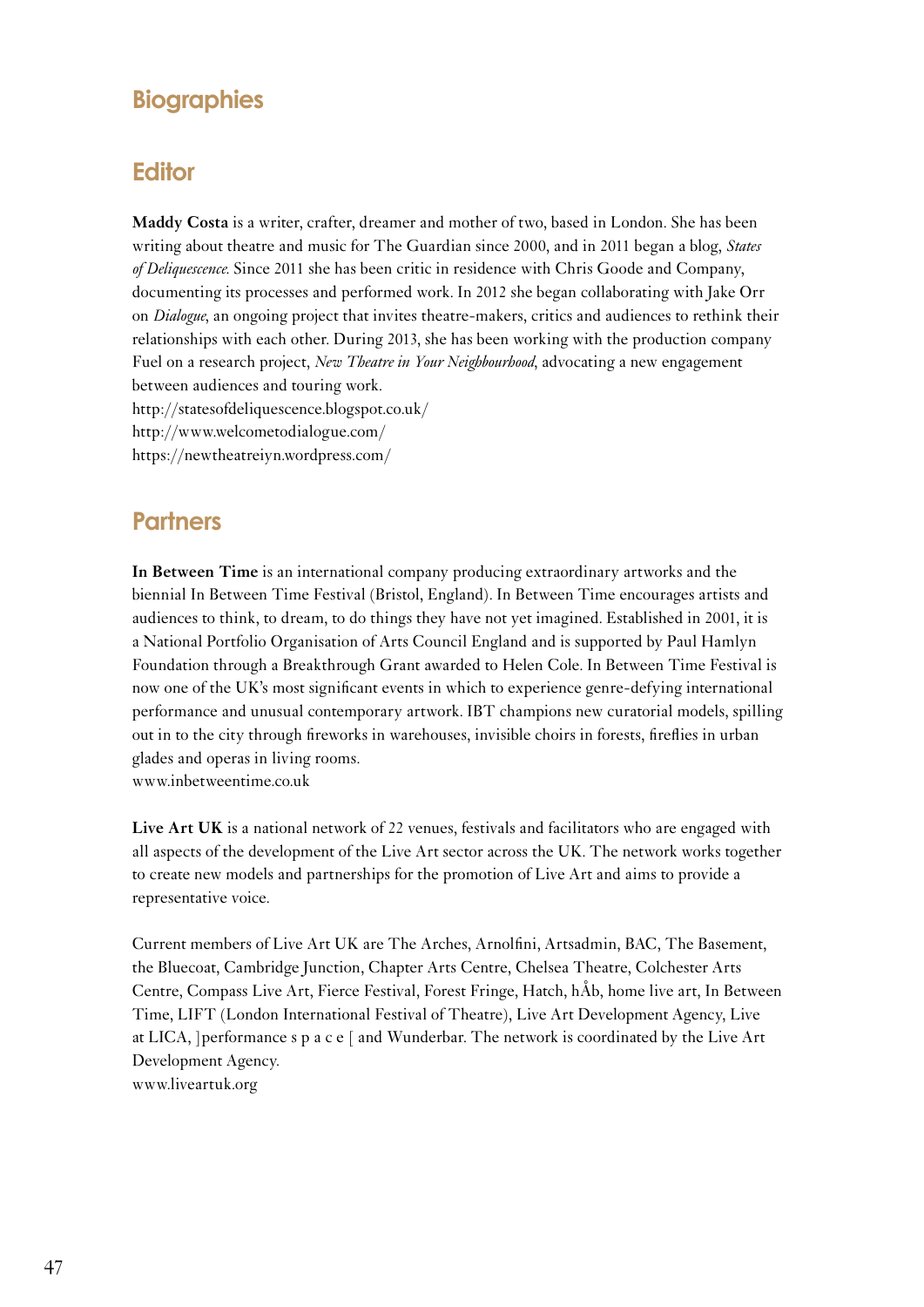#### **Contributors**

**Tanuja Amarasuriya** is a theatre director and producer. She is Co-Artistic Director of Sleepdogs and Co-Executive Producer of Theatre Bristol, a collective of producers whose role is to work with artists, producers, venues and others to enable the best live performance to be made and experienced in Bristol. Theatre Bristol's central ethos is that when you share stuff, everyone gets better; and their activity focuses on sharing good information, culturing strong networks, being open, offering bespoke artist and producer support and development, encouraging independent and alternative thinking, and testing out new models of working that can help artists make inspiring, transformative art for the world. www.theatrebristol.net

www.sleepdogs.org

**Jo Bannon** is a Bristol-based artist making Live Art and performance. She has presented work in the UK and Europe at The Barbican, SPILL Festival, BAC, IBT Festival, PAD Mainz & Schwankhalle. Jo is an In Between Time Associate Artist and founder member of Residence. She also works as a dramaturg and producer of performance and Live Art. Jo's work is concerned with human exchange and encounter, and explores how our physical bodies experience the world around us and how this sensory experience can or cannot be conveyed. As a result, her work often manifests as intimate encounters designed for single or small audiences alongside staged theatre work and installations.

www.jobannon.co.uk

**Helen Cole** is Artistic Director for In Between Time. In her role as producer, Live Art and Dance at Arnolfini between 1997 and 2009, she developed the first In Between Time Festival in 2001 as an international biennial of Live Art and contemporary performance practices. In 2009, the Paul Hamlyn Foundation awarded Helen a Breakthrough Award for Exceptional Cultural Entrepreneurs and she left Arnolfini to establish In Between Time as an independent organisation. Helen is the artist/curator of the live memory project, *We See Fireworks*, commissioned by SPILL Festival and now touring internationally. Helen also mentors artists and emerging producers, and works as a writer and curator, and sits on commissioning and selection panels nationally and internationally. www.inbetweentime.co.uk

<span id="page-47-0"></span>**Kate McIntosh** is an artist working across the boundaries of performance, video and installation. From New Zealand and originally trained in dance, she has performed internationally since 1995. Her work has toured extensively and includes the solo performances *All Natural* (2004), *Loose Promise* (2007) and *All Ears* (2013), and larger works *Dark Matter* (2009) and *Untried Untested* (2012). Her installation and video work includes *De-Placed* (2008, with Eva Meyer-Keller) and the participatory installation *Worktable* (2011). She was a founding member of the Belgian performance collective and punk-rock band Poni, and she holds an MRes in Performance and Creative Research from the University of Roehampton (UK). She is a founding member of SPIN: the artist-run production and research platform based in Brussels. www.spinspin.be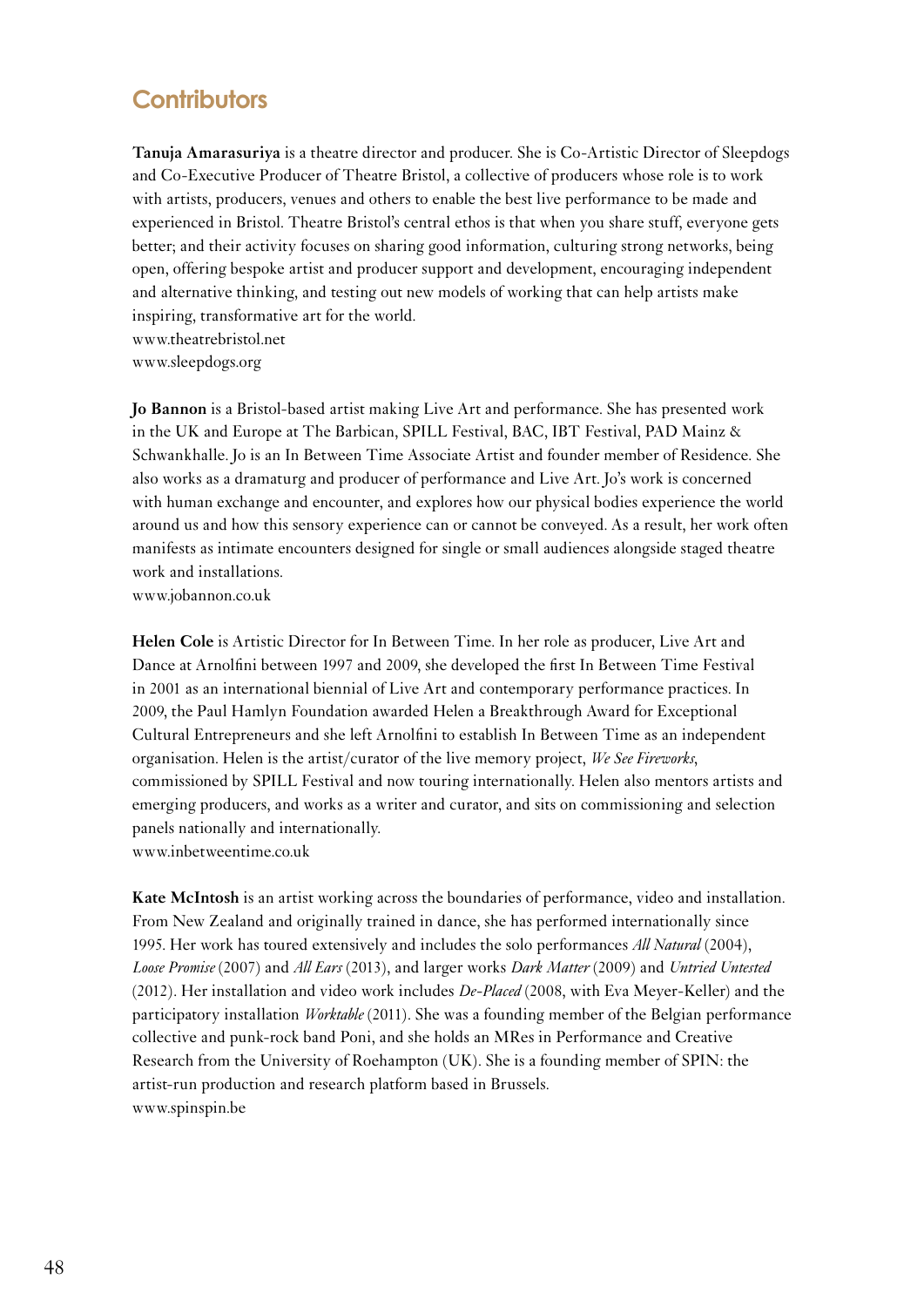**Gemma Paintin** is an artist living in Bristol. She makes performance as one half of Action Hero, whose work regularly tours through the UK, Europe and beyond. She is also a long-standing member of Residence, a collective of theatre-makers and live artists in Bristol who share space and resources to support their practices. Current obsessions (art and non-art related) include artist-led advocacy, global peer-to-peer support networks, ice hockey, narrative structures of blockbuster movies and military air displays. www.actionhero.org.uk

**Johanna Tuukkanen** is the co-founder and co-artistic director of ANTI – Contemporary Art Festival. ANTI Festival is an international contemporary arts festival presenting site-specific works made for public spaces. ANTI Festival presents live, sonic, visual and text-based art from today's most exciting and innovative artists in the Finnish town of Kuopio. Free of charge, ANTI Festival is a meeting place for artists and audiences fascinated by how art shapes and responds to the places and spaces of everyday life. The concept of ANTI is unique in the Finnish and international art scene. Tuukkanen directs her own production company, Live Umbrella. She studied at the European Dance Development Center in Arnhem, the Netherlands, between 1993-1997, and has worked as a choreographer, performer, director, curator and lecturer internationally. Recently, she completed her MA in Cultural Policy at the University of Jyväskylä, Finland. www.antifestival.com